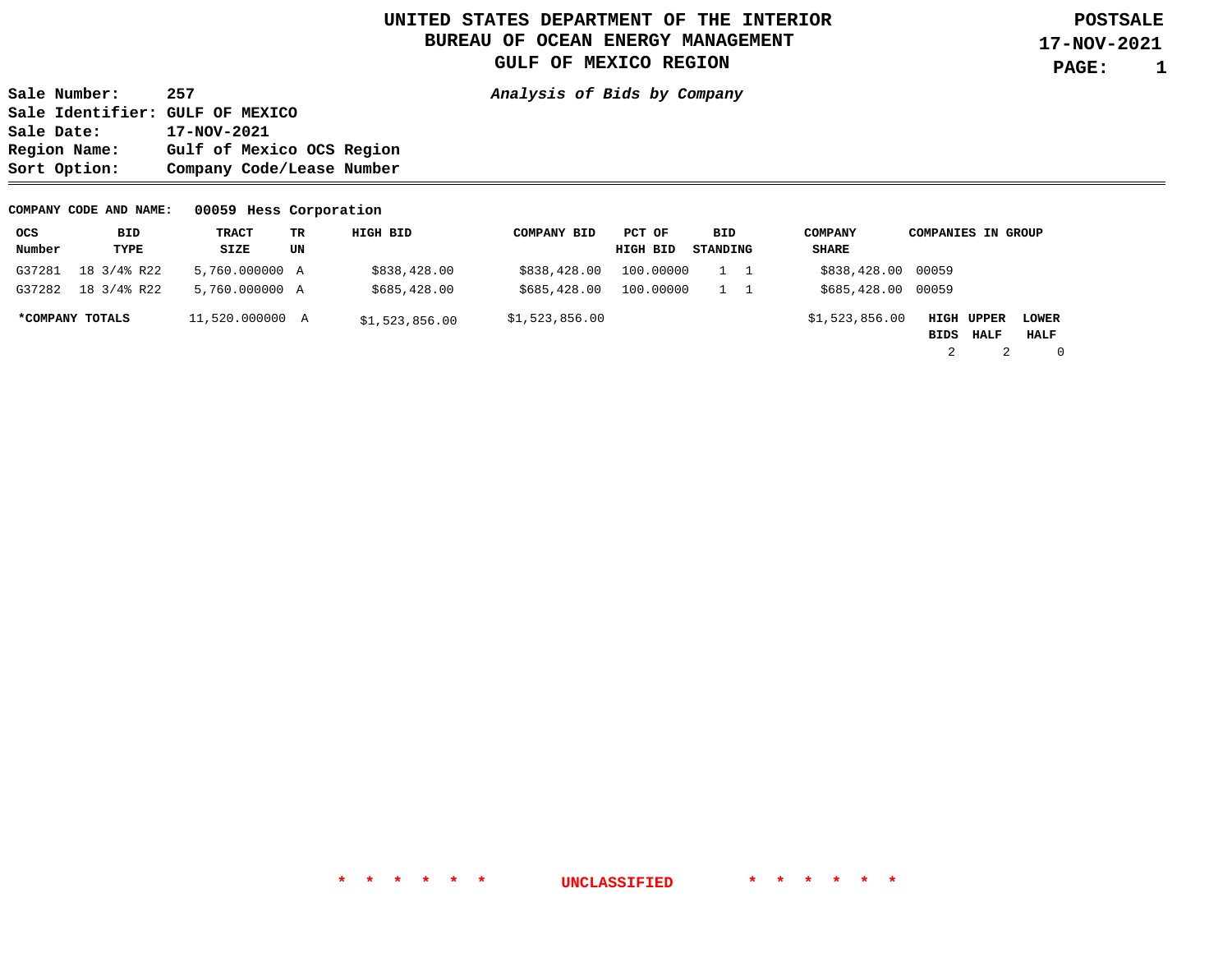**2** 

**Sale Number: 257 Analysis of Bids by Company Sale Identifier: GULF OF MEXICO Sale Date: 17-NOV-2021 Region Name: Gulf of Mexico OCS Region Sort Option: Company Code/Lease Number** 

**COMPANY CODE AND NAME: 00078 Chevron U.S.A. Inc.** 

| ocs<br>Number | <b>BID</b><br>TYPE | <b>TRACT</b><br>SIZE | TR<br>UN | HIGH BID       | COMPANY BID    | PCT OF<br><b>HIGH BID</b> | <b>BID</b><br>STANDING |     | <b>COMPANY</b><br><b>SHARE</b> | <b>COMPANIES IN GROUP</b> |
|---------------|--------------------|----------------------|----------|----------------|----------------|---------------------------|------------------------|-----|--------------------------------|---------------------------|
| G37192        | 18 3/4% R22        | 5,760.000000 A       |          | \$641,106.00   | \$641,106.00   | 100.00000                 | $1 \quad 1$            |     | \$641,106.00 00078             |                           |
| G37193        | 18 3/4% R22        | 5,760.000000 A       |          | \$3,101,886.00 | \$3,101,886.00 | 100.00000                 | $1 \quad 1$            |     | \$3,101,886.00                 | 00078                     |
| G37199        | 18 3/4% R22        | 5,760.000000 A       |          | \$4,409,990.00 | \$4,409,990.00 | 100.00000                 | $1 \quad 2$            |     | \$4,409,990.00                 | 00078                     |
| G37207        | 18 3/4% R22        | 5,760.000000 A       |          | \$2,421,732.00 | \$2,421,732.00 | 100.00000                 | $1 \quad 1$            |     | \$2,421,732.00                 | 00078                     |
| G37208        | 18 3/4% R22        | 5,760.000000 A       |          | \$2,421,732.00 | \$2,421,732.00 | 100.00000                 | $1 \quad 1$            |     | \$2,421,732.00                 | 00078                     |
| G37209        | 18 3/4% R21        | 5,760.000000 A       |          | \$641,106.00   | \$641,106.00   | 100.00000                 | $1 \quad 1$            |     | \$641,106.00                   | 00078                     |
| G37210        | 18 3/4% R22        | 5,760.000000 A       |          | \$899,847.00   | \$899,847.00   | 100.00000                 | $1 \quad 1$            |     | \$899,847.00                   | 00078                     |
| G37212        | 18 3/4% R21        | 5,760.000000 A       |          | \$641,106.00   | \$641,106.00   | 100.00000                 | $1 \quad 1$            |     | \$641,106.00                   | 00078                     |
| G37214        | 18 3/4% R22        | 5,760.000000 A       |          | \$641,106.00   | \$641,106.00   | 100.00000                 | $1\quad 1$             |     | \$641,106.00 00078             |                           |
| G37215        | 18 3/4% R22        | 5,760.000000 A       |          | \$641,106.00   | \$641,106.00   | 100.00000                 | $1 \quad 1$            |     | \$641,106.00                   | 00078                     |
| G37263        | 18 3/4% RS21       | 5,760.000000 A       |          | \$641,106.00   | \$641,106.00   | 100.00000                 | $1 \quad 1$            |     | \$641,106.00 00078             |                           |
| G37264        | 18 3/4% R21        | 5,760.000000 A       |          | \$641,106.00   | \$641,106.00   | 100.00000                 | $1 \quad 1$            |     | \$641,106.00                   | 00078                     |
| G37267        | 18 3/4% R21        | 5,760.000000 A       |          | \$641,106.00   | \$641,106.00   | 100.00000                 | $1 \quad 1$            |     | \$641,106.00 00078             |                           |
| G37269        | 18 3/4% R22        | 5,760.000000 A       |          | \$899,847.00   | \$899,847.00   | 100.00000                 | $1 \quad 1$            |     | \$899,847.00 00078             |                           |
| G37271        | 18 3/4% R22        | 5,760.000000 A       |          | \$1,933,761.00 | \$1,933,761.00 | 100.00000                 | $1 \quad 1$            |     | \$1,933,761.00                 | 00078                     |
| G37272        | 18 3/4% R22        | 5,760.000000 A       |          | \$899,847.00   | \$899,847.00   | 100.00000                 | $1 \quad 1$            |     | \$899,847.00                   | 00078                     |
| G37275        | 18 3/4% R22        | 5,760.000000 A       |          | \$899,847.00   | \$899,847.00   | 100.00000                 | $1 \quad 1$            |     | \$899,847.00                   | 00078                     |
| G37276        | 18 3/4% R22        | 5,760.000000 A       |          | \$641,106.00   | \$641,106.00   | 100.00000                 | $1 \quad 1$            |     | \$641,106.00                   | 00078                     |
| G37277        | 18 3/4% R22        | 5,760.000000 A       |          | \$2,762,630.00 | \$2,762,630.00 | 100.00000                 | $1 \quad 2$            |     | \$2,762,630.00                 | 00078                     |
| G37278        | 18 3/4% R22        | 5,760.000000 A       |          | \$641,106.00   | \$641,106.00   | 100.00000                 | $1 \quad 1$            |     | \$641,106.00                   | 00078                     |
| G37279        | 18 3/4% R22        | 5,760.000000 A       |          | \$1,184,862.00 | \$1,184,862.00 | 100.00000                 | $1 \quad 1$            |     | \$1,184,862.00                 | 00078                     |
| G37283        | 18 3/4% R22        | 5,760.000000 A       |          | \$899,847.00   | \$899,847.00   | 100.00000                 | $1 \quad 1$            |     | \$899,847.00                   | 00078                     |
| G37284        | 18 3/4% R22        | 5,760.000000 A       |          | \$2,271,208.00 | \$2,271,208.00 | 100.00000                 | $1 \quad 1$            |     | \$2,271,208.00                 | 00078                     |
| G37286        | 18 3/4% R22        | 5,760.000000 A       |          | \$899,847.00   | \$899,847.00   | 100.00000                 | $1 \quad 1$            |     | \$899,847.00                   | 00078                     |
| G37294        | 18 3/4% R22        | 5,760.000000 A       |          | \$1,800,713.00 | \$1,184,862.00 | 65.80000                  | 2                      | 2   | \$1,184,862.00                 | 00078                     |
| G37299        | 18 3/4% R23        | 5,760.000000 A       |          | \$786,842.00   | \$786,842.00   | 100.00000                 | $1 \quad 1$            |     | \$786,842.00                   | 00078                     |
| G37300        | 18 3/4% R23        | 5,760.000000 A       |          | \$786,842.00   | \$786,842.00   | 100.00000                 | $1 \quad 1$            |     | \$786,842.00                   | 00078                     |
| G37307        | 18 3/4% R23        | 5,760.000000 A       |          | \$641,106.00   | \$641,106.00   | 100,00000                 | $\mathbf{1}$           | - 1 | \$641,106.00                   | 00078                     |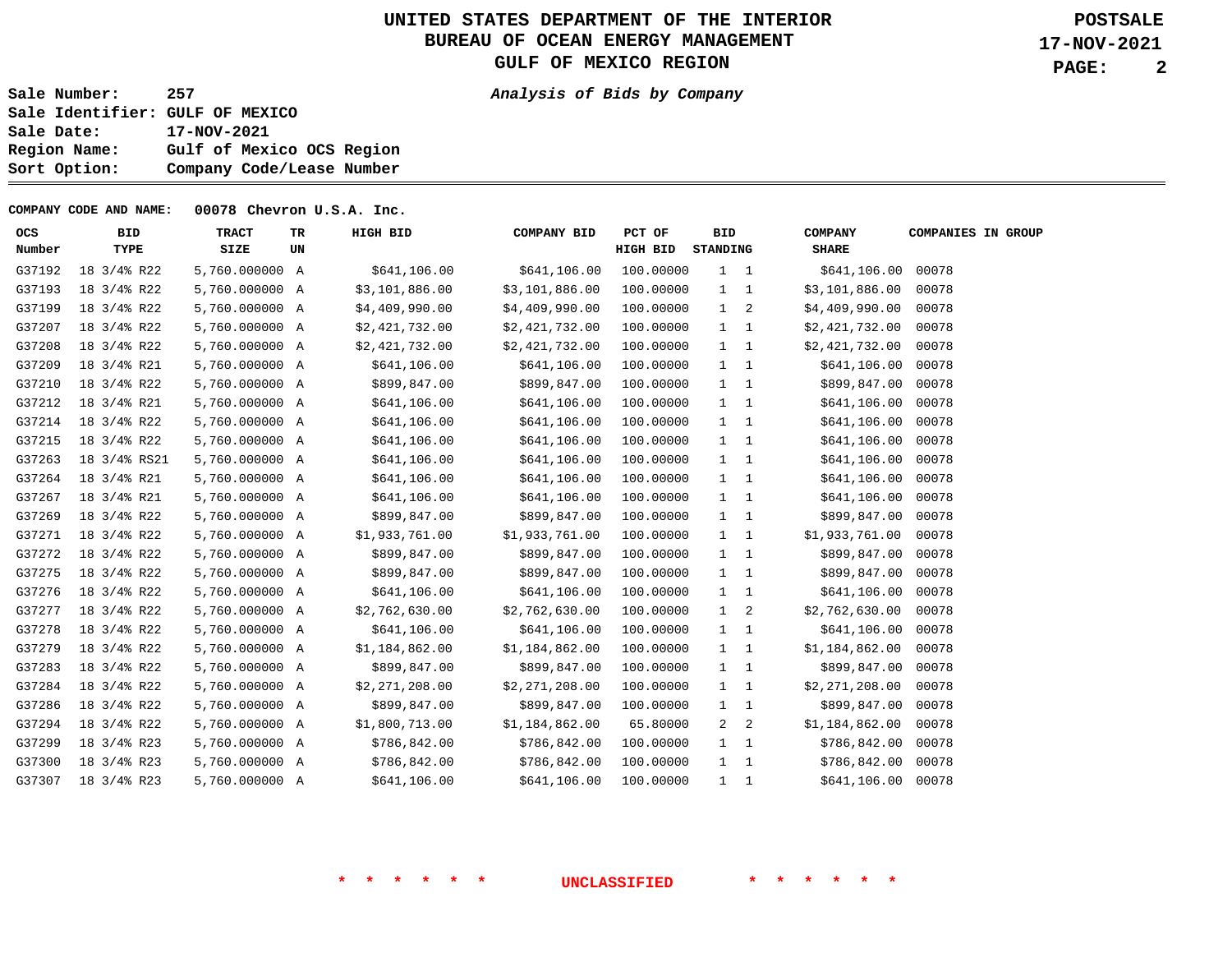**3** 

**Sale Number: 257 Analysis of Bids by Company Sale Identifier: GULF OF MEXICO Sale Date: 17-NOV-2021 Region Name: Gulf of Mexico OCS Region Sort Option: Company Code/Lease Number** 

**COMPANY CODE AND NAME: 00078 Chevron U.S.A. Inc.** 

| ocs    | <b>BID</b>      | <b>TRACT</b>     | TR. | HIGH BID        | <b>COMPANY BID</b> | PCT OF    | BID         | <b>COMPANY</b>  | <b>COMPANIES IN GROUP</b> |       |              |
|--------|-----------------|------------------|-----|-----------------|--------------------|-----------|-------------|-----------------|---------------------------|-------|--------------|
| Number | TYPE            | SIZE             | UN  |                 |                    | HIGH BID  | STANDING    | <b>SHARE</b>    |                           |       |              |
| G37319 | 18 3/4% R23     | 5,760.000000 A   |     | \$641,106.00    | \$641,106.00       | 100,00000 | $1 \quad 1$ | \$641,106.00    | 00078                     |       |              |
| G37323 | 18 3/4% R23     | 5,760,000000 A   |     | \$641,106.00    | \$641,106.00       | 100.00000 | $1 \quad 1$ | \$641,106.00    | 00078                     |       |              |
| G37324 | 18 3/4% R23     | 5,760,000000 A   |     | \$641,106.00    | \$641,106.00       | 100.00000 | $1 \quad 1$ | \$641,106.00    | 00078                     |       |              |
| G37328 | 18 3/4% R23     | 5,760,000000 A   |     | \$1,588,842.00  | \$1,588,842.00     | 100.00000 | $1 \quad 1$ | \$1,588,842.00  | 00078                     |       |              |
| G37329 | 18 3/4% R23     | 5,760,000000 A   |     | \$4,341,006.00  | \$4,341,006.00     | 100.00000 | $1 \quad 1$ | \$4,341,006.00  | 00078                     |       |              |
| G37330 | 18 3/4% R23     | 5,760.000000 A   |     | \$4,041,006.00  | \$4,041,006.00     | 100.00000 | $1 \quad 1$ | \$4,041,006.00  | 00078                     |       |              |
| G37331 | 18 3/4% R23     | 5,760,000000 A   |     | \$701,106.00    | \$701,106.00       | 100.00000 | $1 \quad 1$ | \$701,106.00    | 00078                     |       |              |
|        | *COMPANY TOTALS | 201,600.000000 A |     | \$48,928,724.00 | \$48,312,873.00    |           |             | \$48,312,873.00 | <b>HIGH</b>               | UPPER | <b>LOWER</b> |
|        |                 |                  |     |                 |                    |           |             |                 | BIDS                      | HALF  | HALF         |
|        |                 |                  |     |                 |                    |           |             |                 | 34                        | 34    |              |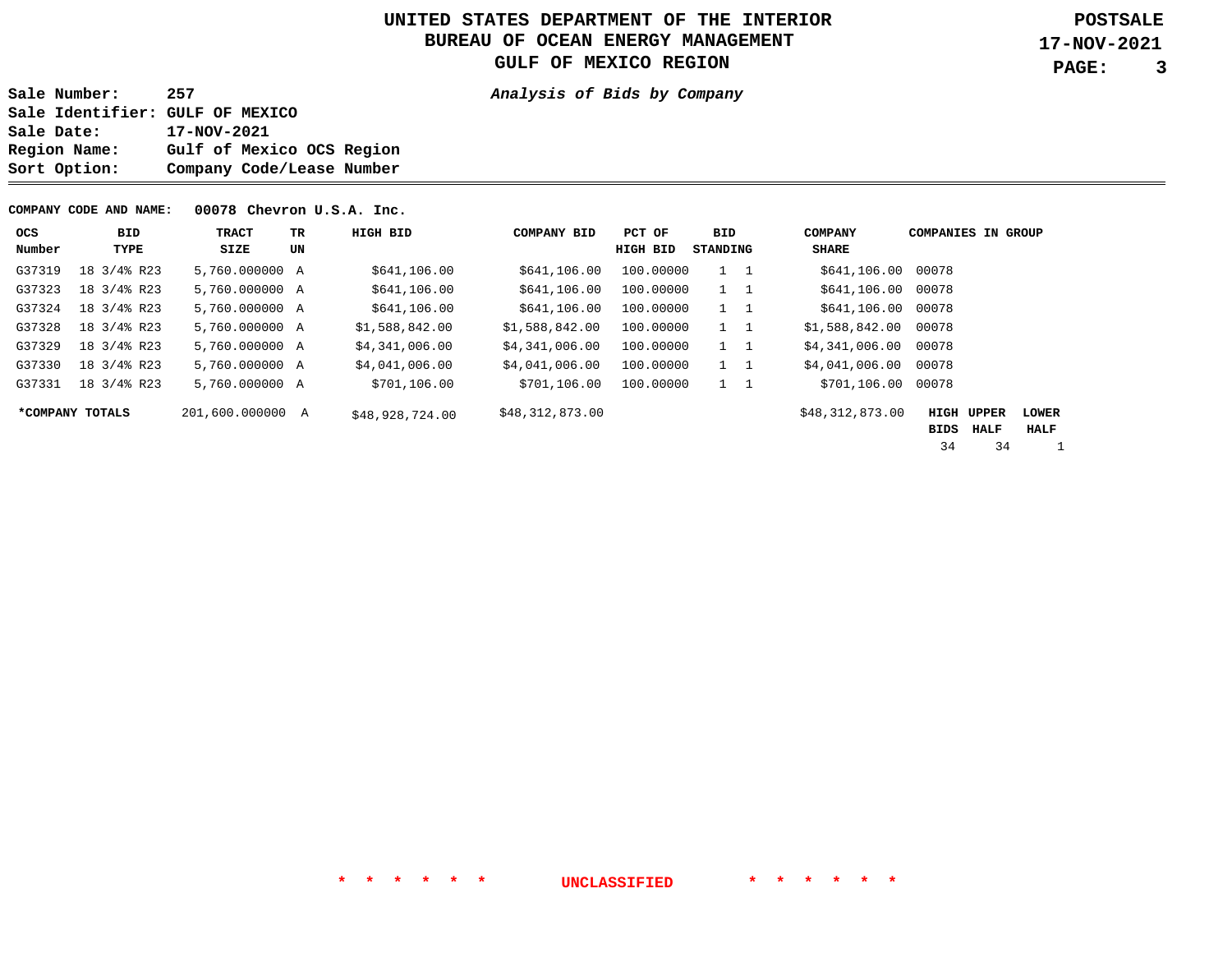**4** 

**Sale Number: 257 Analysis of Bids by Company** 

**Sale Identifier: GULF OF MEXICO Sale Date: 17-NOV-2021 Region Name: Gulf of Mexico OCS Region Sort Option: Company Code/Lease Number** 

#### **COMPANY CODE AND NAME: 00276 Exxon Mobil Corporation**

| <b>OCS</b> | <b>BID</b>   | <b>TRACT</b>   | TR | HIGH BID     | <b>COMPANY BID</b> | PCT OF    | <b>BID</b>  | <b>COMPANY</b>     | <b>COMPANIES IN GROUP</b> |
|------------|--------------|----------------|----|--------------|--------------------|-----------|-------------|--------------------|---------------------------|
| Number     | TYPE         | SIZE           | UN |              |                    | HIGH BID  | STANDING    | <b>SHARE</b>       |                           |
| G37026     | 12 1/2% RS22 | 5,760.000000 A |    | \$158,400.00 | \$158,400.00       | 100.00000 | $1 \quad 1$ | \$158,400.00 00276 |                           |
| G37027     | 12 1/2% RS22 | 5,760.000000 A |    | \$158,400.00 | \$158,400.00       | 100.00000 | $1\quad 1$  | \$158,400.00       | 00276                     |
| G37028     | 12 1/2% RS22 | 5,760.000000 A |    | \$158,400.00 | \$158,400.00       | 100.00000 | 1 1         | \$158,400.00 00276 |                           |
| G37029     | 12 1/2% RS22 | 5,760.000000 A |    | \$158,400.00 | \$158,400.00       | 100.00000 | $1 \quad 1$ | \$158,400.00       | 00276                     |
| G37030     | 12 1/2% RS22 | 5,760.000000 A |    | \$158,400.00 | \$158,400.00       | 100.00000 | $1 \quad 1$ | \$158,400.00 00276 |                           |
| G37031     | 12 1/2% RS22 | 5,760.000000 A |    | \$158,400.00 | \$158,400.00       | 100.00000 | 1 1         | \$158,400.00 00276 |                           |
| G37032     | 12 1/2% RS22 | 5,760.000000 A |    | \$158,400.00 | \$158,400.00       | 100.00000 | $1 \quad 1$ | \$158,400.00 00276 |                           |
| G37033     | 12 1/2% RS22 | 5,760.000000 A |    | \$158,400.00 | \$158,400.00       | 100.00000 | $1 \quad 1$ | \$158,400.00       | 00276                     |
| G37034     | 12 1/2% RS22 | 5,760.000000 A |    | \$158,400.00 | \$158,400.00       | 100.00000 | 1 1         | \$158,400.00 00276 |                           |
| G37035     | 12 1/2% RS22 | 5,760.000000 A |    | \$158,400.00 | \$158,400.00       | 100.00000 | $1 \quad 1$ | \$158,400.00 00276 |                           |
| G37036     | 12 1/2% RS22 | 5,760.000000 A |    | \$158,400.00 | \$158,400.00       | 100.00000 | $1 \quad 1$ | \$158,400.00 00276 |                           |
| G37037     | 12 1/2% RS22 | 5,760.000000 A |    | \$158,400.00 | \$158,400.00       | 100.00000 | $1 \quad 1$ | \$158,400.00       | 00276                     |
| G37038     | 12 1/2% RS22 | 5,760.000000 A |    | \$158,400.00 | \$158,400.00       | 100.00000 | $1 \quad 1$ | \$158,400.00 00276 |                           |
| G37039     | 12 1/2% RS22 | 5,760.000000 A |    | \$158,400.00 | \$158,400.00       | 100.00000 | $1 \quad 1$ | \$158,400.00 00276 |                           |
| G37040     | 12 1/2% RS22 | 5,760.000000 A |    | \$158,400.00 | \$158,400.00       | 100.00000 | $1 \quad 1$ | \$158,400.00 00276 |                           |
| G37041     | 12 1/2% RS22 | 5,760.000000 A |    | \$158,400.00 | \$158,400.00       | 100.00000 | $1 \quad 1$ | \$158,400.00       | 00276                     |
| G37042     | 12 1/2% RS22 | 5,760.000000 A |    | \$158,400.00 | \$158,400.00       | 100.00000 | $1 \quad 1$ | \$158,400.00 00276 |                           |
| G37043     | 12 1/2% RS22 | 5,760.000000 A |    | \$158,400.00 | \$158,400.00       | 100.00000 | $1\quad 1$  | \$158,400.00       | 00276                     |
| G37044     | 12 1/2% RS22 | 5,760.000000 A |    | \$158,400.00 | \$158,400.00       | 100.00000 | 1 1         | \$158,400.00 00276 |                           |
| G37045     | 12 1/2% RS22 | 5,760.000000 A |    | \$158,400.00 | \$158,400.00       | 100.00000 | $1 \quad 1$ | \$158,400.00       | 00276                     |
| G37046     | 12 1/2% RS22 | 5,760.000000 A |    | \$158,400.00 | \$158,400.00       | 100.00000 | $1 \quad 1$ | \$158,400.00 00276 |                           |
| G37047     | 12 1/2% RS22 | 5,760.000000 A |    | \$158,400.00 | \$158,400.00       | 100.00000 | $1 \quad 1$ | \$158,400.00       | 00276                     |
| G37048     | 12 1/2% RS22 | 5,760.000000 A |    | \$158,400.00 | \$158,400.00       | 100.00000 | $1 \quad 1$ | \$158,400.00 00276 |                           |
| G37049     | 12 1/2% RS22 | 5,760.000000 A |    | \$158,400.00 | \$158,400.00       | 100.00000 | $1 \quad 1$ | \$158,400.00       | 00276                     |
| G37050     | 12 1/2% RS22 | 5,760.000000 A |    | \$158,400.00 | \$158,400.00       | 100.00000 | $1 \quad 1$ | \$158,400.00 00276 |                           |
| G37051     | 12 1/2% RS22 | 5,760.000000 A |    | \$158,400.00 | \$158,400.00       | 100.00000 | $1 \quad 1$ | \$158,400.00 00276 |                           |
| G37052     | 12 1/2% RS22 | 5,760.000000 A |    | \$158,400.00 | \$158,400.00       | 100.00000 | $1 \quad 1$ | \$158,400.00 00276 |                           |
| G37053     | 12 1/2% RS22 | 5,760,000000 A |    | \$158,400.00 | \$158,400.00       | 100.00000 | 1 1         | \$158,400.00 00276 |                           |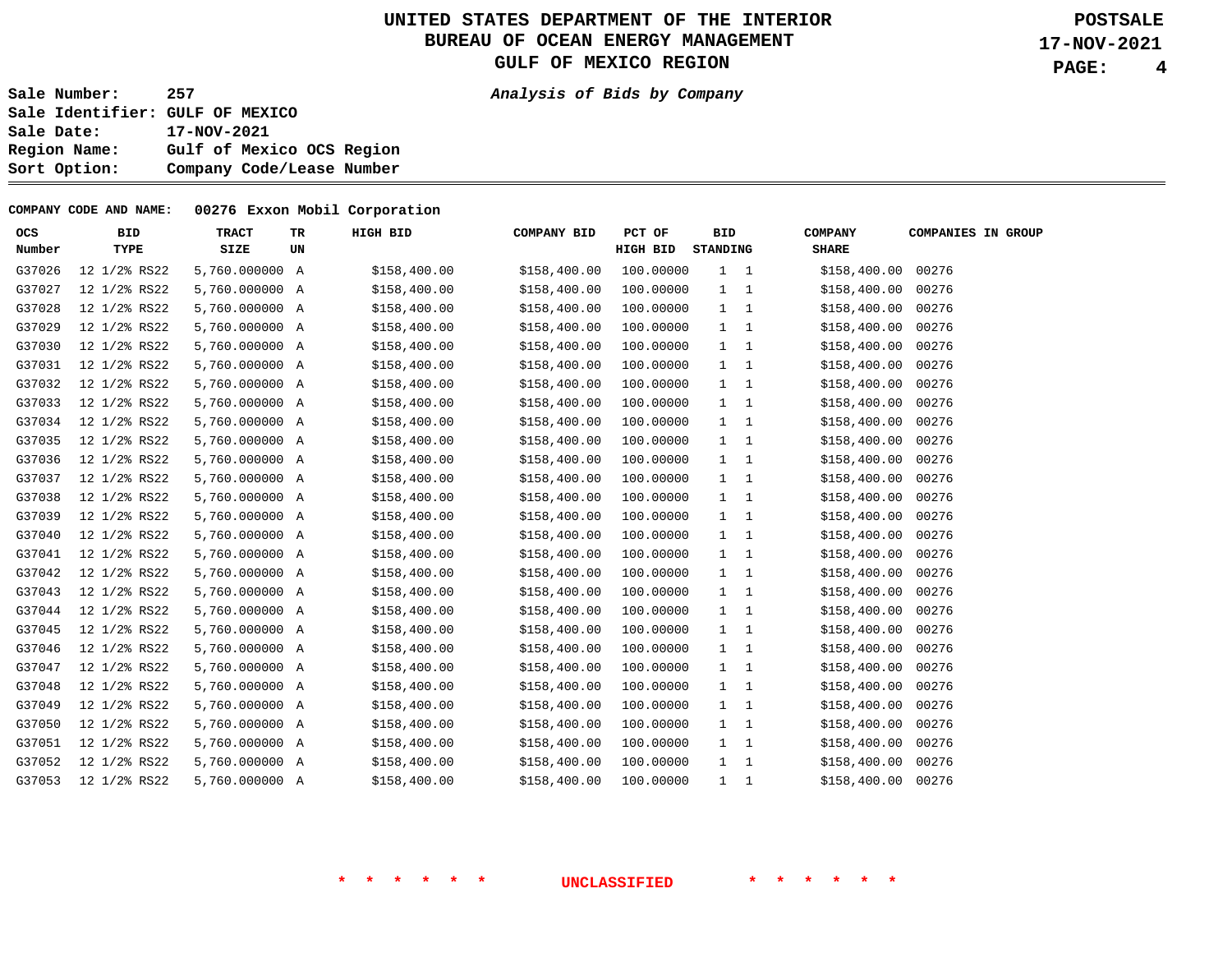**5** 

**Sale Number: 257 Analysis of Bids by Company** 

**Sale Identifier: GULF OF MEXICO Sale Date: 17-NOV-2021 Region Name: Gulf of Mexico OCS Region Sort Option: Company Code/Lease Number** 

#### **COMPANY CODE AND NAME: 00276 Exxon Mobil Corporation**

| <b>OCS</b> | <b>BID</b>   | <b>TRACT</b>   | TR | HIGH BID     | <b>COMPANY BID</b> | PCT OF    | <b>BID</b> |             | <b>COMPANY</b>     | <b>COMPANIES IN GROUP</b> |
|------------|--------------|----------------|----|--------------|--------------------|-----------|------------|-------------|--------------------|---------------------------|
| Number     | TYPE         | SIZE           | UN |              |                    | HIGH BID  | STANDING   |             | <b>SHARE</b>       |                           |
| G37054     | 12 1/2% RS22 | 5,760.000000 A |    | \$158,400.00 | \$158,400.00       | 100.00000 |            | $1 \quad 1$ | \$158,400.00 00276 |                           |
| G37055     | 12 1/2% RS22 | 5,760.000000 A |    | \$158,400.00 | \$158,400.00       | 100.00000 |            | $1 \quad 1$ | \$158,400.00       | 00276                     |
| G37056     | 12 1/2% RS22 | 5,760.000000 A |    | \$158,400.00 | \$158,400.00       | 100.00000 |            | $1 \quad 1$ | \$158,400.00 00276 |                           |
| G37057     | 12 1/2% RS22 | 5,760.000000 A |    | \$158,400.00 | \$158,400.00       | 100.00000 |            | $1 \quad 1$ | \$158,400.00       | 00276                     |
| G37058     | 12 1/2% RS22 | 5,760.000000 A |    | \$158,400.00 | \$158,400.00       | 100.00000 |            | $1 \quad 1$ | \$158,400.00       | 00276                     |
| G37059     | 12 1/2% RS22 | 5,760.000000 A |    | \$158,400.00 | \$158,400.00       | 100.00000 |            | $1 \quad 1$ | \$158,400.00       | 00276                     |
| G37060     | 12 1/2% RS22 | 5,760.000000 A |    | \$158,400.00 | \$158,400.00       | 100.00000 |            | $1 \quad 1$ | \$158,400.00 00276 |                           |
| G37061     | 12 1/2% RS22 | 5,760.000000 A |    | \$158,400.00 | \$158,400.00       | 100.00000 |            | $1 \quad 1$ | \$158,400.00       | 00276                     |
| G37062     | 12 1/2% RS22 | 5,760.000000 A |    | \$158,400.00 | \$158,400.00       | 100.00000 |            | $1 \quad 1$ | \$158,400.00       | 00276                     |
| G37063     | 12 1/2% RS22 | 5,760.000000 A |    | \$158,400.00 | \$158,400.00       | 100.00000 |            | $1 \quad 1$ | \$158,400.00       | 00276                     |
| G37064     | 12 1/2% RS22 | 5,760.000000 A |    | \$158,400.00 | \$158,400.00       | 100.00000 |            | $1 \quad 1$ | \$158,400.00       | 00276                     |
| G37065     | 12 1/2% RS22 | 5,760.000000 A |    | \$158,400.00 | \$158,400.00       | 100.00000 |            | $1 \quad 1$ | \$158,400.00       | 00276                     |
| G37066     | 12 1/2% RS22 | 5,760.000000 A |    | \$158,400.00 | \$158,400.00       | 100.00000 |            | $1\quad 1$  | \$158,400.00       | 00276                     |
| G37067     | 12 1/2% RS22 | 5,760.000000 A |    | \$158,400.00 | \$158,400.00       | 100.00000 |            | $1 \quad 1$ | \$158,400.00 00276 |                           |
| G37068     | 12 1/2% RS22 | 5,760.000000 A |    | \$158,400.00 | \$158,400.00       | 100.00000 |            | $1\quad 1$  | \$158,400.00 00276 |                           |
| G37069     | 12 1/2% RS22 | 5,760.000000 A |    | \$158,400.00 | \$158,400.00       | 100.00000 |            | $1 \quad 1$ | \$158,400.00       | 00276                     |
| G37070     | 12 1/2% RS22 | 5,760.000000 A |    | \$158,400.00 | \$158,400.00       | 100.00000 |            | $1 \quad 1$ | \$158,400.00 00276 |                           |
| G37071     | 12 1/2% RS22 | 5,760.000000 A |    | \$158,400.00 | \$158,400.00       | 100.00000 |            | $1 \quad 1$ | \$158,400.00       | 00276                     |
| G37072     | 12 1/2% RS22 | 5,760.000000 A |    | \$158,400.00 | \$158,400.00       | 100.00000 |            | $1 \quad 1$ | \$158,400.00 00276 |                           |
| G37073     | 12 1/2% RS22 | 5,760.000000 A |    | \$158,400.00 | \$158,400.00       | 100.00000 |            | $1 \quad 1$ | \$158,400.00       | 00276                     |
| G37074     | 12 1/2% RS22 | 5,760.000000 A |    | \$158,400.00 | \$158,400.00       | 100.00000 |            | $1 \quad 1$ | \$158,400.00 00276 |                           |
| G37075     | 12 1/2% RS22 | 5,760.000000 A |    | \$158,400.00 | \$158,400.00       | 100.00000 |            | $1 \quad 1$ | \$158,400.00       | 00276                     |
| G37076     | 12 1/2% RS22 | 5,760.000000 A |    | \$158,400.00 | \$158,400.00       | 100.00000 |            | $1 \quad 1$ | \$158,400.00 00276 |                           |
| G37077     | 12 1/2% RS22 | 5,760.000000 A |    | \$158,400.00 | \$158,400.00       | 100.00000 |            | $1 \quad 1$ | \$158,400.00       | 00276                     |
| G37078     | 12 1/2% RS22 | 5,760.000000 A |    | \$158,400.00 | \$158,400.00       | 100.00000 |            | $1 \quad 1$ | \$158,400.00 00276 |                           |
| G37079     | 12 1/2% RS22 | 5,760.000000 A |    | \$158,400.00 | \$158,400.00       | 100.00000 |            | $1 \quad 1$ | \$158,400.00       | 00276                     |
| G37080     | 12 1/2% RS22 | 5,760.000000 A |    | \$158,400.00 | \$158,400.00       | 100.00000 |            | $1 \quad 1$ | \$158,400.00 00276 |                           |
| G37081     | 12 1/2% RS22 | 5,760.000000 A |    | \$158,400.00 | \$158,400.00       | 100.00000 |            | $1\quad 1$  | \$158,400.00 00276 |                           |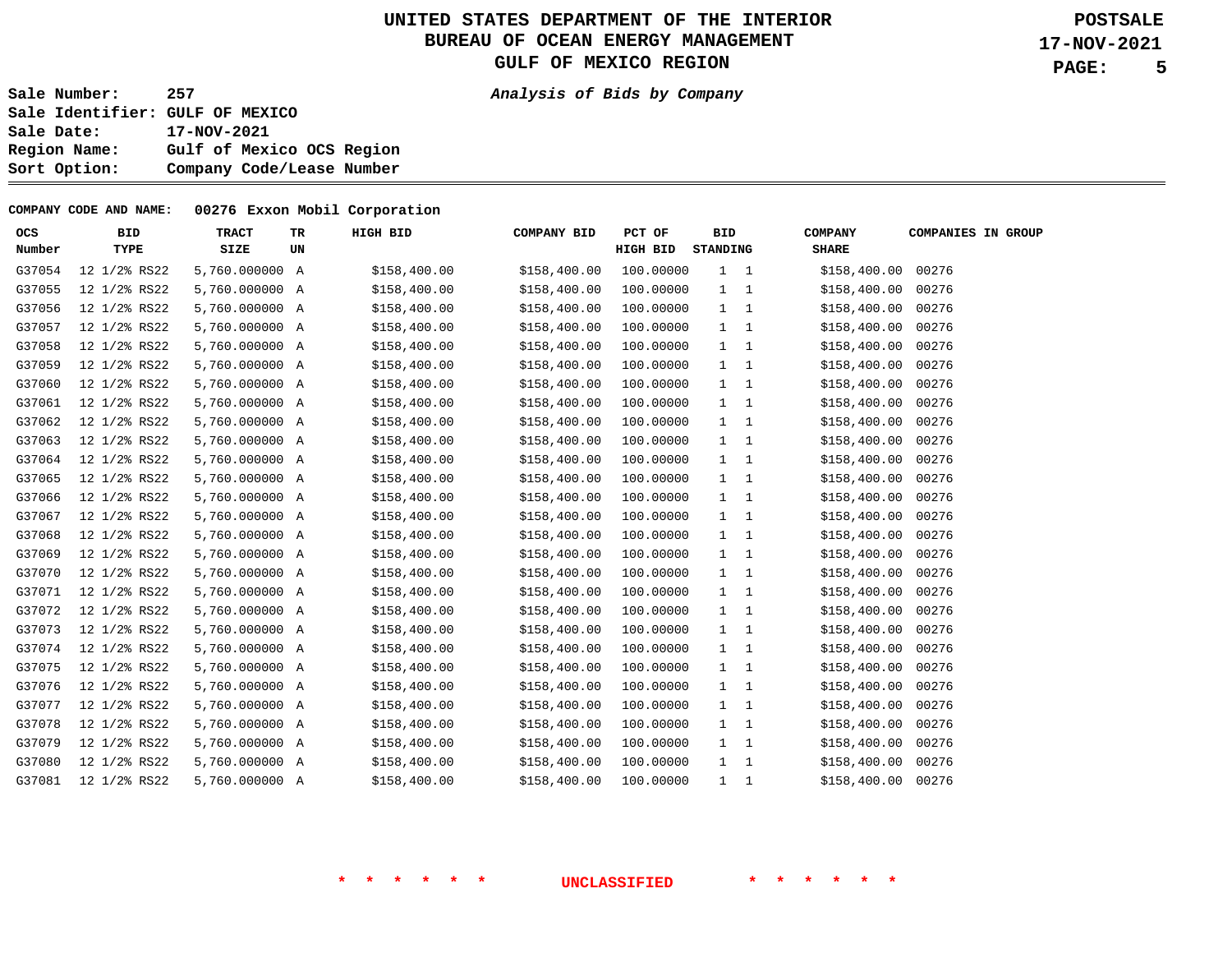**6** 

**Sale Number: 257 Analysis of Bids by Company** 

**Sale Identifier: GULF OF MEXICO Sale Date: 17-NOV-2021 Region Name: Gulf of Mexico OCS Region Sort Option: Company Code/Lease Number** 

#### **COMPANY CODE AND NAME: 00276 Exxon Mobil Corporation**

| OCS    | <b>BID</b>   | <b>TRACT</b>   | TR | HIGH BID     | <b>COMPANY BID</b> | PCT OF    | <b>BID</b>  | <b>COMPANY</b>     | <b>COMPANIES IN GROUP</b> |
|--------|--------------|----------------|----|--------------|--------------------|-----------|-------------|--------------------|---------------------------|
| Number | TYPE         | SIZE           | UN |              |                    | HIGH BID  | STANDING    | <b>SHARE</b>       |                           |
| G37082 | 12 1/2% RS22 | 5,760.000000 A |    | \$158,400.00 | \$158,400.00       | 100.00000 | $1 \quad 1$ | \$158,400.00 00276 |                           |
| G37083 | 12 1/2% RS22 | 5,760.000000 A |    | \$158,400.00 | \$158,400.00       | 100.00000 | $1\quad 1$  | \$158,400.00       | 00276                     |
| G37084 | 12 1/2% RS22 | 5,760.000000 A |    | \$158,400.00 | \$158,400.00       | 100.00000 | $1 \quad 1$ | \$158,400.00       | 00276                     |
| G37085 | 12 1/2% RS22 | 5,760.000000 A |    | \$158,400.00 | \$158,400.00       | 100.00000 | $1 \quad 1$ | \$158,400.00       | 00276                     |
| G37086 | 12 1/2% RS22 | 5,760.000000 A |    | \$158,400.00 | \$158,400.00       | 100.00000 | $1 \quad 1$ | \$158,400.00       | 00276                     |
| G37087 | 12 1/2% RS22 | 5,760.000000 A |    | \$158,400.00 | \$158,400.00       | 100.00000 | 1 1         | \$158,400.00       | 00276                     |
| G37088 | 12 1/2% RS22 | 5,760.000000 A |    | \$158,400.00 | \$158,400.00       | 100.00000 | $1\quad 1$  | \$158,400.00       | 00276                     |
| G37089 | 12 1/2% RS22 | 5,760.000000 A |    | \$158,400.00 | \$158,400.00       | 100.00000 | $1 \quad 1$ | \$158,400.00       | 00276                     |
| G37090 | 12 1/2% RS22 | 5,760.000000 A |    | \$158,400.00 | \$158,400.00       | 100.00000 | $1 \quad 1$ | \$158,400.00       | 00276                     |
| G37091 | 12 1/2% RS22 | 5,760.000000 A |    | \$158,400.00 | \$158,400.00       | 100.00000 | $1\quad 1$  | \$158,400.00       | 00276                     |
| G37092 | 12 1/2% RS22 | 5,760.000000 A |    | \$158,400.00 | \$158,400.00       | 100.00000 | $1 \quad 1$ | \$158,400.00       | 00276                     |
| G37093 | 12 1/2% RS22 | 5,760.000000 A |    | \$158,400.00 | \$158,400.00       | 100.00000 | $1 \quad 1$ | \$158,400.00       | 00276                     |
| G37094 | 12 1/2% RS22 | 5,760.000000 A |    | \$158,400.00 | \$158,400.00       | 100.00000 | $1 \quad 1$ | \$158,400.00       | 00276                     |
| G37095 | 12 1/2% RS22 | 5,760.000000 A |    | \$158,400.00 | \$158,400.00       | 100.00000 | $1 \quad 1$ | \$158,400.00       | 00276                     |
| G37096 | 12 1/2% RS22 | 5,760.000000 A |    | \$158,400.00 | \$158,400.00       | 100.00000 | $1 \quad 1$ | \$158,400.00       | 00276                     |
| G37097 | 12 1/2% RS22 | 5,760.000000 A |    | \$158,400.00 | \$158,400.00       | 100.00000 | $1 \quad 1$ | \$158,400.00       | 00276                     |
| G37098 | 12 1/2% RS22 | 5,760.000000 A |    | \$158,400.00 | \$158,400.00       | 100.00000 | $1 \quad 1$ | \$158,400.00       | 00276                     |
| G37099 | 12 1/2% RS22 | 5,760.000000 A |    | \$158,400.00 | \$158,400.00       | 100.00000 | $1 \quad 1$ | \$158,400.00       | 00276                     |
| G37100 | 12 1/2% RS22 | 5,760.000000 A |    | \$158,400.00 | \$158,400.00       | 100.00000 | $1 \quad 1$ | \$158,400.00       | 00276                     |
| G37101 | 12 1/2% RS22 | 5,760.000000 A |    | \$158,400.00 | \$158,400.00       | 100.00000 | $1 \quad 1$ | \$158,400.00       | 00276                     |
| G37102 | 12 1/2% RS22 | 5,760.000000 A |    | \$158,400.00 | \$158,400.00       | 100.00000 | $1 \quad 1$ | \$158,400.00       | 00276                     |
| G37103 | 12 1/2% RS22 | 5,760.000000 A |    | \$158,400.00 | \$158,400.00       | 100.00000 | $1 \quad 1$ | \$158,400.00       | 00276                     |
| G37104 | 12 1/2% RS22 | 5,760.000000 A |    | \$158,400.00 | \$158,400.00       | 100.00000 | $1 \quad 1$ | \$158,400.00       | 00276                     |
| G37105 | 12 1/2% RS22 | 5,760.000000 A |    | \$158,400.00 | \$158,400.00       | 100.00000 | $1 \quad 1$ | \$158,400.00       | 00276                     |
| G37106 | 12 1/2% RS22 | 5,760.000000 A |    | \$158,400.00 | \$158,400.00       | 100.00000 | $1 \quad 1$ | \$158,400.00       | 00276                     |
| G37107 | 12 1/2% RS22 | 5,760.000000 A |    | \$158,400.00 | \$158,400.00       | 100.00000 | $1 \quad 1$ | \$158,400.00       | 00276                     |
| G37108 | 12 1/2% RS22 | 5,760.000000 A |    | \$158,400.00 | \$158,400.00       | 100.00000 | $1 \quad 1$ | \$158,400.00       | 00276                     |
| G37109 | 12 1/2% RS22 | 5,760.000000 A |    | \$158,400.00 | \$158,400.00       | 100.00000 | $1\quad 1$  | \$158,400.00       | 00276                     |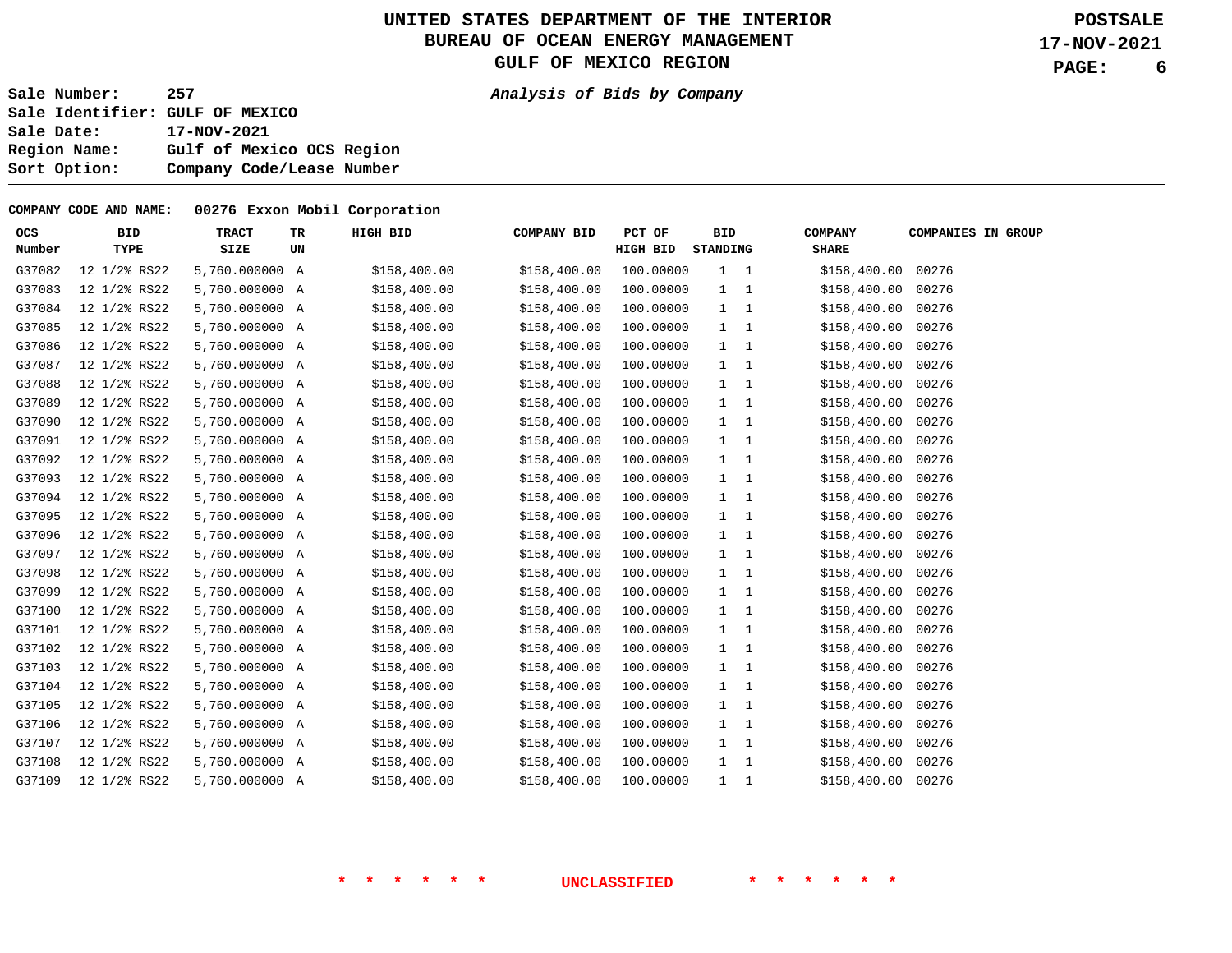**7** 

**Sale Number: 257 Analysis of Bids by Company Sale Identifier: GULF OF MEXICO Sale Date: 17-NOV-2021 Region Name: Gulf of Mexico OCS Region Sort Option: Company Code/Lease Number** 

#### **COMPANY CODE AND NAME: 00276 Exxon Mobil Corporation**

| ocs<br>Number   | BID<br>TYPE  | TRACT<br>SIZE    | TR<br>UN | HIGH BID        | <b>COMPANY BID</b> | PCT OF<br>HIGH BID | BID<br>STANDING |             | <b>COMPANY</b><br><b>SHARE</b> | <b>COMPANIES IN GROUP</b> |                      |                             |
|-----------------|--------------|------------------|----------|-----------------|--------------------|--------------------|-----------------|-------------|--------------------------------|---------------------------|----------------------|-----------------------------|
| G37110          | 12 1/2% RS22 | 5,760.000000 A   |          | \$158,400.00    | \$158,400.00       | 100.00000          |                 | $1 \quad 1$ | \$158,400.00                   | 00276                     |                      |                             |
| G37111          | 12 1/2% RS22 | 5,760.000000 A   |          | \$158,400.00    | \$158,400.00       | 100.00000          |                 | $1 \quad 1$ | \$158,400.00                   | 00276                     |                      |                             |
| G37112          | 12 1/2% RS22 | 5,760.000000 A   |          | \$158,400.00    | \$158,400.00       | 100.00000          |                 | $1 \quad 1$ | \$158,400.00 00276             |                           |                      |                             |
| G37113          | 12 1/2% RS22 | 5,760.000000 A   |          | \$158,400.00    | \$158,400.00       | 100.00000          |                 | $1 \quad 1$ | \$158,400.00                   | 00276                     |                      |                             |
| G37114          | 12 1/2% RS22 | 5,760.000000 A   |          | \$158,400.00    | \$158,400.00       | 100.00000          |                 | $1 \quad 1$ | \$158,400.00 00276             |                           |                      |                             |
| G37115          | 12 1/2% RS22 | 5,760.000000 A   |          | \$158,400.00    | \$158,400.00       | 100.00000          |                 | $1 \quad 1$ | \$158,400.00 00276             |                           |                      |                             |
| G37116          | 12 1/2% RS22 | 5,760.000000 A   |          | \$158,400.00    | \$158,400.00       | 100.00000          |                 | $1 \quad 1$ | \$158,400.00                   | 00276                     |                      |                             |
| G37117          | 12 1/2% RS22 | 5,760.000000 A   |          | \$158,400.00    | \$158,400.00       | 100.00000          |                 | $1 \quad 1$ | \$158,400.00 00276             |                           |                      |                             |
| G37118          | 12 1/2% RS22 | 5,760.000000 A   |          | \$158,400.00    | \$158,400.00       | 100.00000          |                 | $1 \quad 1$ | \$158,400.00                   | 00276                     |                      |                             |
| G37119          | 12 1/2% RS22 | 5,760,000000 A   |          | \$158,400.00    | \$158,400.00       | 100.00000          |                 | $1 \quad 1$ | \$158,400.00                   | 00276                     |                      |                             |
| *COMPANY TOTALS |              | 541,440.000000 A |          | \$14,889,600.00 | \$14,889,600.00    |                    |                 |             | \$14,889,600.00                | HIGH<br>BIDS              | <b>UPPER</b><br>HALF | <b>LOWER</b><br><b>HALF</b> |

94 94 0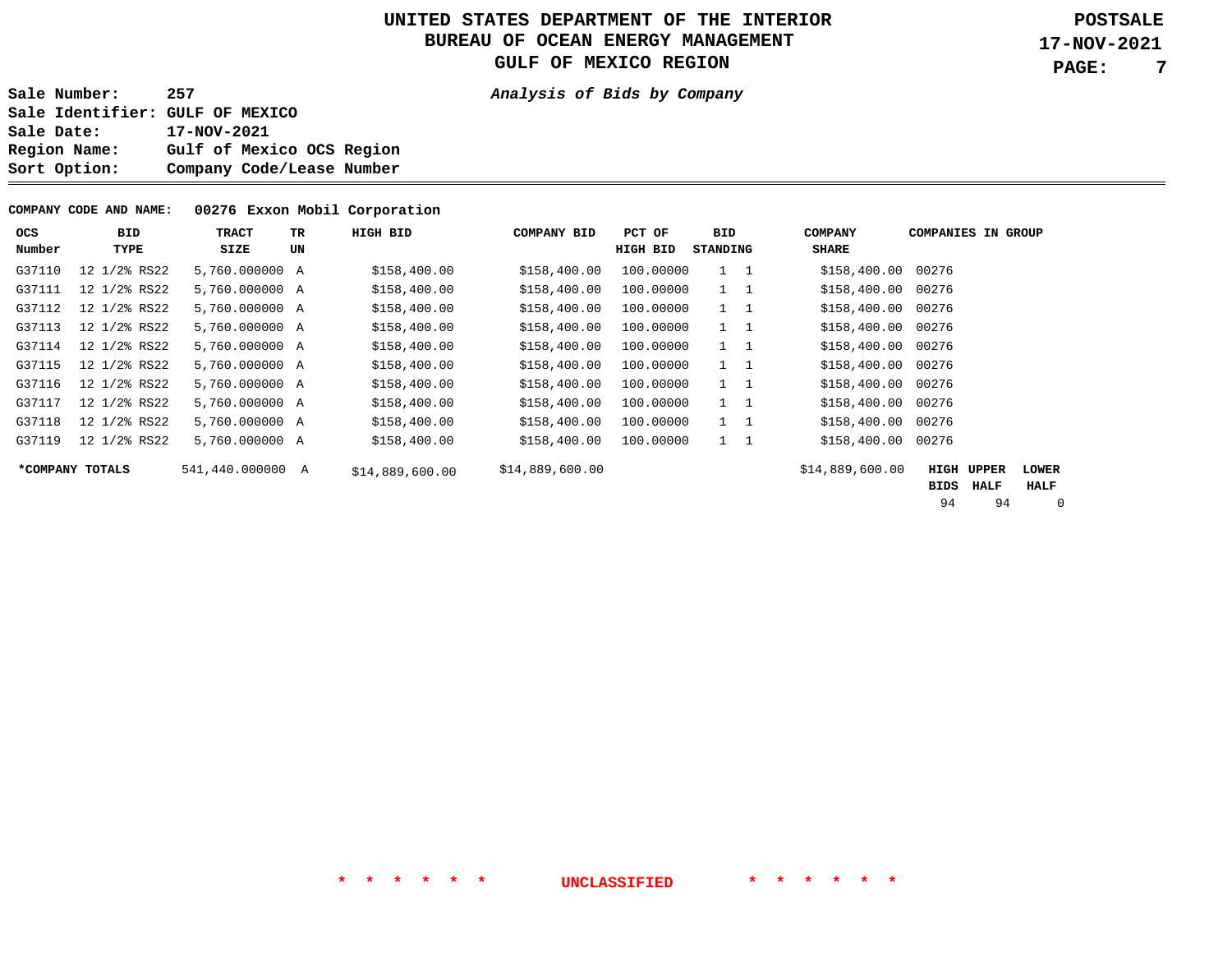**8** 

**Sale Number: 257 Analysis of Bids by Company** 

**Sale Identifier: GULF OF MEXICO Sale Date: 17-NOV-2021 Region Name: Gulf of Mexico OCS Region Sort Option: Company Code/Lease Number** 

**COMPANY CODE AND NAME: 00689 Shell Offshore Inc.** 

| <b>OCS</b> | <b>BID</b>             | <b>TRACT</b>     | <b>TR</b> | HIGH BID        | <b>COMPANY BID</b> | PCT OF    | <b>BID</b>                     | <b>COMPANY</b>  | <b>COMPANIES IN GROUP</b> |              |  |
|------------|------------------------|------------------|-----------|-----------------|--------------------|-----------|--------------------------------|-----------------|---------------------------|--------------|--|
| Number     | TYPE                   | SIZE             | UN        |                 |                    | HIGH BID  | <b>STANDING</b>                | <b>SHARE</b>    |                           |              |  |
| G37234     | 18 3/4% R23            | 5,760.000000 A   |           | \$578,612.00    | \$578,612.00       | 100.00000 | $1 \quad 1$                    | \$578,612.00    | 00689                     |              |  |
| G37235     | 18 3/4% R23            | 5,760.000000 A   |           | \$578,612.00    | \$578,612.00       | 100.00000 | $\mathbf{1}$<br>$\overline{1}$ | \$578,612.00    | 00689                     |              |  |
| G37236     | 18 3/4% R23            | 5,760.000000 A   |           | \$578,612.00    | \$578,612.00       | 100.00000 | $1 \quad 1$                    | \$578,612.00    | 00689                     |              |  |
| G37243     | 18 3/4% R23            | 5,760.000000 A   |           | \$752,612.00    | \$752,612.00       | 100.00000 | $1\quad 1$                     | \$752,612.00    | 00689                     |              |  |
| G37253     | 18 3/4% R22            | 5,760.000000 A   |           | \$652,612.00    | \$652,612.00       | 100.00000 | $1 \quad 1$                    | \$652,612.00    | 00689                     |              |  |
| G37254     | 18 3/4% R22            | 5,760.000000 A   |           | \$652,612.00    | \$652,612.00       | 100.00000 | $1 \quad 1$                    | \$652,612.00    | 00689                     |              |  |
| G37255     | 18 3/4% R22            | 5,760.000000 A   |           | \$652,612.00    | \$652,612.00       | 100.00000 | $\mathbf{1}$<br>$\overline{1}$ | \$652,612.00    | 00689                     |              |  |
| G37257     | 18 3/4% R22            | 5,760.000000 A   |           | \$652,612.00    | \$652,612.00       | 100.00000 | $\mathbf{1}$<br>$\overline{1}$ | \$652,612.00    | 00689                     |              |  |
| G37265     | 18 3/4% R21            | 5,760.000000 A   |           | \$652,612.00    | \$652,612.00       | 100.00000 | $1\quad 1$                     | \$652,612.00    | 00689                     |              |  |
| G37268     | 18 3/4% R21            | 5,760.000000 A   |           | \$2,802,612.00  | \$2,802,612.00     | 100.00000 | $1 \quad 1$                    | \$2,802,612.00  | 00689                     |              |  |
| G37270     | 18 3/4% R22            | 5,760.000000 A   |           | \$652,612.00    | \$652,612.00       | 100.00000 | $1 \quad 1$                    | \$652,612.00    | 00689                     |              |  |
| G37306     | 18 3/4% R22            | 5,760.000000 A   |           | \$4,052,612.00  | \$4,052,612.00     | 100.00000 | $1 \quad 1$                    | \$4,052,612.00  | 00689                     |              |  |
| G37313     | 18 3/4% R23            | 5,760.000000 A   |           | \$578,612.00    | \$578,612.00       | 100.00000 | $\mathbf{1}$<br>$\overline{1}$ | \$578,612.00    | 00689                     |              |  |
| G37314     | $18 \frac{3}{4\%}$ R23 | 5,760.000000 A   |           | \$578,612.00    | \$578,612.00       | 100.00000 | $1 \quad 1$                    | \$578,612.00    | 00689                     |              |  |
| G37316     | 18 3/4% R23            | 5,760.000000 A   |           | \$578,612.00    | \$578,612.00       | 100.00000 | $1 \quad 1$                    | \$578,612.00    | 00689                     |              |  |
| G37320     | 18 3/4% R23            | 5,760.000000 A   |           | \$578,612.00    | \$578,612.00       | 100.00000 | $1 \quad 1$                    | \$578,612.00    | 00689                     |              |  |
| G37321     | 18 3/4% R23            | 5,760.000000 A   |           | \$578,612.00    | \$578,612.00       | 100.00000 | $1\quad 1$                     | \$578,612.00    | 00689                     |              |  |
| G37322     | 18 3/4% R23            | 5,760.000000 A   |           | \$578,612.00    | \$578,612.00       | 100.00000 | $\mathbf{1}$<br>$\overline{1}$ | \$578,612.00    | 00689                     |              |  |
| G37325     | 18 3/4% R23            | 5,760.000000 A   |           | \$578,612.00    | \$578,612.00       | 100.00000 | $1 \quad 1$                    | \$578,612.00    | 00689                     |              |  |
| G37326     | 18 3/4% R23            | 5,760.000000 A   |           | \$578,612.00    | \$578,612.00       | 100.00000 | $1 \quad 1$                    | \$578,612.00    | 00689                     |              |  |
|            | *COMPANY TOTALS        | 115,200.000000 A |           | \$17,888,240.00 | \$17,888,240.00    |           |                                | \$17,888,240.00 | <b>HIGH UPPER</b>         | <b>LOWER</b> |  |

**BIDS HALF HALF**

20 20 0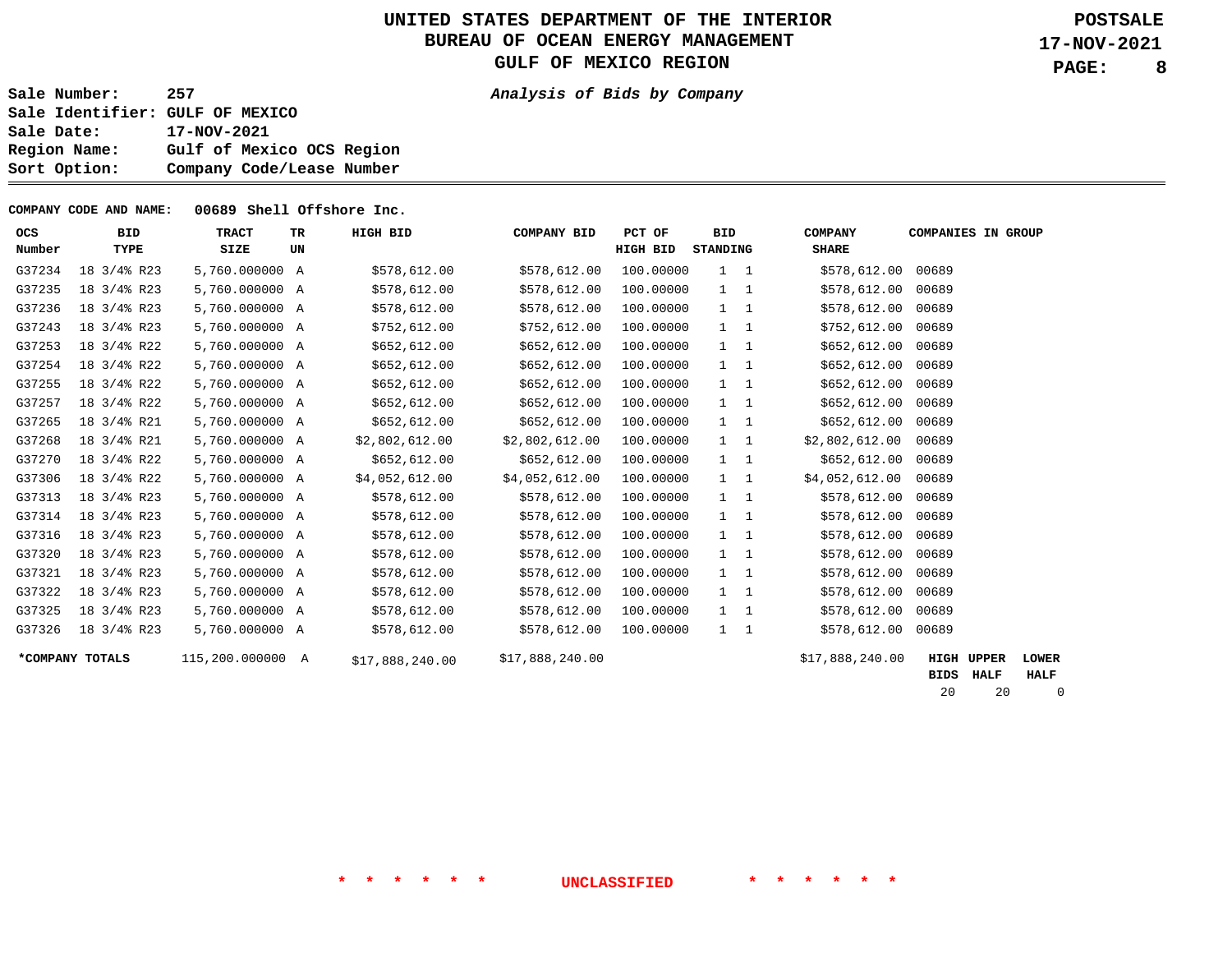**9** 

**Sale Number: 257 Analysis of Bids by Company Sale Identifier: GULF OF MEXICO Sale Date: 17-NOV-2021 Region Name: Gulf of Mexico OCS Region Sort Option: Company Code/Lease Number** 

#### **COMPANY CODE AND NAME: 00730 Walter Oil & Gas Corporation**

| ocs    | BID             | TRACT           | TR. | HIGH BID     | <b>COMPANY BID</b> | PCT OF   |           | BID      | <b>COMPANY</b>     | <b>COMPANIES IN GROUP</b> |             |              |
|--------|-----------------|-----------------|-----|--------------|--------------------|----------|-----------|----------|--------------------|---------------------------|-------------|--------------|
| Number | TYPE            | SIZE            | UN  |              |                    | HIGH BID |           | STANDING | SHARE              |                           |             |              |
| G37185 | 12 1/2% RS22    | 5,000.000000 A  |     | \$129,129.00 | \$129,129.00       |          | 100,00000 |          | \$129,129.00 00730 |                           |             |              |
| G37196 | 18 3/4% R21     | 5,760.000000 A  |     | \$580,137.00 | \$580,137.00       |          | 100,00000 |          | \$580,137.00 00730 |                           |             |              |
|        | *COMPANY TOTALS | 10,760.000000 A |     | \$709,266.00 | \$709,266.00       |          |           |          | \$709,266.00       | HIGH UPPER                |             | <b>LOWER</b> |
|        |                 |                 |     |              |                    |          |           |          |                    | BIDS                      | <b>HALF</b> | HALF         |
|        |                 |                 |     |              |                    |          |           |          |                    |                           |             | $\Omega$     |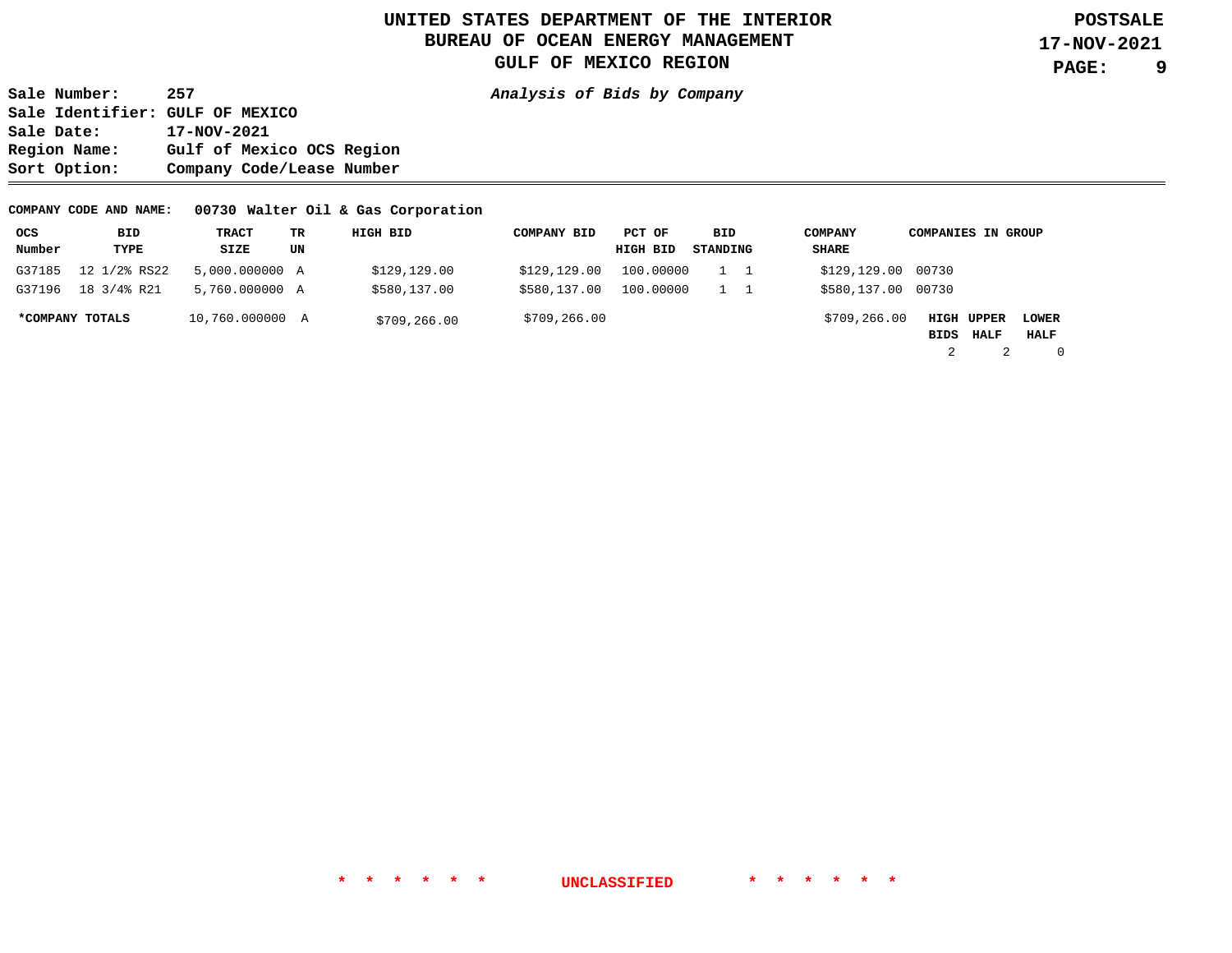**Sale Number: 257 Analysis of Bids by Company Sale Identifier: GULF OF MEXICO Sale Date: 17-NOV-2021 Region Name: Gulf of Mexico OCS Region Sort Option: Company Code/Lease Number** 

#### **COMPANY CODE AND NAME: 01284 W & T Offshore, Inc.**

| ocs    | BID             | TRACT           | ТR | HIGH BID     | <b>COMPANY BID</b> | PCT OF    | BID      | COMPANY            | <b>COMPANIES IN GROUP</b> |      |                      |          |
|--------|-----------------|-----------------|----|--------------|--------------------|-----------|----------|--------------------|---------------------------|------|----------------------|----------|
| Number | TYPE            | SIZE            | UN |              |                    | HIGH BID  | STANDING | SHARE              |                           |      |                      |          |
| G37177 | 12 1/2% RS22    | 5,000.000000 A  |    | \$130,000.00 | \$130,000.00       | 100,00000 |          | \$130,000.00 01284 |                           |      |                      |          |
| G37183 | 12 1/2% RS22    | 5,000.000000 A  |    | \$165,000.00 | \$165,000.00       | 100,00000 |          | \$165,000.00 01284 |                           |      |                      |          |
|        | *COMPANY TOTALS | 10,000.000000 A |    | \$295,000.00 | \$295,000.00       |           |          | \$295,000.00       | <b>HIGH UPPER</b><br>BIDS | HALF | <b>LOWER</b><br>HALF |          |
|        |                 |                 |    |              |                    |           |          |                    | 2                         |      |                      | $\Omega$ |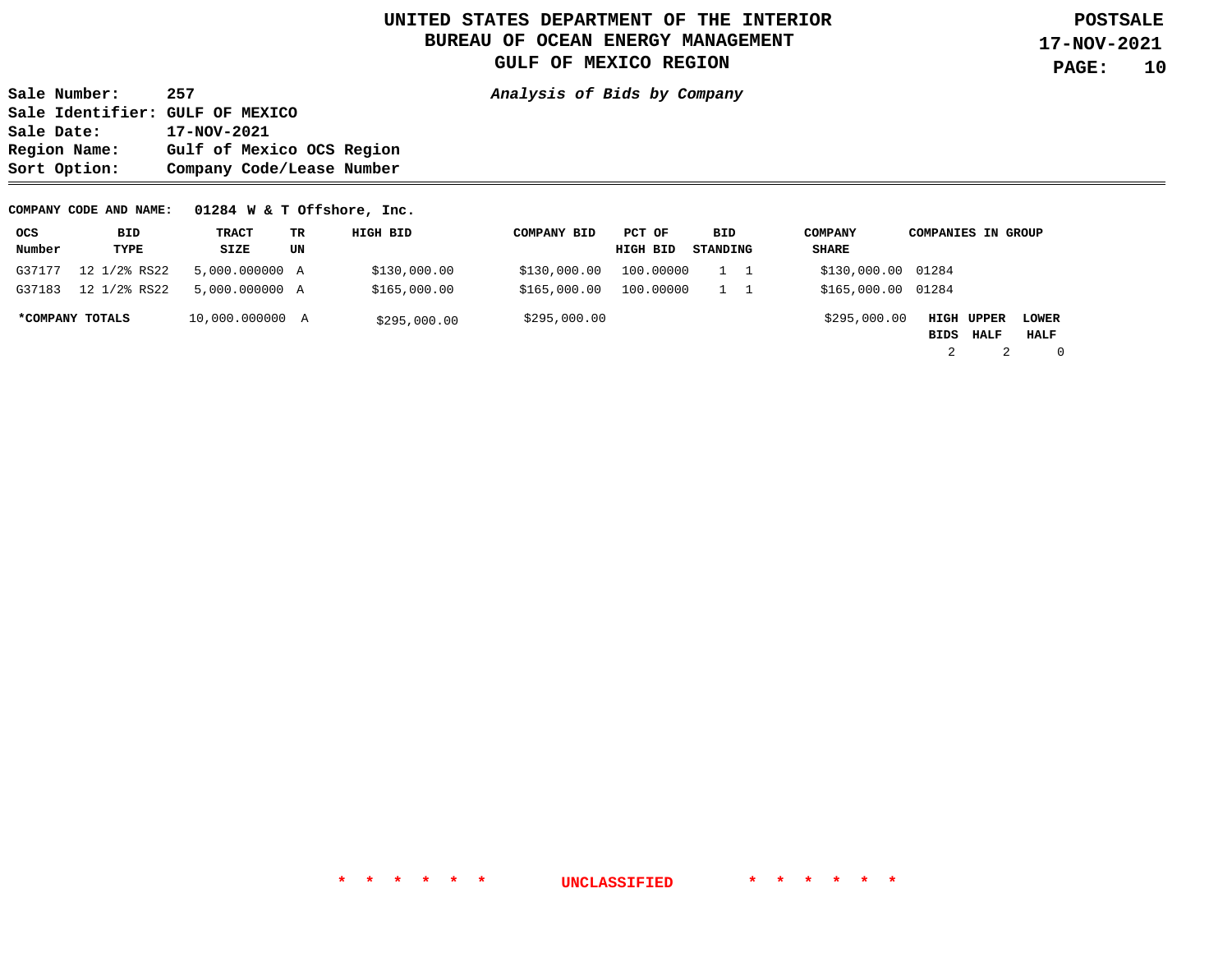**Sale Number: 257 Analysis of Bids by Company Sale Identifier: GULF OF MEXICO Sale Date: 17-NOV-2021 Region Name: Gulf of Mexico OCS Region Sort Option: Company Code/Lease Number** 

#### **COMPANY CODE AND NAME: 01999 Houston Energy, L.P.**

| ocs    | BID             | TRACT           | TR. | HIGH BID       | <b>COMPANY BID</b> | PCT OF    | BID      | <b>COMPANY</b> | <b>COMPANIES IN GROUP</b>           |              |
|--------|-----------------|-----------------|-----|----------------|--------------------|-----------|----------|----------------|-------------------------------------|--------------|
| Number | TYPE            | SIZE            | UN  |                |                    | HIGH BID  | STANDING | SHARE          |                                     |              |
| G37200 | 18 3/4% R21     | 5,760.000000 A  |     | \$1,297,713.00 | \$1,297,713.00     | 100,00000 | 1 1      |                | \$324,428.25 03247 01999 02668      |              |
| G37201 | 18 3/4% R21     | 5,760.000000 A  |     | \$761,713.00   | \$761,713.00       | 100,00000 | 1 1      |                | \$190,428.25 03247 01999 02668      |              |
| G37223 | 18 3/4% R21     | 5,760.000000 A  |     | \$879,658.00   | \$879,658.00       | 100.00000 | 1 1      |                | \$439,829.00 01999 02668            |              |
| G37227 | 18 3/4% R22     | 5,760.000000 A  |     | \$758,724.00   | \$758,724.00       | 100.00000 | 1 1      |                | \$7,587.24 02668 01999              |              |
| G37266 | 18 3/4% R21     | 5,760,000000 A  |     | \$1,167,713.00 | \$1,167,713.00     | 100,00000 | 1 1      |                | \$58,385.65 03247 03672 02668 01999 |              |
|        | *COMPANY TOTALS | 28,800.000000 A |     | \$4,865,521.00 | \$4,865,521.00     |           |          | \$1,020,658.39 | HIGH UPPER                          | <b>LOWER</b> |
|        |                 |                 |     |                |                    |           |          |                | HALF<br>BIDS                        | HALF         |
|        |                 |                 |     |                |                    |           |          |                |                                     |              |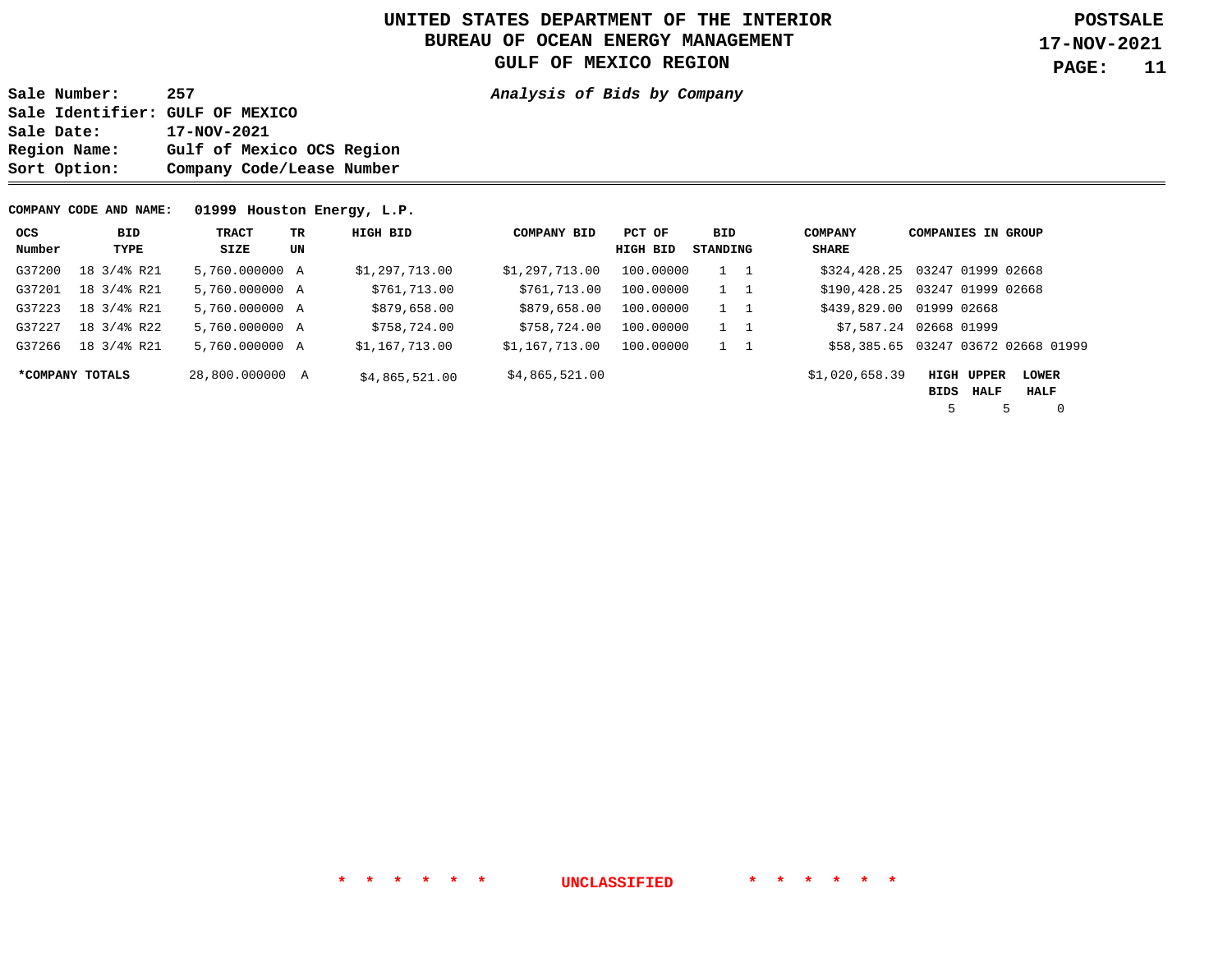**Sale Number: 257 Analysis of Bids by Company Sale Identifier: GULF OF MEXICO Sale Date: 17-NOV-2021 Region Name: Gulf of Mexico OCS Region Sort Option: Company Code/Lease Number** 

#### **COMPANY CODE AND NAME: 02058 LLOG Exploration Offshore, L.L.C.**

| ocs    | BID             | <b>TRACT</b>    | TR | HIGH BID       | <b>COMPANY BID</b> | PCT OF    | BID         | <b>COMPANY</b> | <b>COMPANIES IN GROUP</b> |                |
|--------|-----------------|-----------------|----|----------------|--------------------|-----------|-------------|----------------|---------------------------|----------------|
| Number | TYPE            | SIZE            | UN |                |                    | HIGH BID  | STANDING    | SHARE          |                           |                |
| G37198 | 18 3/4% R22     | 5,760,000000 A  |    | \$625,713.00   | \$625,713.00       | 100,00000 | $1\quad 1$  | \$312,856.50   | 02058 03247               |                |
| G37224 | 18 3/4% R23     | 5,760,000000 A  |    | \$623,490.00   | \$623,490.00       | 100.00000 | $1\quad 1$  | \$623,490.00   | 02058                     |                |
| G37225 | 18 3/4% R23     | 5,760,000000 A  |    | \$623,490.00   | \$623,490.00       | 100,00000 | 1 1         | \$623,490.00   | 02058                     |                |
| G37312 | 18 3/4% R23     | 5,760,000000 A  |    | \$731,991.00   | \$731,991.00       | 100.00000 | $1 \quad 1$ | \$365,995.50   | 02058 02805               |                |
| G37332 | 18 3/4% R23     | 5,760,000000 A  |    | \$3,099,985.00 | \$3,099,985.00     | 100.00000 | $1\quad 1$  | \$1,549,992.50 | 02058 02805               |                |
| G37333 | 18 3/4% R23     | 5,760,000000 A  |    | \$2,595,985.00 | \$2,595,985.00     | 100.00000 | $1\quad 1$  | \$1,297,992.50 | 02058 02805               |                |
|        | *COMPANY TOTALS | 34,560,000000 A |    | \$8,300,654.00 | \$8,300,654.00     |           |             | \$4,773,817.00 | <b>HIGH UPPER</b>         | <b>LOWER</b>   |
|        |                 |                 |    |                |                    |           |             |                | HALF<br>BIDS              | HALF           |
|        |                 |                 |    |                |                    |           |             |                | 6<br>6                    | $\overline{0}$ |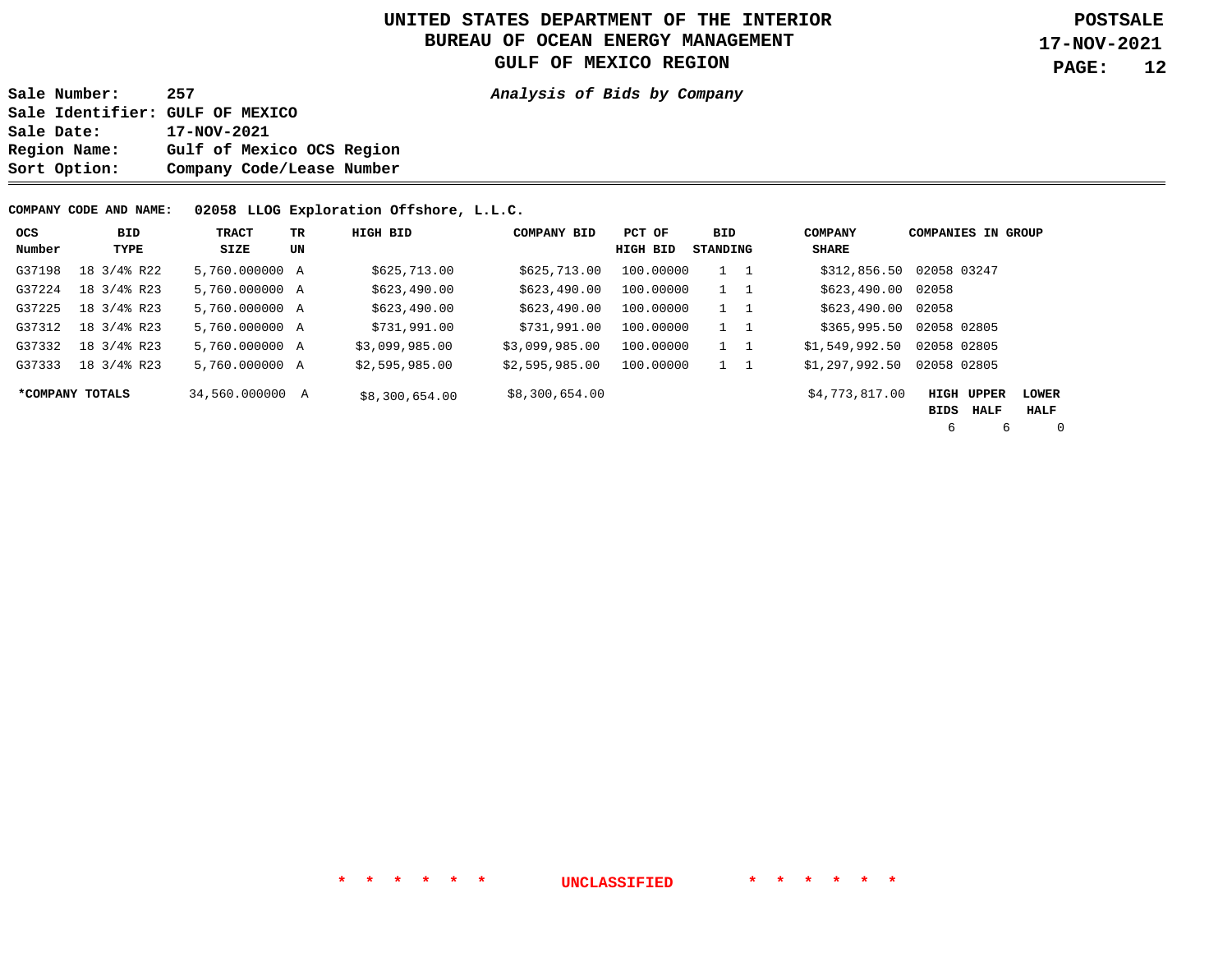**Sale Number: 257 Analysis of Bids by Company** 

**Sale Identifier: GULF OF MEXICO Sale Date: 17-NOV-2021 Region Name: Gulf of Mexico OCS Region Sort Option: Company Code/Lease Number** 

#### **COMPANY CODE AND NAME: 02219 Anadarko US Offshore LLC**

| ocs<br>Number | <b>BID</b><br>TYPE   | <b>TRACT</b><br>SIZE | TR<br>UN | HIGH BID        | COMPANY BID     | PCT OF<br><b>HIGH BID</b> | <b>BID</b><br><b>STANDING</b> |              | <b>COMPANY</b><br><b>SHARE</b> | <b>COMPANIES IN GROUP</b> |  |
|---------------|----------------------|----------------------|----------|-----------------|-----------------|---------------------------|-------------------------------|--------------|--------------------------------|---------------------------|--|
| G37124        | 18 3/4% R22          | 5,760.000000 A       |          | \$601,252.00    | \$601,252.00    | 100.00000                 |                               | $1 \quad 1$  | \$601,252.00 02219             |                           |  |
| G37125        | 18 3/4% R22          | 5,760.000000 A       |          | \$601,252.00    | \$601,252.00    | 100.00000                 |                               | $1 \quad 1$  | \$601,252.00 02219             |                           |  |
| G37126        | 18 3/4% R22          | 5,760.000000 A       |          | \$601,252.00    | \$601,252.00    | 100.00000                 |                               | $1 \quad 1$  | \$601,252.00 02219             |                           |  |
| G37127        | 18 3/4% R22          | 5,760.000000 A       |          | \$601,252.00    | \$601,252.00    | 100.00000                 |                               | $1 \quad 1$  | \$601,252.00 02219             |                           |  |
| G37128        | 18 3/4% R22          | 5,760.000000 A       |          | \$601,252.00    | \$601,252.00    | 100.00000                 | $1 \quad 1$                   |              | \$601,252.00 02219             |                           |  |
| G37129        | $18 \frac{3}{4}$ R22 | 5,760.000000 A       |          | \$601,252.00    | \$601,252.00    | 100.00000                 | $1 \quad 1$                   |              | \$601,252.00 02219             |                           |  |
| G37130        | 18 3/4% R21          | 5,760.000000 A       |          | \$601,252.00    | \$601,252.00    | 100.00000                 |                               | $1 \quad 1$  | \$601,252.00 02219             |                           |  |
| G37131        | 18 3/4% R21          | 5,760.000000 A       |          | \$601,252.00    | \$601,252.00    | 100.00000                 |                               | $1 \quad 1$  | \$601,252.00 02219             |                           |  |
| G37132        | 18 3/4% R21          | 5,760.000000 A       |          | \$601,252.00    | \$601,252.00    | 100.00000                 |                               | $1 \quad 1$  | \$601,252.00 02219             |                           |  |
| G37133        | 18 3/4% R21          | 5,760.000000 A       |          | \$601,252.00    | \$601,252.00    | 100.00000                 | $1 \quad 1$                   |              | \$601,252.00 02219             |                           |  |
| G37134        | 18 3/4% R21          | 5,760.000000 A       |          | \$601,252.00    | \$601, 252.00   | 100.00000                 | $1 \quad 1$                   |              | \$601,252.00 02219             |                           |  |
| G37137        | 18 3/4% R22          | 5,760.000000 A       |          | \$601,252.00    | \$601,252.00    | 100.00000                 | $1 \quad 1$                   |              | \$601,252.00                   | 02219                     |  |
| G37138        | 18 3/4% R22          | 5,760.000000 A       |          | \$601,252.00    | \$601, 252.00   | 100.00000                 | $1 \quad 1$                   |              | \$601,252.00 02219             |                           |  |
| G37139        | 18 3/4% R22          | 5,760.000000 A       |          | \$601,252.00    | \$601, 252.00   | 100.00000                 | $1 \quad 1$                   |              | \$601,252.00 02219             |                           |  |
| G37140        | 18 3/4% R22          | 5,760.000000 A       |          | \$601,252.00    | \$601,252.00    | 100.00000                 |                               | $1 \quad 1$  | \$601,252.00 02219             |                           |  |
| G37141        | 18 3/4% R22          | 5,760.000000 A       |          | \$601,252.00    | \$601,252.00    | 100.00000                 | $1 \quad 1$                   |              | \$601,252.00 02219             |                           |  |
| G37142        | 18 3/4% R22          | 5,760.000000 A       |          | \$1,201,252.00  | \$1,201,252.00  | 100.00000                 |                               | $1 \quad 1$  | \$1,201,252.00                 | 02219                     |  |
| G37143        | 18 3/4% R22          | 5,760.000000 A       |          | \$3,501,252.00  | \$3,501,252.00  | 100.00000                 |                               | $1 \quad 1$  | \$3,501,252.00                 | 02219                     |  |
| G37144        | 18 3/4% R22          | 5,760.000000 A       |          | \$10,001,252.00 | \$10,001,252.00 | 100.00000                 |                               | $1 \quad 1$  | \$10,001,252.00                | 02219                     |  |
| G37145        | 18 3/4% R22          | 5,760.000000 A       |          | \$601,252.00    | \$601,252.00    | 100.00000                 |                               | $1\quad 1$   | \$601,252.00                   | 02219                     |  |
| G37203        | 18 3/4% R22          | 5,760.000000 A       |          | \$601,252.00    | \$601, 252.00   | 100.00000                 |                               | $1 \quad 1$  | \$601,252.00 02219             |                           |  |
| G37205        | 18 3/4% R22          | 5,760.000000 A       |          | \$711,208.00    | \$601,252.00    | 84.54000                  | 2                             | 2            | \$601,252.00                   | 02219                     |  |
| G37211        | 18 3/4% R22          | 5,760.000000 A       |          | \$801,252.00    | \$801,252.00    | 100.00000                 |                               | $1 \quad 1$  | \$801,252.00 02219             |                           |  |
| G37233        | 18 3/4% R23          | 2,261.370000 A       |          | \$261,252.00    | \$261, 252.00   | 100.00000                 | $1 \quad 1$                   |              | \$261,252.00 02219             |                           |  |
| G37280        | 18 3/4% R22          | 5,760.000000 A       |          | \$601,252.00    | \$601,252.00    | 100.00000                 | $1 \quad 1$                   |              | \$601,252.00 02219             |                           |  |
| G37285        | 18 3/4% R22          | 5,760.000000 A       |          | \$2,501,252.00  | \$2,501,252.00  | 100.00000                 |                               | $1 \quad 1$  | \$2,501,252.00                 | 02219                     |  |
| G37288        | $18 \frac{3}{4}$ R22 | 5,760.000000 A       |          | \$1,501,252.00  | \$1,501,252.00  | 100.00000                 |                               | $1 \quad 1$  | \$1,501,252.00                 | 02219                     |  |
| G37289        | 18 3/4% R22          | 5,760.000000 A       |          | \$6,001,252.00  | \$6,001,252.00  | 100.00000                 | $\mathbf{1}$                  | $\mathbf{1}$ | \$6,001,252.00                 | 02219                     |  |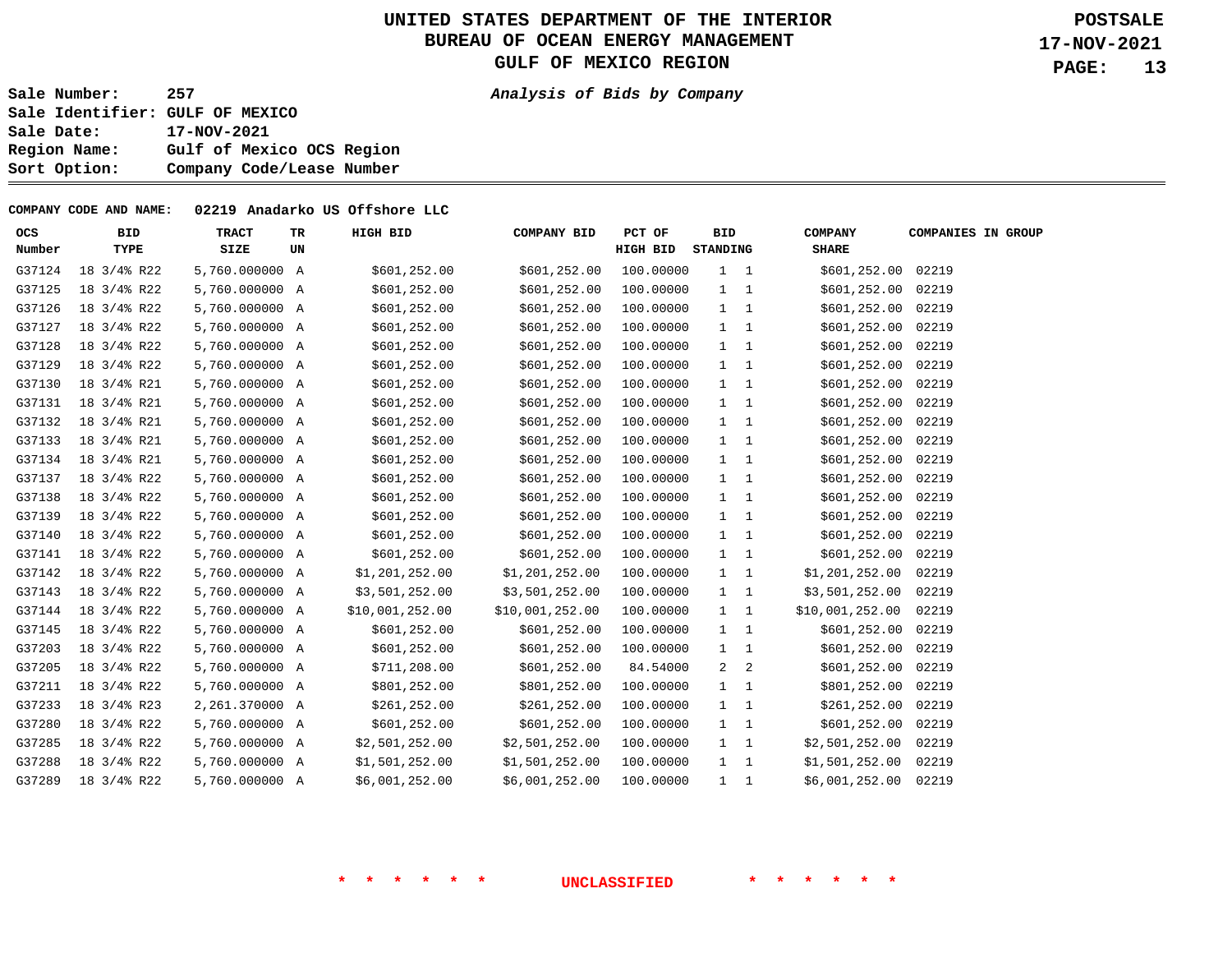**Sale Number: 257 Analysis of Bids by Company Sale Identifier: GULF OF MEXICO Sale Date: 17-NOV-2021 Region Name: Gulf of Mexico OCS Region Sort Option: Company Code/Lease Number** 

#### **COMPANY CODE AND NAME: 02219 Anadarko US Offshore LLC**

| ocs    | BID             | TRACT            | ТR | HIGH BID        | <b>COMPANY BID</b> | PCT OF    | BID      | <b>COMPANY</b>     | <b>COMPANIES IN GROUP</b> |      |                      |
|--------|-----------------|------------------|----|-----------------|--------------------|-----------|----------|--------------------|---------------------------|------|----------------------|
| Number | TYPE            | SIZE             | UN |                 |                    | HIGH BID  | STANDING | <b>SHARE</b>       |                           |      |                      |
| G37296 | 18 3/4% R23     | 5,760.000000 A   |    | \$601,252.00    | \$601, 252.00      | 100,00000 |          | \$601,252.00 02219 |                           |      |                      |
| G37317 | 18 3/4% R23     | 5,760.000000 A   |    | \$601,252.00    | \$601, 252.00      | 100.00000 |          | \$601,252.00 02219 |                           |      |                      |
| G37318 | 18 3/4% R23     | 5,760,000000 A   |    | \$601,252.00    | \$601, 252.00      | 100,00000 |          | \$601,252.00 02219 |                           |      |                      |
|        | *COMPANY TOTALS | 175,061,370000 A |    | \$39,708,768.00 | \$39,598,812.00    |           |          | \$39,598,812.00    | HIGH UPPER<br>BIDS        | HALF | <b>LOWER</b><br>HALF |
|        |                 |                  |    |                 |                    |           |          |                    | 30                        | 30   |                      |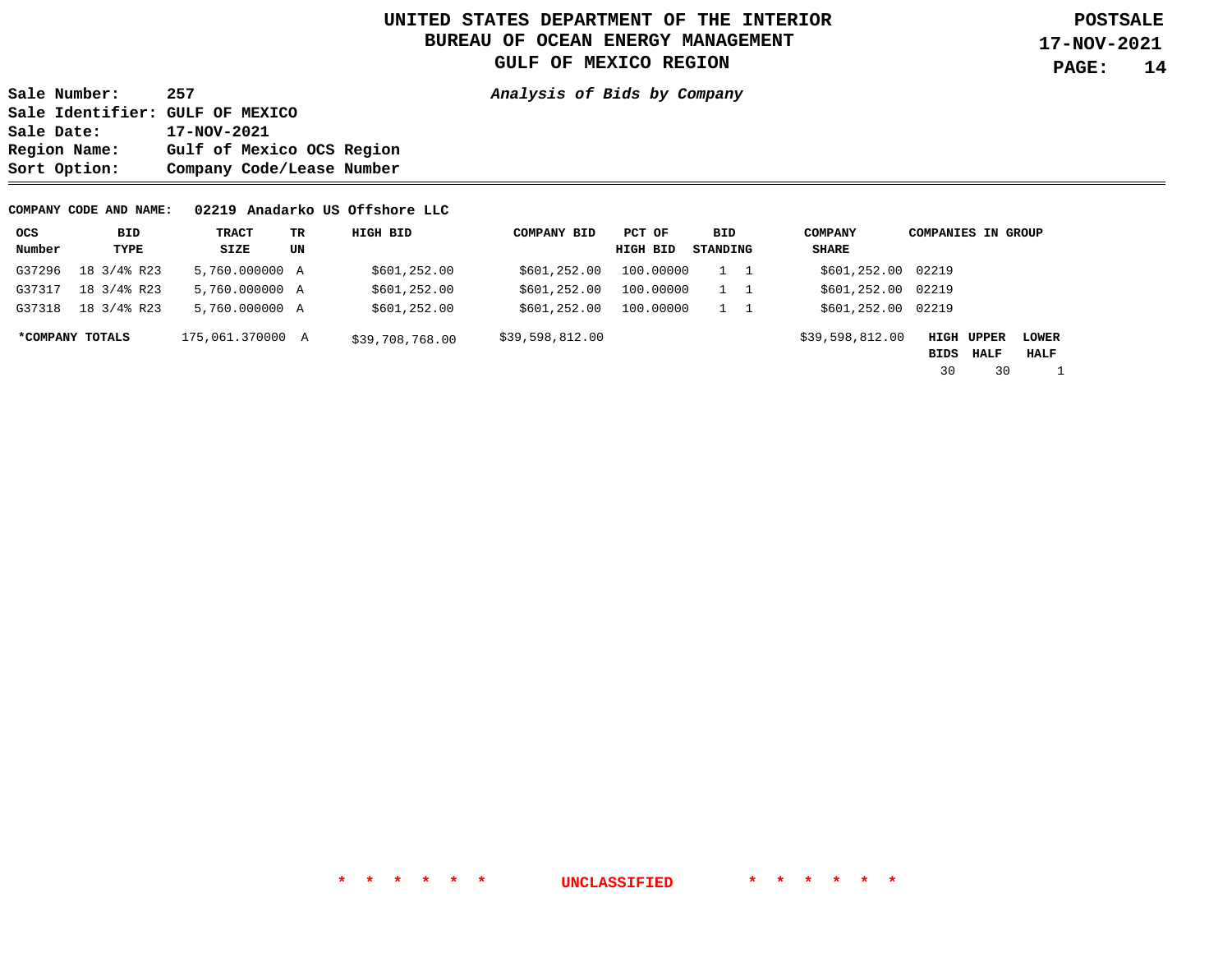**Sale Number: 257 Analysis of Bids by Company** 

**Sale Identifier: GULF OF MEXICO Sale Date: 17-NOV-2021 Region Name: Gulf of Mexico OCS Region Sort Option: Company Code/Lease Number** 

**COMPANY CODE AND NAME: 02277 BHP Billiton Petroleum (Deepwater) Inc.** 

| <b>OCS</b> | <b>BID</b>      | TRACT           | TR | HIGH BID       | <b>COMPANY BID</b> | PCT OF    | BID         | <b>COMPANY</b>     | <b>COMPANIES IN GROUP</b> |                   |              |
|------------|-----------------|-----------------|----|----------------|--------------------|-----------|-------------|--------------------|---------------------------|-------------------|--------------|
| Number     | TYPE            | SIZE            | UN |                |                    | HIGH BID  | STANDING    | <b>SHARE</b>       |                           |                   |              |
| G37120     | 18 3/4% R22     | 5,760.000000 A  |    | \$576,612.00   | \$576,612.00       | 100,00000 | $1\quad 1$  | \$576,612.00 02277 |                           |                   |              |
| G37121     | 18 3/4% R22     | 5,760.000000 A  |    | \$576,612.00   | \$576,612.00       | 100.00000 | $1\quad 1$  | \$576,612.00 02277 |                           |                   |              |
| G37122     | 18 3/4% R22     | 5,760.000000 A  |    | \$576,612.00   | \$576,612.00       | 100,00000 | $1\quad 1$  | \$576,612.00 02277 |                           |                   |              |
| G37123     | 18 3/4% R22     | 5,760.000000 A  |    | \$576,612.00   | \$576,612.00       | 100.00000 | $1 \quad 1$ | \$576,612.00 02277 |                           |                   |              |
| G37135     | 18 3/4% R22     | 5,760.000000 A  |    | \$920,612.00   | \$920,612.00       | 100.00000 | $1\quad 1$  | \$920,612.00 02277 |                           |                   |              |
| G37136     | 18 3/4% R22     | 5,760.000000 A  |    | \$820,612.00   | \$820,612.00       | 100.00000 | $1 \quad 1$ | \$820,612.00 02277 |                           |                   |              |
| G37256     | 18 3/4% R22     | 5,760.000000 A  |    | \$576,612.00   | \$576,612.00       | 100,00000 | $1 \quad 1$ | \$576,612.00       | 02277                     |                   |              |
| G37261     | 18 3/4% R21     | 5,760.000000 A  |    | \$3,570,612.00 | \$3,570,612.00     | 100,00000 | $1\quad 1$  | \$3,570,612.00     | 02277                     |                   |              |
|            | *COMPANY TOTALS | 46,080.000000 A |    | \$8,194,896.00 | \$8,194,896.00     |           |             | \$8,194,896.00     |                           | <b>HIGH UPPER</b> | <b>LOWER</b> |
|            |                 |                 |    |                |                    |           |             |                    | BIDS                      | HALF              | HALF         |
|            |                 |                 |    |                |                    |           |             |                    | 8                         | 8                 | $\mathbf 0$  |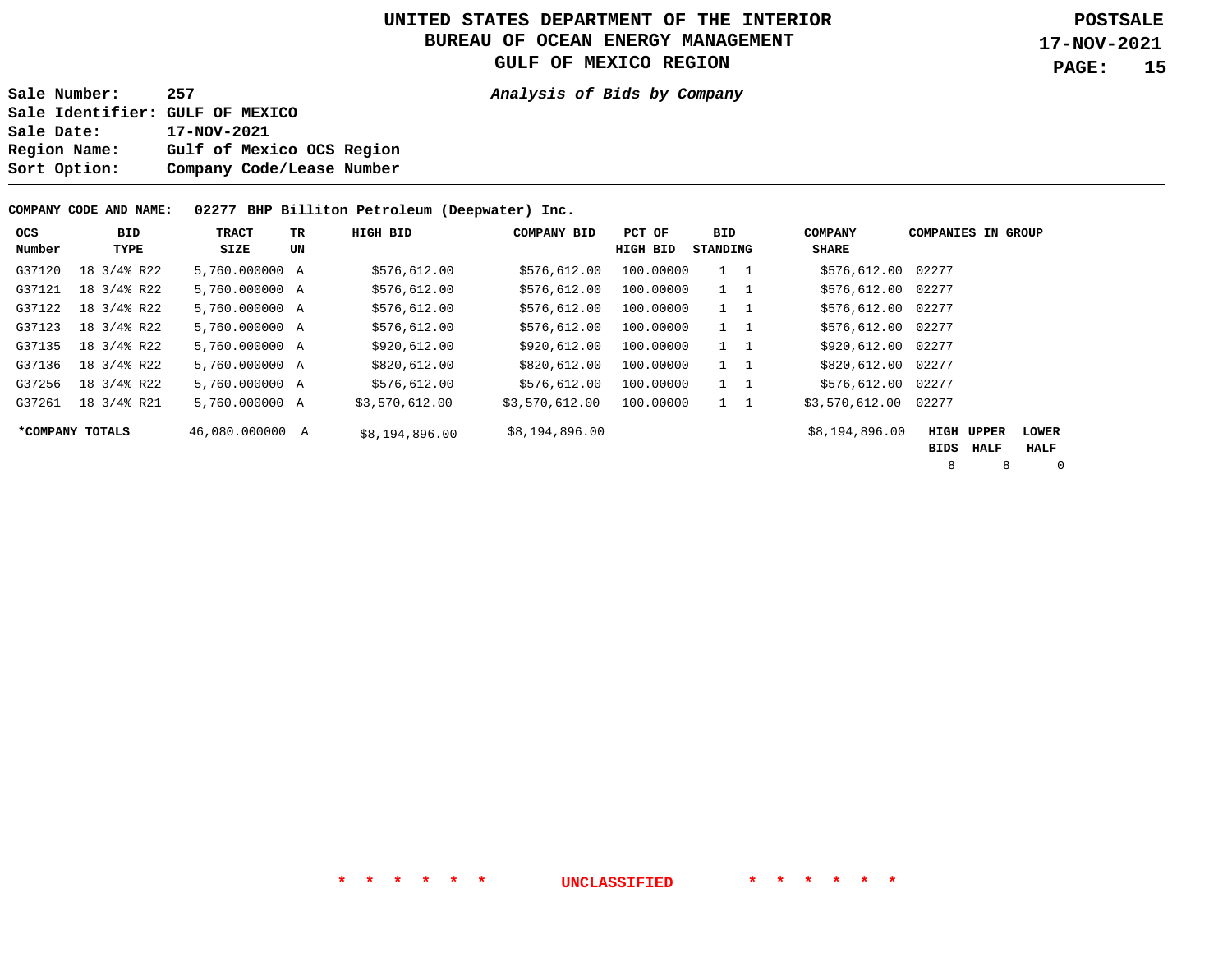**Sale Number: 257 Analysis of Bids by Company Sale Identifier: GULF OF MEXICO**  Sale Date: 17-NOV-2021<br>Region Name: Gulf of Mex: Gulf of Mexico OCS Region **Sort Option: Company Code/Lease Number** 

**COMPANY CODE AND NAME: 02417 Arena Energy, LLC** 

| <b>OCS</b><br>Number | <b>BID</b><br>TYPE | TRACT<br>SIZE   | TR<br>UN | HIGH BID       | <b>COMPANY BID</b> | PCT OF<br>HIGH BID | <b>BID</b><br>STANDING | <b>COMPANY</b><br><b>SHARE</b> | <b>COMPANIES IN</b><br><b>GROUP</b>                                     |
|----------------------|--------------------|-----------------|----------|----------------|--------------------|--------------------|------------------------|--------------------------------|-------------------------------------------------------------------------|
| G37165               | 12 1/2% RS22       | 5,000.000000 A  |          | \$142, 123.00  | \$142, 123.00      | 100.00000          | $1\quad 1$             | \$142,123.00 02417             |                                                                         |
| G37166               | 12 1/2% RS22       | 5,000.000000 A  |          | \$142, 123.00  | \$142, 123.00      | 100.00000          | $1 \quad 1$            | \$142, 123.00                  | 02417                                                                   |
| G37169               | 12 1/2% RS22       | 2,500.000000 A  |          | \$910,123.00   | \$910,123.00       | 100.00000          | $1 \quad 1$            | \$910,123.00                   | 02417                                                                   |
| G37170               | 12 1/2% RS22       | 5,000.000000 A  |          | \$1,204,123.00 | \$1,204,123.00     | 100.00000          | $1 \quad 2$            | \$1,204,123.00                 | 02417                                                                   |
| G37171               | 12 1/2% RS22       | 5,000.000000 A  |          | \$342,123.00   | \$342,123.00       | 100.00000          | $1 \quad 1$            | \$342,123.00                   | 02417                                                                   |
| G37172               | 12 1/2% RS22       | 5,000.000000 A  |          | \$150,777.00   | \$142, 123.00      | 94.26000           | $2 \quad 2$            | \$142, 123.00                  | 02417                                                                   |
| G37173               | 12 1/2% RS22       | 5,000,000000 A  |          | \$142, 123.00  | \$142, 123.00      | 100.00000          | $1 \quad 1$            | \$142, 123.00                  | 02417                                                                   |
| G37174               | 12 1/2% RS22       | 5,000.000000 A  |          | \$142, 123.00  | \$142, 123.00      | 100.00000          | $1\quad 1$             | \$142,123.00                   | 02417                                                                   |
| G37175               | 12 1/2% RS22       | 5,000.000000 A  |          | \$142, 123.00  | \$142, 123.00      | 100.00000          | $1 \quad 2$            | \$142,123.00                   | 02417                                                                   |
| G37176               | 12 1/2% RS22       | 5,000.000000 A  |          | \$342,123.00   | \$342,123.00       | 100.00000          | $1 \quad 2$            | \$342,123.00                   | 02417                                                                   |
| G37186               | 12 1/2% RS22       | 5,000.000000 A  |          | \$142, 123.00  | \$142, 123.00      | 100.00000          | $1 \quad 1$            | \$142, 123.00                  | 02417                                                                   |
| G37189               | 12 1/2% RS22       | 4,999.970000 A  |          | \$142, 123.00  | \$142, 123.00      | 100.00000          | $1 \quad 1$            | \$142,123.00                   | 02417                                                                   |
|                      | *COMPANY TOTALS    | 57,499.970000 A |          | \$3,944,130.00 | \$3,935,476.00     |                    |                        | \$3,935,476.00                 | <b>HIGH UPPER</b><br><b>LOWER</b><br><b>HALF</b><br><b>HALF</b><br>BIDS |

11 11 1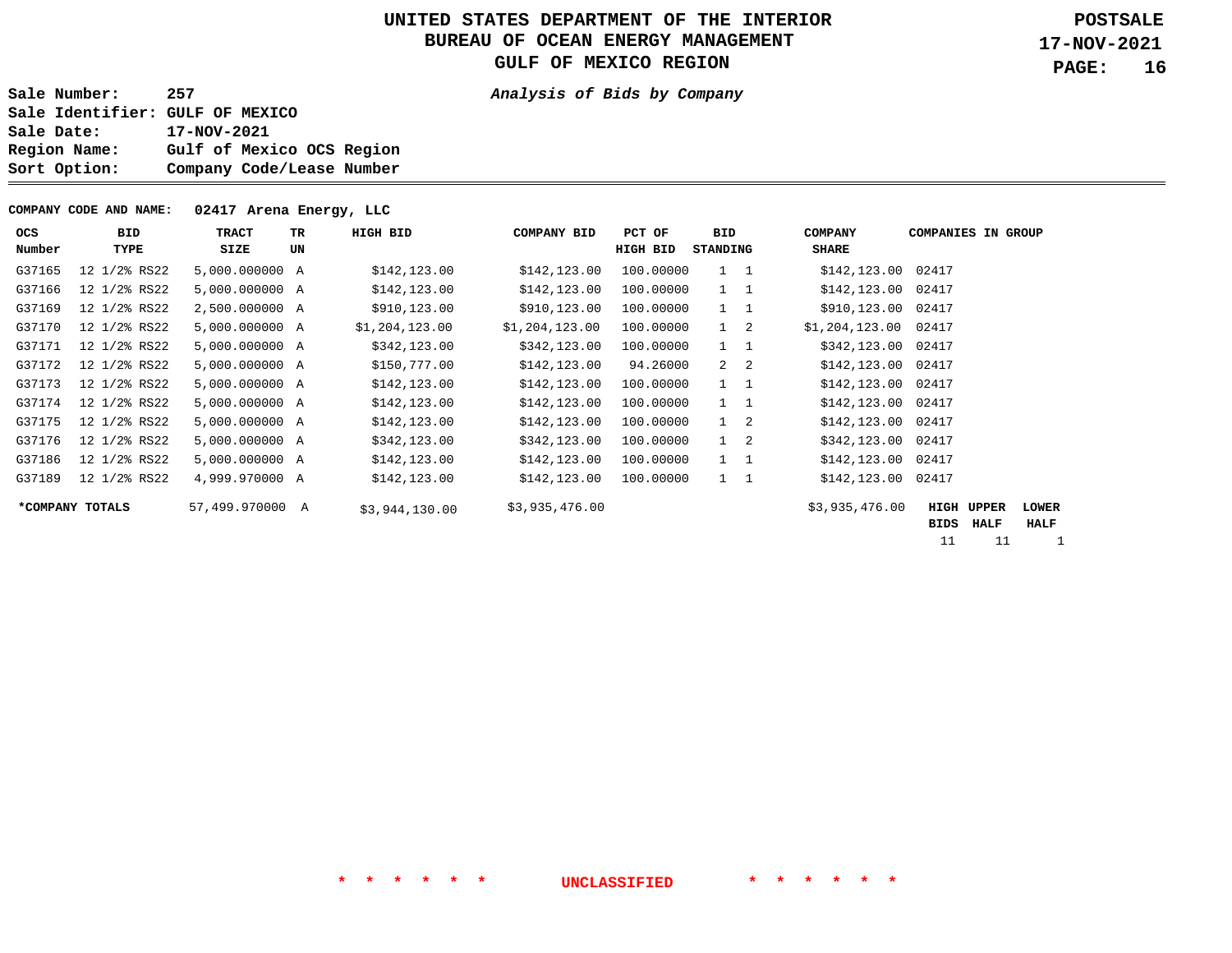**Sale Number: 257 Analysis of Bids by Company Sale Identifier: GULF OF MEXICO**  Sale Date: 17-NOV-2021<br>Region Name: Gulf of Mex: Gulf of Mexico OCS Region **Sort Option: Company Code/Lease Number** 

#### **COMPANY CODE AND NAME: 02451 GOM Shelf LLC**

| ocs             | <b>BID</b>   | TRACT          | TR | HIGH BID       | <b>COMPANY BID</b> | PCT OF   | BID      | <b>COMPANY</b> | <b>COMPANIES IN GROUP</b>                                        |
|-----------------|--------------|----------------|----|----------------|--------------------|----------|----------|----------------|------------------------------------------------------------------|
| Number          | TYPE         | SIZE           | UN |                |                    | HIGH BID | STANDING | SHARE          |                                                                  |
| G37170          | 12 1/2% RS22 | 5,000.000000 A |    | \$1,204,123.00 | \$135,000.00       | 11.21000 | 2 2      |                | \$67,500.00 02451 03672                                          |
| *COMPANY TOTALS |              | 5,000.000000 A |    | \$1,204,123.00 | \$135,000.00       |          |          | \$67,500.00    | <b>HIGH UPPER</b><br><b>LOWER</b><br><b>HALF</b><br>HALF<br>BIDS |

0 0 1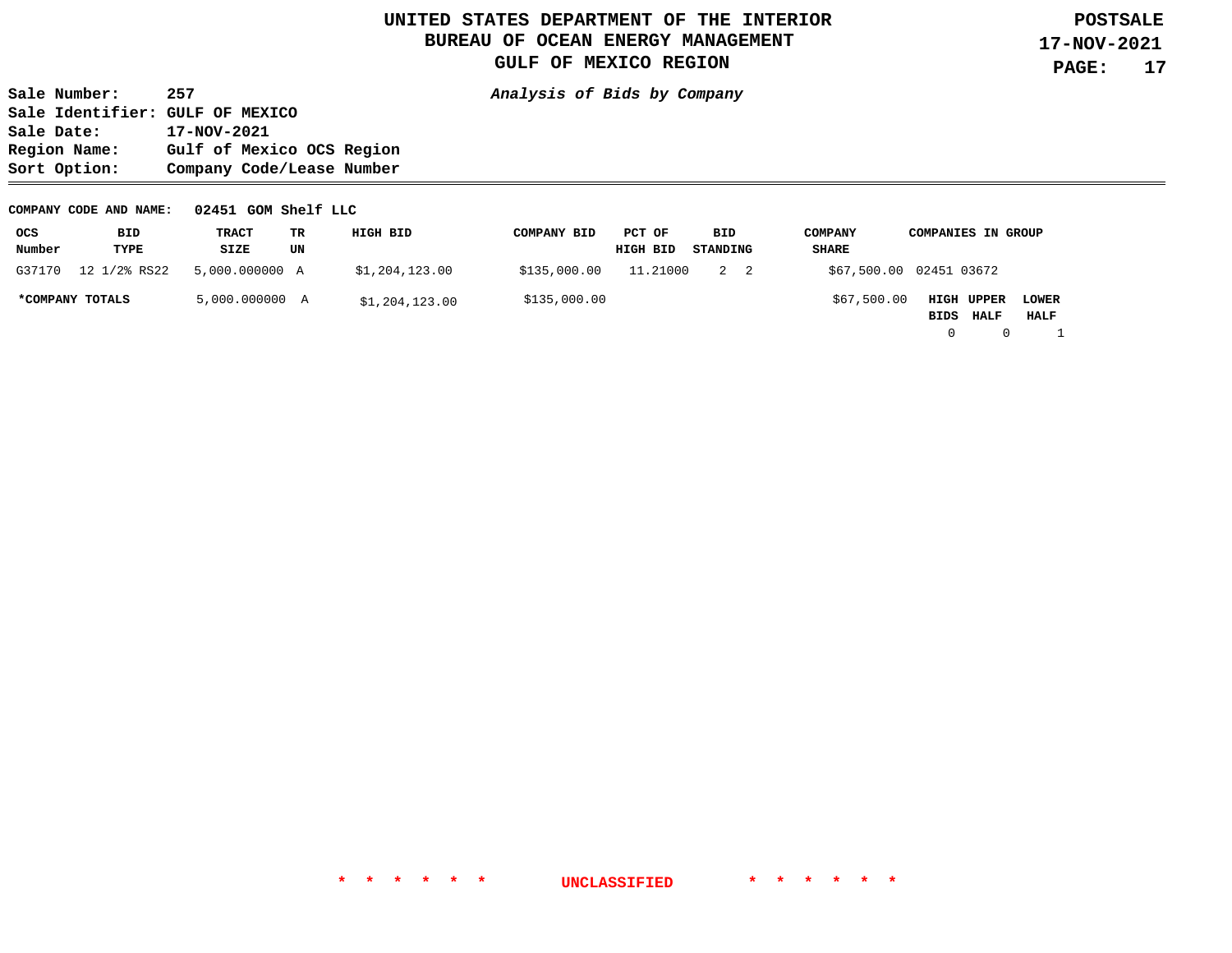**Sale Number: 257 Analysis of Bids by Company Sale Identifier: GULF OF MEXICO Sale Date: 17-NOV-2021 Region Name: Gulf of Mexico OCS Region Sort Option: Company Code/Lease Number** 

#### **COMPANY CODE AND NAME: 02481 BP Exploration & Production Inc.**

| <b>OCS</b> | <b>BID</b>  | <b>TRACT</b>   | TR | HIGH BID      | COMPANY BID   | PCT OF    | <b>BID</b>   |   | <b>COMPANY</b>     | <b>COMPANIES IN GROUP</b> |  |
|------------|-------------|----------------|----|---------------|---------------|-----------|--------------|---|--------------------|---------------------------|--|
| Number     | TYPE        | SIZE           | UN |               |               | HIGH BID  | STANDING     |   | <b>SHARE</b>       |                           |  |
| G37205     | 18 3/4% R22 | 5,760.000000 A |    | \$711, 208.00 | \$711,208.00  | 100.00000 | $1 \quad 2$  |   | \$711,208.00 02481 |                           |  |
| G37206     | 18 3/4% R22 | 5,760.000000 A |    | \$711, 208.00 | \$711,208.00  | 100.00000 | $1 \quad 1$  |   | \$711,208.00       | 02481                     |  |
| G37213     | 18 3/4% R23 | 5,760.000000 A |    | \$914,208.00  | \$914,208.00  | 100.00000 | $1 \quad 1$  |   | \$914,208.00 02481 |                           |  |
| G37216     | 18 3/4% R23 | 5,760.000000 A |    | \$611, 208.00 | \$611,208.00  | 100.00000 | $1 \quad 1$  |   | \$611, 208.00      | 02481                     |  |
| G37217     | 18 3/4% R23 | 5,760.000000 A |    | \$607, 246.00 | \$607, 246.00 | 100.00000 | $1 \quad 1$  |   | \$607,246.00       | 02481                     |  |
| G37218     | 18 3/4% R23 | 5,760.000000 A |    | \$607, 246.00 | \$607, 246.00 | 100.00000 | $1 \quad 1$  |   | \$607,246.00       | 02481                     |  |
| G37219     | 18 3/4% R23 | 5,760.000000 A |    | \$607,246.00  | \$607,246.00  | 100.00000 | $1 \quad 1$  |   | \$607,246.00       | 02481                     |  |
| G37221     | 18 3/4% R23 | 5,760.000000 A |    | \$607,246.00  | \$607,246.00  | 100.00000 | $1 \quad 1$  |   | \$607,246.00       | 02481                     |  |
| G37226     | 18 3/4% R21 | 5,760.000000 A |    | \$607, 246.00 | \$607, 246.00 | 100.00000 | $1 \quad 1$  |   | \$607,246.00 02481 |                           |  |
| G37228     | 18 3/4% R23 | 5,760.000000 A |    | \$607, 246.00 | \$607, 246.00 | 100.00000 | $1 \quad 1$  |   | \$607,246.00       | 02481                     |  |
| G37229     | 18 3/4% R23 | 5,760.000000 A |    | \$607, 246.00 | \$607, 246.00 | 100.00000 | $1 \quad 1$  |   | \$607,246.00       | 02481                     |  |
| G37230     | 18 3/4% R23 | 5,760.000000 A |    | \$607,246.00  | \$607,246.00  | 100.00000 | $1 \quad 1$  |   | \$607,246.00       | 02481                     |  |
| G37231     | 18 3/4% R22 | 5,760.000000 A |    | \$701, 208.00 | \$701,208.00  | 100.00000 | $\mathbf{1}$ | 2 | \$701,208.00 02481 |                           |  |
| G37232     | 18 3/4% R23 | 5,760.000000 A |    | \$607, 246.00 | \$607,246.00  | 100.00000 | $1 \quad 1$  |   | \$607,246.00       | 02481                     |  |
| G37237     | 18 3/4% R22 | 5,760.000000 A |    | \$583,246.00  | \$583,246.00  | 100.00000 | $1 \quad 1$  |   | \$583,246.00 02481 |                           |  |
| G37238     | 18 3/4% R22 | 5,760.000000 A |    | \$583,246.00  | \$583,246.00  | 100.00000 | $1 \quad 1$  |   | \$583,246.00       | 02481                     |  |
| G37239     | 18 3/4% R22 | 5,760.000000 A |    | \$583,246.00  | \$583,246.00  | 100.00000 | $1\quad 1$   |   | \$583,246.00 02481 |                           |  |
| G37240     | 18 3/4% R22 | 5,760.000000 A |    | \$583,246.00  | \$583,246.00  | 100.00000 | 1 1          |   | \$583,246.00 02481 |                           |  |
| G37241     | 18 3/4% R22 | 5,760.000000 A |    | \$583,246.00  | \$583,246.00  | 100.00000 | $1 \quad 1$  |   | \$583,246.00 02481 |                           |  |
| G37242     | 18 3/4% R22 | 5,760.000000 A |    | \$583,246.00  | \$583,246.00  | 100.00000 | $1 \quad 1$  |   | \$583,246.00       | 02481                     |  |
| G37244     | 18 3/4% R22 | 5,760.000000 A |    | \$583,246.00  | \$583,246.00  | 100.00000 | $1 \quad 1$  |   | \$583,246.00 02481 |                           |  |
| G37245     | 18 3/4% R22 | 5,760.000000 A |    | \$583,246.00  | \$583,246.00  | 100.00000 | $1 \quad 1$  |   | \$583,246.00       | 02481                     |  |
| G37246     | 18 3/4% R22 | 5,760.000000 A |    | \$583,246.00  | \$583,246.00  | 100.00000 | $1 \quad 1$  |   | \$583,246.00 02481 |                           |  |
| G37247     | 18 3/4% R22 | 5,760.000000 A |    | \$583,246.00  | \$583,246.00  | 100.00000 | $1 \quad 1$  |   | \$583,246.00       | 02481                     |  |
| G37248     | 18 3/4% R22 | 5,760.000000 A |    | \$583,246.00  | \$583,246.00  | 100.00000 | $1 \quad 1$  |   | \$583,246.00 02481 |                           |  |
| G37249     | 18 3/4% R22 | 5,760.000000 A |    | \$583,246.00  | \$583,246.00  | 100.00000 | $1 \quad 1$  |   | \$583,246.00 02481 |                           |  |
| G37250     | 18 3/4% R22 | 5,760.000000 A |    | \$583,246.00  | \$583,246.00  | 100.00000 | $1 \quad 1$  |   | \$583,246.00 02481 |                           |  |
| G37251     | 18 3/4% R22 | 5,760,000000 A |    | \$583, 246.00 | \$583,246.00  | 100.00000 | $1\quad 1$   |   | \$583,246.00 02481 |                           |  |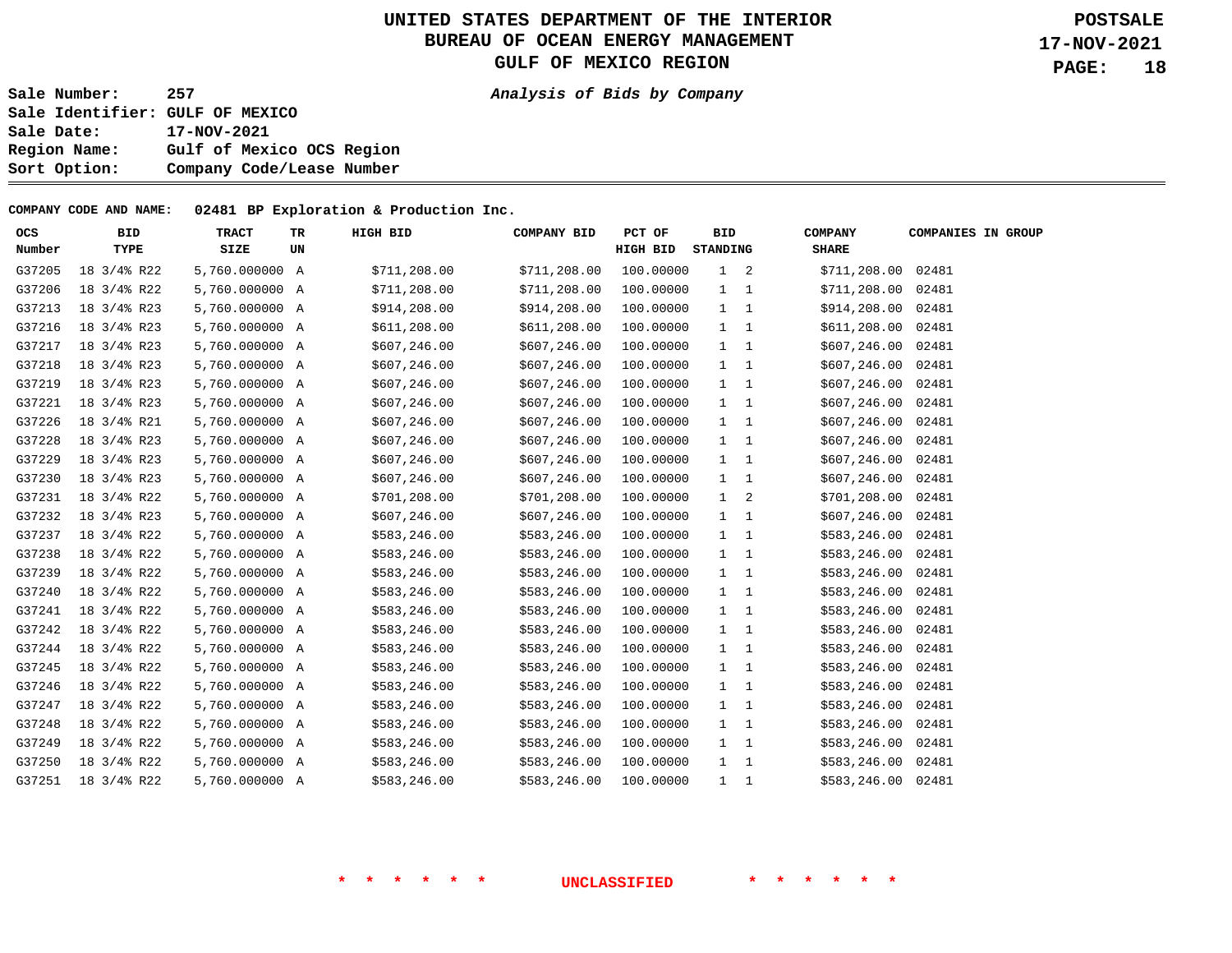**Sale Number: 257 Analysis of Bids by Company Sale Identifier: GULF OF MEXICO Sale Date: 17-NOV-2021 Region Name: Gulf of Mexico OCS Region Sort Option: Company Code/Lease Number** 

**COMPANY CODE AND NAME: 02481 BP Exploration & Production Inc.** 

| ocs    | <b>BID</b>           | <b>TRACT</b>     | TR | HIGH BID        | <b>COMPANY BID</b> | PCT OF          | <b>BID</b>  | <b>COMPANY</b>     | <b>COMPANIES IN GROUP</b> |              |
|--------|----------------------|------------------|----|-----------------|--------------------|-----------------|-------------|--------------------|---------------------------|--------------|
| Number | TYPE                 | SIZE             | UN |                 |                    | <b>HIGH BID</b> | STANDING    | <b>SHARE</b>       |                           |              |
| G37252 | 18 3/4% R22          | 5,760.000000 A   |    | \$583,246.00    | \$583,246.00       | 100.00000       | $1\quad 1$  | \$583,246.00       | 02481                     |              |
| G37258 | 18 3/4% RS21         | 5,760.000000 A   |    | \$151,246.00    | \$151, 246.00      | 100.00000       | $1\quad 1$  | \$151,246.00 02481 |                           |              |
| G37259 | 18 3/4% R21          | 5,760.000000 A   |    | \$607,246.00    | \$607, 246.00      | 100.00000       | $1\quad 1$  | \$607, 246.00      | 02481                     |              |
| G37260 | 18 3/4% R21          | 5,760.000000 A   |    | \$607,246.00    | \$607,246.00       | 100.00000       | $1\quad 1$  | \$607, 246.00      | 02481                     |              |
| G37273 | 18 3/4% R22          | 5,760.000000 A   |    | \$650,713.00    | \$650,713.00       | 100.00000       | $1 \quad 1$ | \$488,034.75       | 02481 03247               |              |
| G37274 | 18 3/4% R22          | 5,760.000000 A   |    | \$914,208.00    | \$914,208.00       | 100.00000       | $1\quad 1$  | \$914,208.00       | 02481                     |              |
| G37277 | 18 3/4% R22          | 5,760.000000 A   |    | \$2,762,630.00  | \$861,208.00       | 31.17000        | $2 \quad 2$ | \$861,208.00       | 02481                     |              |
| G37287 | $18 \frac{3}{4}$ R22 | 5,760.000000 A   |    | \$607,246.00    | \$607, 246.00      | 100.00000       | $1 \quad 1$ | \$607,246.00       | 02481                     |              |
| G37292 | $18 \frac{3}{4}$ R22 | 5,760.000000 A   |    | \$707,246.00    | \$707, 246.00      | 100.00000       | $1\quad 1$  | \$707,246.00       | 02481                     |              |
| G37294 | 18 3/4% R22          | 5,760.000000 A   |    | \$1,800,713.00  | \$1,800,713.00     | 100.00000       | $1 \quad 2$ | \$1,350,534.75     | 02481 03247               |              |
| G37295 | 18 3/4% R23          | 5,760.000000 A   |    | \$707,246.00    | \$707, 246.00      | 100.00000       | $1\quad 1$  | \$707,246.00       | 02481                     |              |
| G37297 | 18 3/4% R23          | 5,760.000000 A   |    | \$607,246.00    | \$607,246.00       | 100.00000       | $1\quad 1$  | \$607, 246.00      | 02481                     |              |
| G37298 | 18 3/4% R23          | 5,760.000000 A   |    | \$607, 246.00   | \$607, 246.00      | 100.00000       | $1 \quad 1$ | \$607,246.00       | 02481                     |              |
| G37304 | 18 3/4% R22          | 5,760.000000 A   |    | \$607,246.00    | \$607, 246.00      | 100.00000       | $1 \quad 1$ | \$607, 246.00      | 02481                     |              |
| G37305 | $18 \frac{3}{4}$ R22 | 5,760.000000 A   |    | \$761,208.00    | \$761, 208.00      | 100.00000       | $1\quad 1$  | \$761,208.00       | 02481                     |              |
| G37308 | 18 3/4% R23          | 5,760.000000 A   |    | \$583,246.00    | \$583,246.00       | 100.00000       | $1\quad 1$  | \$583,246.00       | 02481                     |              |
| G37309 | 18 3/4% R23          | 5,760.000000 A   |    | \$583,246.00    | \$583,246.00       | 100.00000       | $1\quad 1$  | \$583,246.00       | 02481                     |              |
| G37310 | 18 3/4% R23          | 5,760.000000 A   |    | \$607, 246.00   | \$607, 246.00      | 100.00000       | $1 \quad 1$ | \$607,246.00       | 02481                     |              |
| G37311 | 18 3/4% R23          | 5,760.000000 A   |    | \$607, 246.00   | \$607, 246.00      | 100.00000       | $1 \quad 1$ | \$607,246.00       | 02481                     |              |
|        | *COMPANY TOTALS      | 270,720.000000 A |    | \$32,342,614.00 | \$30,441,192.00    |                 |             | \$29,828,335.50    | HIGH<br><b>UPPER</b>      | <b>LOWER</b> |
|        |                      |                  |    |                 |                    |                 |             |                    | BIDS<br>HALF              | <b>HALF</b>  |

46 46 1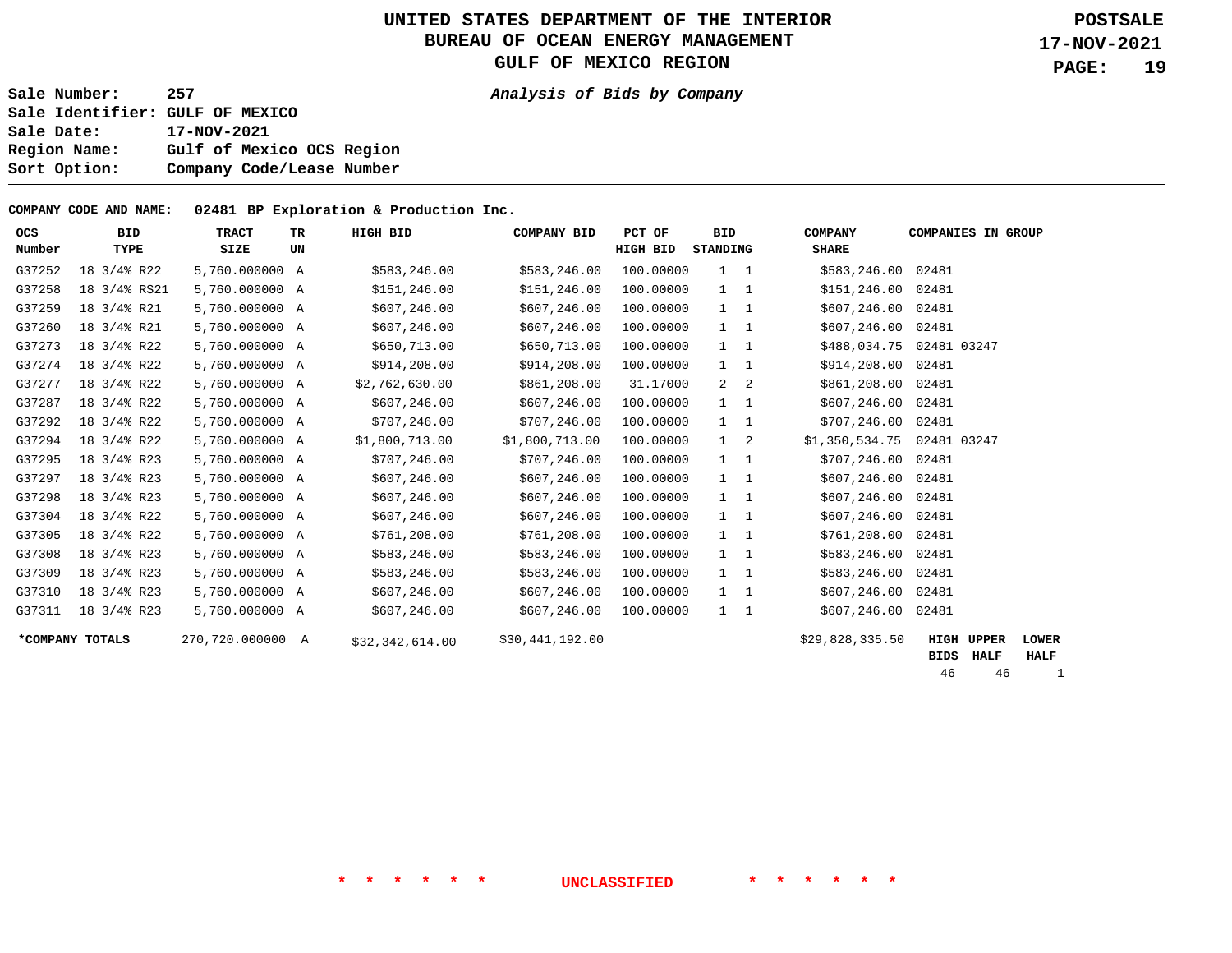**Sale Number: 257 Analysis of Bids by Company Sale Identifier: GULF OF MEXICO Sale Date: 17-NOV-2021 Region Name: Gulf of Mexico OCS Region Sort Option: Company Code/Lease Number** 

**COMPANY CODE AND NAME: 02647 Murphy Exploration & Production Company - USA** 

| ocs<br>Number | BID<br>TYPE     | TRACT<br>SIZE   | TR.<br>UN | HIGH BID       | <b>COMPANY BID</b> | PCT OF<br>HIGH BID | BID<br>STANDING | <b>COMPANY</b><br>SHARE | <b>COMPANIES IN GROUP</b> |                   |              |
|---------------|-----------------|-----------------|-----------|----------------|--------------------|--------------------|-----------------|-------------------------|---------------------------|-------------------|--------------|
| G37199        | 18 3/4% R22     | 5,760.000000 A  |           | \$4,409,990.00 | \$3,000,814.00     | 68.05000           | $2 \quad 2$     | \$3,000,814.00          | 02647                     |                   |              |
| G37204        | 18 3/4% R22     | 5,760,000000 A  |           | \$580,814.00   | \$580,814.00       | 100.00000          | $1\quad 1$      | \$580,814.00            | 02647                     |                   |              |
| G37220        | 18 3/4% R22     | 5,760,000000 A  |           | \$771,814.00   | \$771,814.00       | 100.00000          | $1 \quad 1$     | \$771,814.00            | 02647                     |                   |              |
| G37231        | 18 3/4% R22     | 5,760,000000 A  |           | \$701,208.00   | \$641,814.00       | 91.53000           | $2 \quad 2$     | \$641,814.00            | 02647                     |                   |              |
| G37262        | 18 3/4% R22     | 5,760,000000 A  |           | \$601,814.00   | \$601,814.00       | 100.00000          | $\mathbf{1}$    | \$601,814.00            | 02647                     |                   |              |
|               | *COMPANY TOTALS | 28,800,000000 A |           | \$7,065,640.00 | \$5,597,070.00     |                    |                 | \$5,597,070.00          |                           | <b>HIGH UPPER</b> | <b>LOWER</b> |
|               |                 |                 |           |                |                    |                    |                 |                         | BIDS                      | <b>HALF</b>       | HALF         |
|               |                 |                 |           |                |                    |                    |                 |                         |                           |                   |              |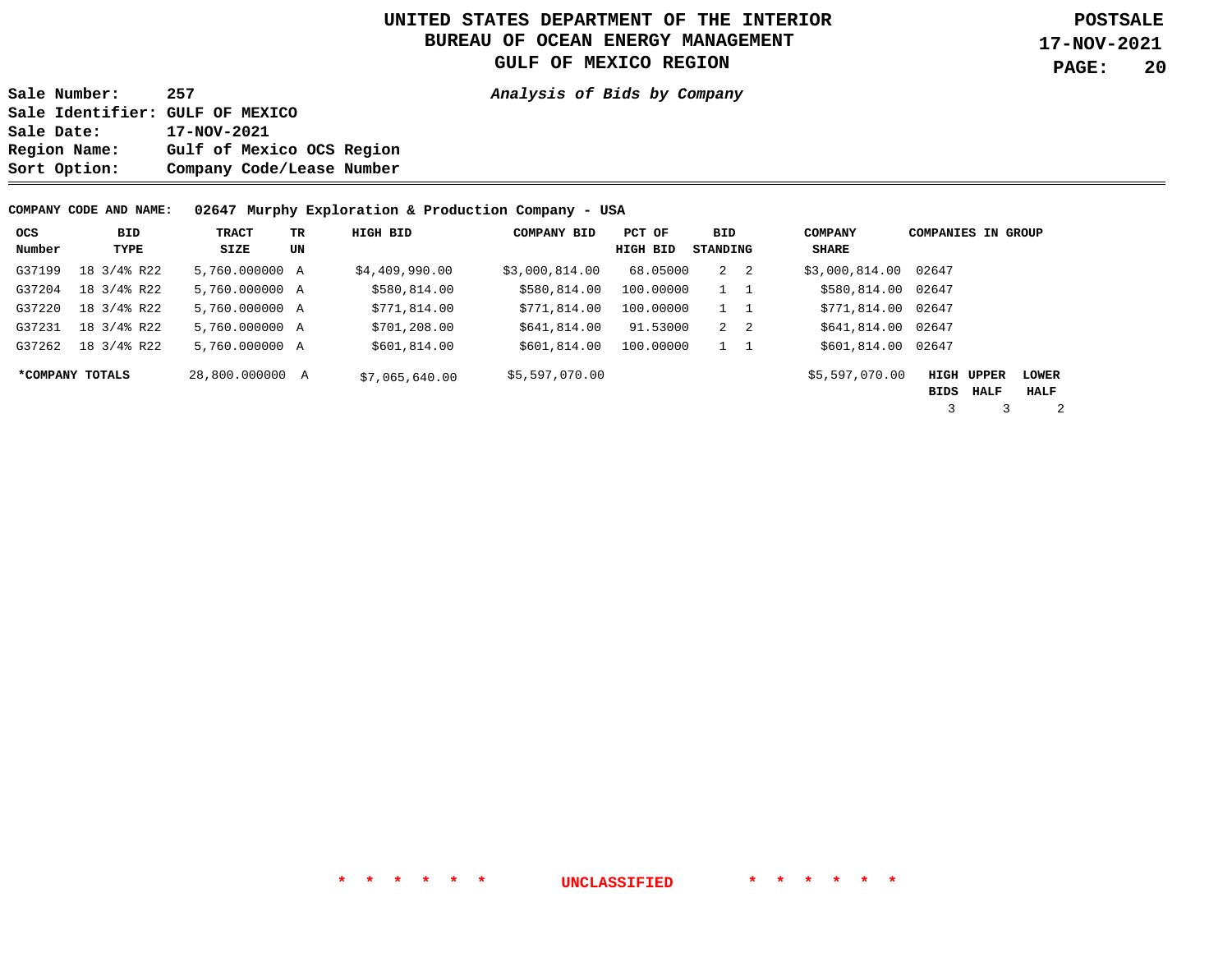**Sale Number: 257 Analysis of Bids by Company Sale Identifier: GULF OF MEXICO Sale Date: 17-NOV-2021 Region Name: Gulf of Mexico OCS Region Sort Option: Company Code/Lease Number** 

#### **COMPANY CODE AND NAME: 02668 Red Willow Offshore, LLC**

| <b>OCS</b> | BID             | TRACT           | TR. | HIGH BID       | <b>COMPANY BID</b> | PCT OF    | BID        | <b>COMPANY</b>           | <b>COMPANIES IN GROUP</b>      |                                      |
|------------|-----------------|-----------------|-----|----------------|--------------------|-----------|------------|--------------------------|--------------------------------|--------------------------------------|
| Number     | TYPE            | SIZE            | UN  |                |                    | HIGH BID  | STANDING   | SHARE                    |                                |                                      |
| G37200     | 18 3/4% R21     | 5,760.000000 A  |     | \$1,297,713.00 | \$1,297,713.00     | 100.00000 | 1 1        |                          | \$324,428.25 03247 01999 02668 |                                      |
| G37201     | 18 3/4% R21     | 5,760.000000 A  |     | \$761,713.00   | \$761,713.00       | 100.00000 | 1 1        |                          | \$190,428.25 03247 01999 02668 |                                      |
| G37223     | 18 3/4% R21     | 5,760.000000 A  |     | \$879,658.00   | \$879,658.00       | 100.00000 | $1\quad 1$ | \$439,829.00 01999 02668 |                                |                                      |
| G37227     | 18 3/4% R22     | 5,760,000000 A  |     | \$758,724.00   | \$758,724.00       | 100,00000 | 1 1        | \$751,136.76             | 02668 01999                    |                                      |
| G37266     | 18 3/4% R21     | 5,760,000000 A  |     | \$1,167,713.00 | \$1,167,713.00     | 100.00000 | $1\quad 1$ |                          |                                | \$233,542.60 03247 03672 02668 01999 |
|            | *COMPANY TOTALS | 28,800.000000 A |     | \$4,865,521.00 | \$4,865,521.00     |           |            | \$1,939,364.86           | <b>HIGH UPPER</b>              | <b>LOWER</b>                         |
|            |                 |                 |     |                |                    |           |            |                          | HALF<br>BIDS                   | HALF                                 |
|            |                 |                 |     |                |                    |           |            |                          |                                | 0                                    |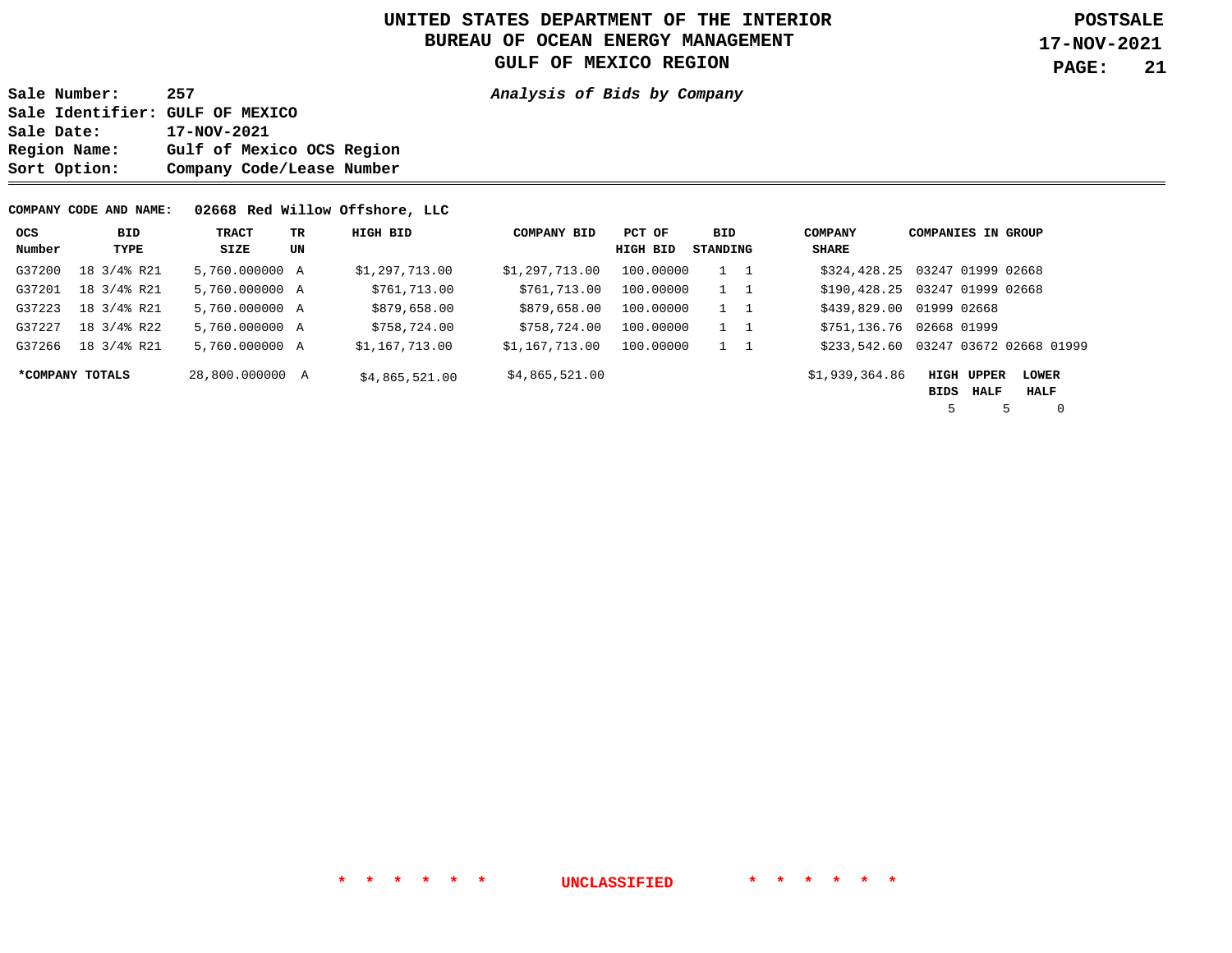**Sale Number: 257 Analysis of Bids by Company Sale Identifier: GULF OF MEXICO Sale Date: 17-NOV-2021 Region Name: Gulf of Mexico OCS Region Sort Option: Company Code/Lease Number** 

#### **COMPANY CODE AND NAME: 02748 Equinor Gulf of Mexico LLC**

| ocs             | BID         | TRACT          | TR | HIGH BID       | <b>COMPANY BID</b> | PCT OF    | BID      | <b>COMPANY</b>             | <b>COMPANIES IN GROUP</b>         |
|-----------------|-------------|----------------|----|----------------|--------------------|-----------|----------|----------------------------|-----------------------------------|
| Number          | TYPE        | SIZE           | UN |                |                    | HIGH BID  | STANDING | SHARE                      |                                   |
| G37327          | 18 3/4% R23 | 5,760.000000 A |    | \$2,051,979.00 | \$2,051,979.00     | 100.00000 |          | \$1,641,583.20 02748 02805 |                                   |
| *COMPANY TOTALS |             | 5,760.000000 A |    | \$2,051,979.00 | \$2,051,979.00     |           |          | \$1,641,583.20             | <b>HIGH UPPER</b><br><b>LOWER</b> |
|                 |             |                |    |                |                    |           |          |                            | HALF<br>HALF<br>BIDS              |
|                 |             |                |    |                |                    |           |          |                            |                                   |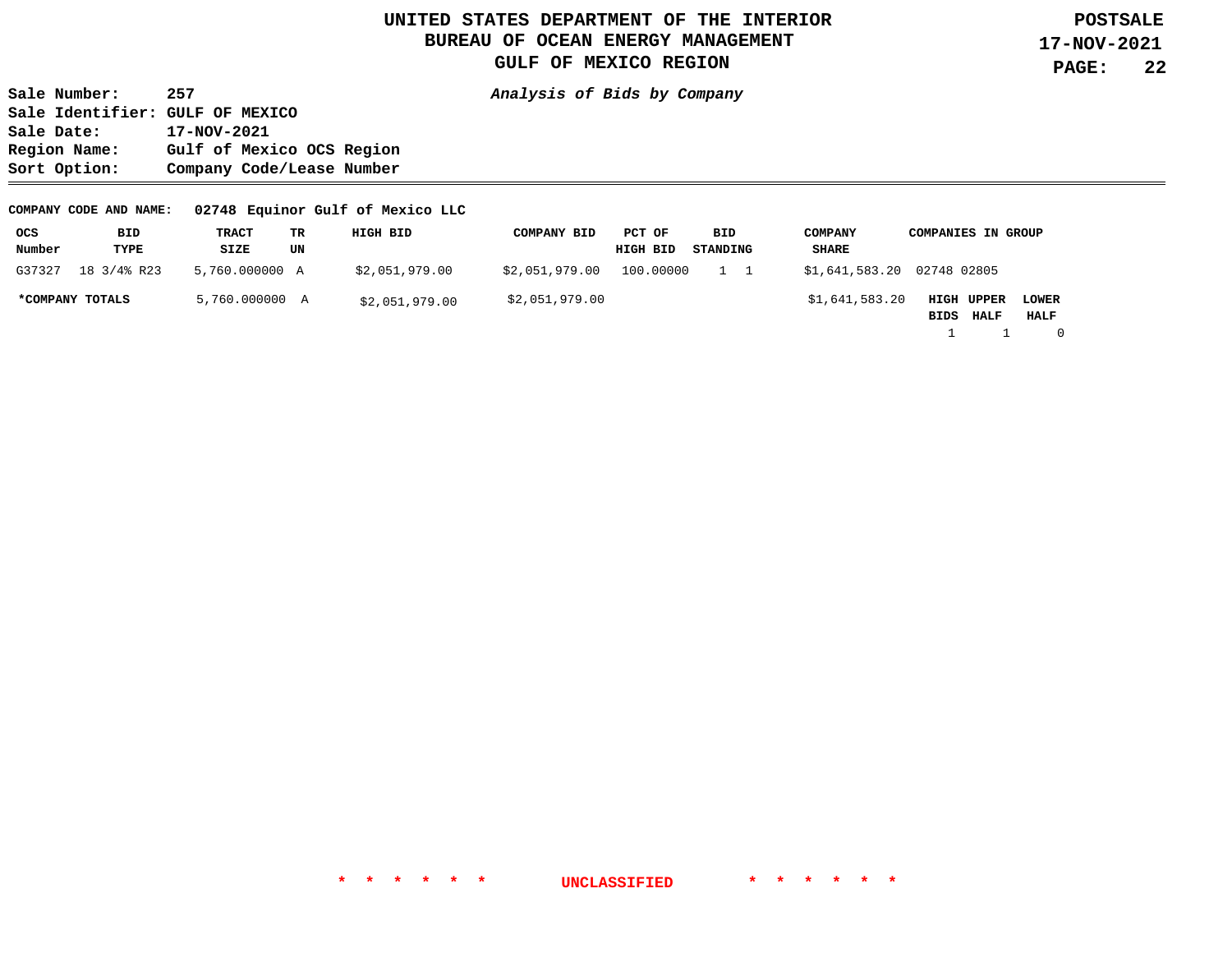**Sale Number: 257 Analysis of Bids by Company Sale Identifier: GULF OF MEXICO Sale Date: 17-NOV-2021 Region Name: Gulf of Mexico OCS Region Sort Option: Company Code/Lease Number** 

#### **COMPANY CODE AND NAME: 02790 Focus Exploration, LLC**

| <b>OCS</b> | <b>BID</b>      | <b>TRACT</b>    | <b>TR</b> | HIGH BID       | <b>COMPANY BID</b> | PCT OF    | <b>BID</b>  | <b>COMPANY</b>     | <b>COMPANIES IN GROUP</b> |      |                      |
|------------|-----------------|-----------------|-----------|----------------|--------------------|-----------|-------------|--------------------|---------------------------|------|----------------------|
| Number     | TYPE            | SIZE            | UN        |                |                    | HIGH BID  | STANDING    | SHARE              |                           |      |                      |
| G37152     | 12 1/2% RS22    | 5,000,000000 A  |           | \$128,338.00   | \$128,338.00       | 100,00000 | $1\quad 1$  | \$128,338.00 02790 |                           |      |                      |
| G37178     | 12 1/2% RS22    | 5,000.030000 A  |           | \$128,394.00   | \$128,394.00       | 100,00000 | $1\quad 1$  | \$128,394.00       | 02790                     |      |                      |
| G37179     | 12 1/2% RS22    | 4,776.360000 A  |           | \$121,026.00   | \$121,026.00       | 100,00000 | $1 \quad 1$ | \$121,026.00       | 02790                     |      |                      |
| G37180     | 12 1/2% RS22    | 5,000,000000 A  |           | \$128,052.00   | \$128,052.00       | 100,00000 | $1 \quad 1$ | \$128,052.00       | 02790                     |      |                      |
| G37182     | 12 1/2% RS22    | 5,000,000000 A  |           | \$128, 210.00  | \$128,210.00       | 100,00000 | $1\quad 1$  | \$128,210.00       | 02790                     |      |                      |
| G37188     | 12 1/2% RS22    | 5,000.000000 A  |           | \$128,306.00   | \$128, 306.00      | 100,00000 | $1\quad 1$  | \$128,306.00       | 02790                     |      |                      |
| G37197     | 18 3/4% R21     | 5,760,000000 A  |           | \$600,966.00   | \$600, 966.00      | 100.00000 | $1 \quad 1$ | \$600,966.00       | 02790                     |      |                      |
|            | *COMPANY TOTALS | 35,536.390000 A |           | \$1,363,292.00 | \$1,363,292.00     |           |             | \$1,363,292.00     | HIGH UPPER<br>BIDS        | HALF | <b>LOWER</b><br>HALF |

7 7 0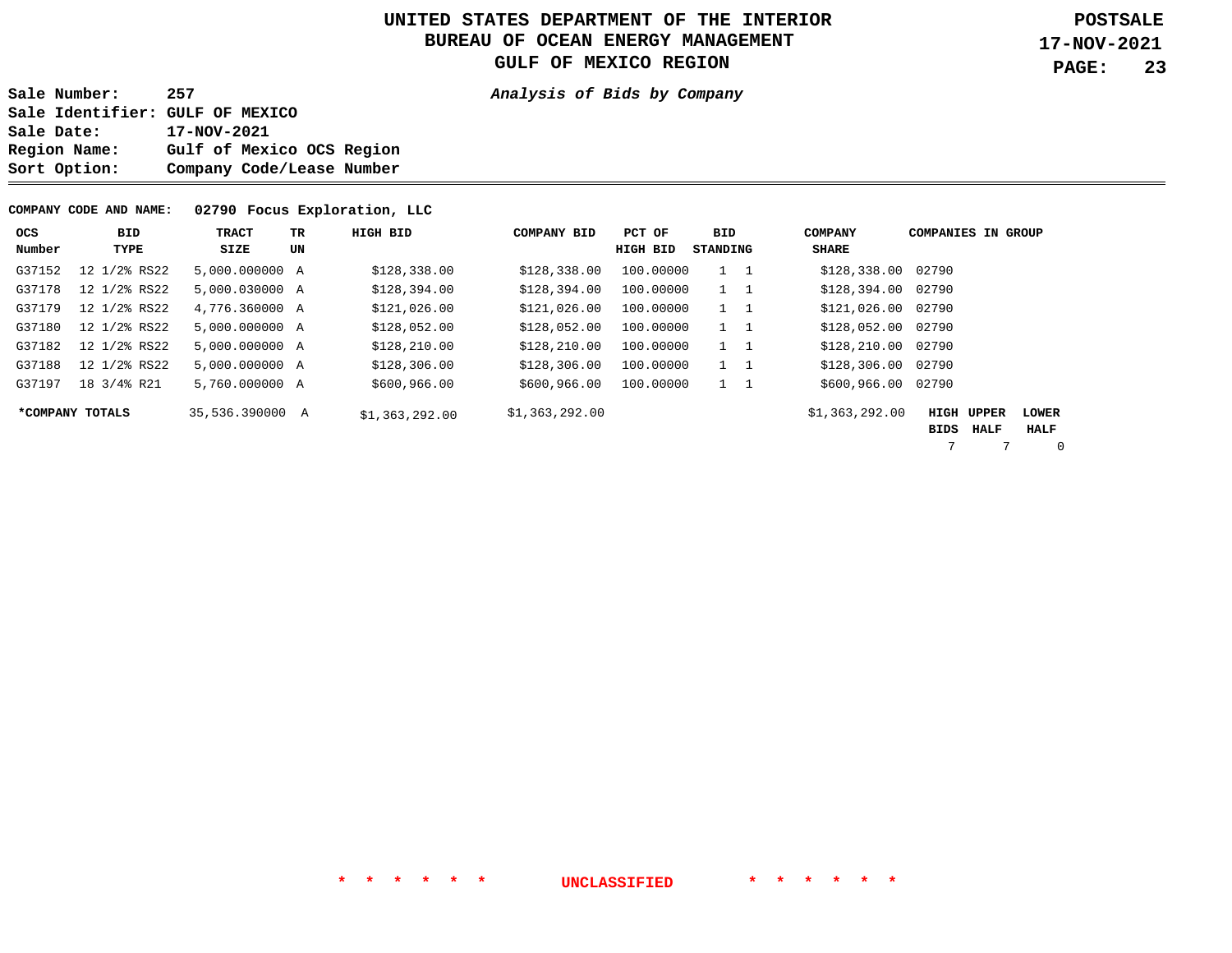**Sale Number: 257 Analysis of Bids by Company Sale Identifier: GULF OF MEXICO**  Sale Date: 17-NOV-2021<br>Region Name: Gulf of Mex: Gulf of Mexico OCS Region **Sort Option: Company Code/Lease Number** 

#### **COMPANY CODE AND NAME: 02805 Repsol E&P USA Inc.**

| ocs    | BID             | <b>TRACT</b>    | TR. | HIGH BID       | <b>COMPANY BID</b> | PCT OF    | BID         | <b>COMPANY</b> | <b>COMPANIES IN GROUP</b> |   |              |
|--------|-----------------|-----------------|-----|----------------|--------------------|-----------|-------------|----------------|---------------------------|---|--------------|
| Number | TYPE            | SIZE            | UN  |                |                    | HIGH BID  | STANDING    | SHARE          |                           |   |              |
| G37290 | 18 3/4% R22     | 5,760,000000 A  |     | \$576,337.00   | \$576,337.00       | 100.00000 | $1 \quad 1$ | \$576,337.00   | 02805                     |   |              |
| G37312 | 18 3/4% R23     | 5,760.000000 A  |     | \$731,991.00   | \$731,991.00       | 100.00000 | $1 \quad 1$ | \$365,995.50   | 02058 02805               |   |              |
| G37327 | 18 3/4% R23     | 5,760.000000 A  |     | \$2,051,979.00 | \$2,051,979.00     | 100.00000 | $1\quad 1$  | \$410,395.80   | 02748 02805               |   |              |
| G37332 | 18 3/4% R23     | 5,760,000000 A  |     | \$3,099,985.00 | \$3,099,985.00     | 100.00000 | $1 \quad 1$ | \$1,549,992.50 | 02058 02805               |   |              |
| G37333 | 18 3/4% R23     | 5,760,000000 A  |     | \$2,595,985.00 | \$2,595,985.00     | 100.00000 | 1 1         | \$1,297,992.50 | 02058 02805               |   |              |
|        | *COMPANY TOTALS | 28,800,000000 A |     | \$9,056,277.00 | \$9,056,277.00     |           |             | \$4,200,713.30 | <b>HIGH UPPER</b>         |   | <b>LOWER</b> |
|        |                 |                 |     |                |                    |           |             |                | BIDS<br><b>HALF</b>       |   | HALF         |
|        |                 |                 |     |                |                    |           |             |                | 5                         | 5 | $\Omega$     |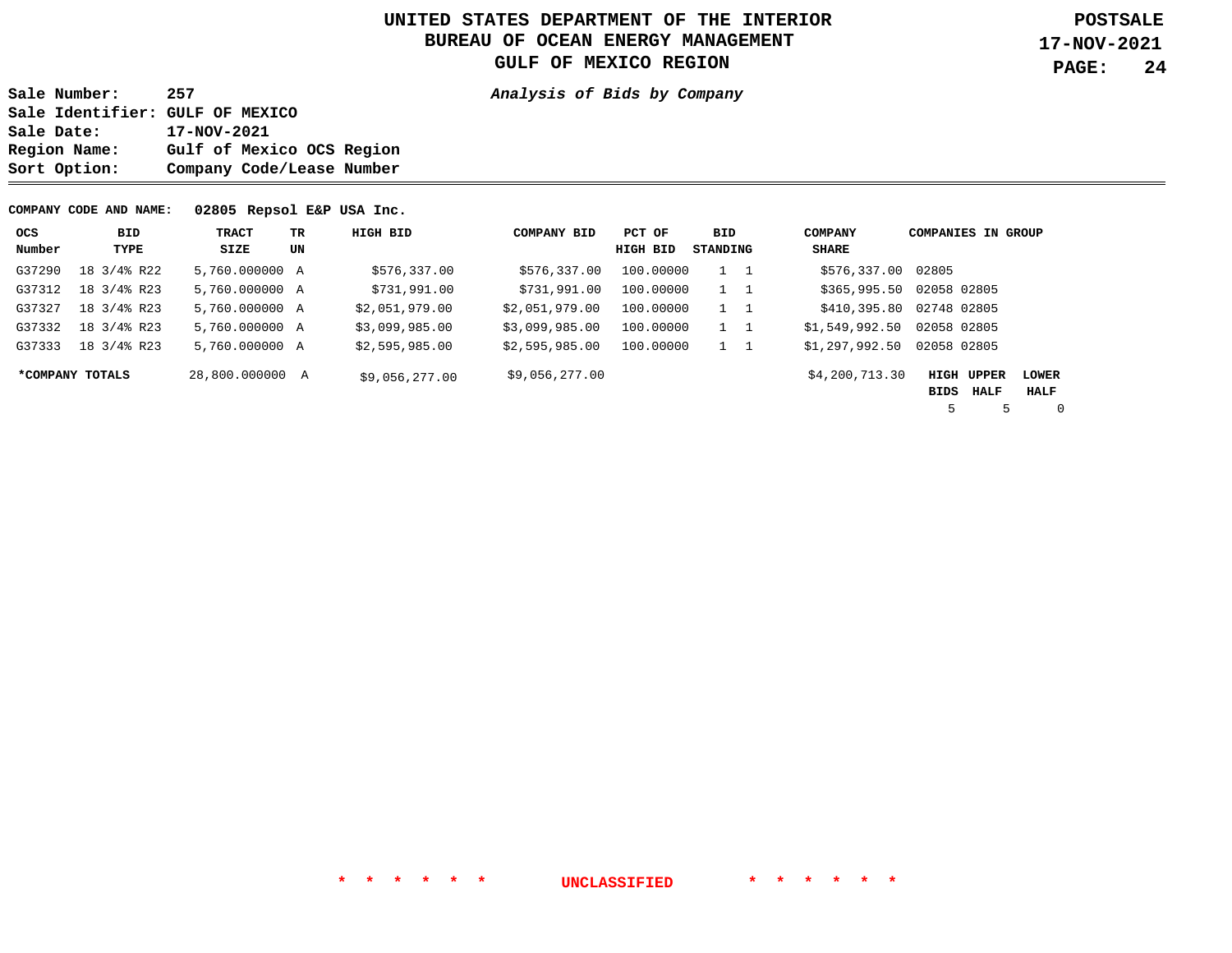**Sale Number: 257 Analysis of Bids by Company Sale Identifier: GULF OF MEXICO**  Sale Date: 17-NOV-2021<br>Region Name: Gulf of Mex: Gulf of Mexico OCS Region **Sort Option: Company Code/Lease Number** 

#### **COMPANY CODE AND NAME: 02961 Byron Energy Inc.**

| ocs             | BID          | TRACT          | TR | HIGH BID     | <b>COMPANY BID</b> | PCT OF    | BID       | <b>COMPANY</b>     | <b>COMPANIES IN GROUP</b> |             |              |
|-----------------|--------------|----------------|----|--------------|--------------------|-----------|-----------|--------------------|---------------------------|-------------|--------------|
| Number          | TYPE         | SIZE           | UN |              |                    | HIGH BID  | STANDING  | SHARE              |                           |             |              |
| G37158          | 12 1/2% RS22 | 5,000.000000 A |    | \$130,260.00 | \$130,260.00       | 100.00000 | $1\quad1$ | \$130,260.00 02961 |                           |             |              |
| *COMPANY TOTALS |              | 5,000.000000 A |    | \$130,260.00 | \$130,260.00       |           |           | \$130,260.00       | HIGH UPPER                |             | <b>LOWER</b> |
|                 |              |                |    |              |                    |           |           |                    | BIDS                      | <b>HALF</b> | HALF         |
|                 |              |                |    |              |                    |           |           |                    |                           |             |              |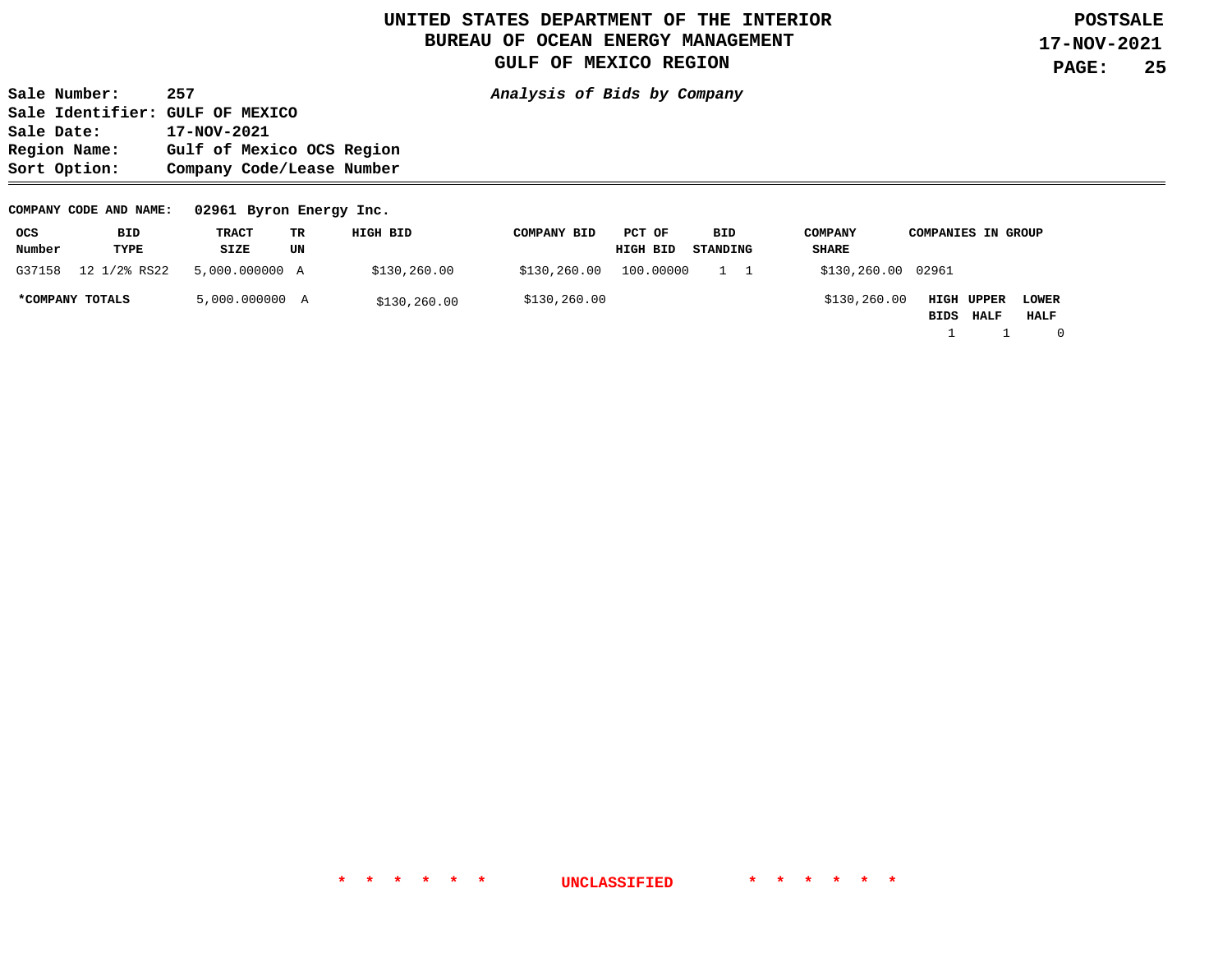**Sale Number: 257 Analysis of Bids by Company Sale Identifier: GULF OF MEXICO Sale Date: 17-NOV-2021 Region Name: Gulf of Mexico OCS Region Sort Option: Company Code/Lease Number** 

#### **COMPANY CODE AND NAME: 03026 EnVen Energy Ventures, LLC**

| ocs             | BID         | TRACT          | TR | HIGH BID     | <b>COMPANY BID</b> | PCT OF    | BID      | <b>COMPANY</b>     | <b>COMPANIES IN GROUP</b> |             |              |
|-----------------|-------------|----------------|----|--------------|--------------------|-----------|----------|--------------------|---------------------------|-------------|--------------|
| Number          | TYPE        | SIZE           | UN |              |                    | HIGH BID  | STANDING | SHARE              |                           |             |              |
| G37195          | 18 3/4% R21 | 5,760.000000 A |    | \$594,683.00 | \$594,683.00       | 100.00000 | 1 1      | \$594,683.00 03026 |                           |             |              |
| *COMPANY TOTALS |             | 5,760.000000 A |    | \$594,683.00 | \$594,683.00       |           |          | \$594,683.00       | HIGH UPPER                |             | <b>LOWER</b> |
|                 |             |                |    |              |                    |           |          |                    | BIDS                      | <b>HALF</b> | HALF         |
|                 |             |                |    |              |                    |           |          |                    |                           |             |              |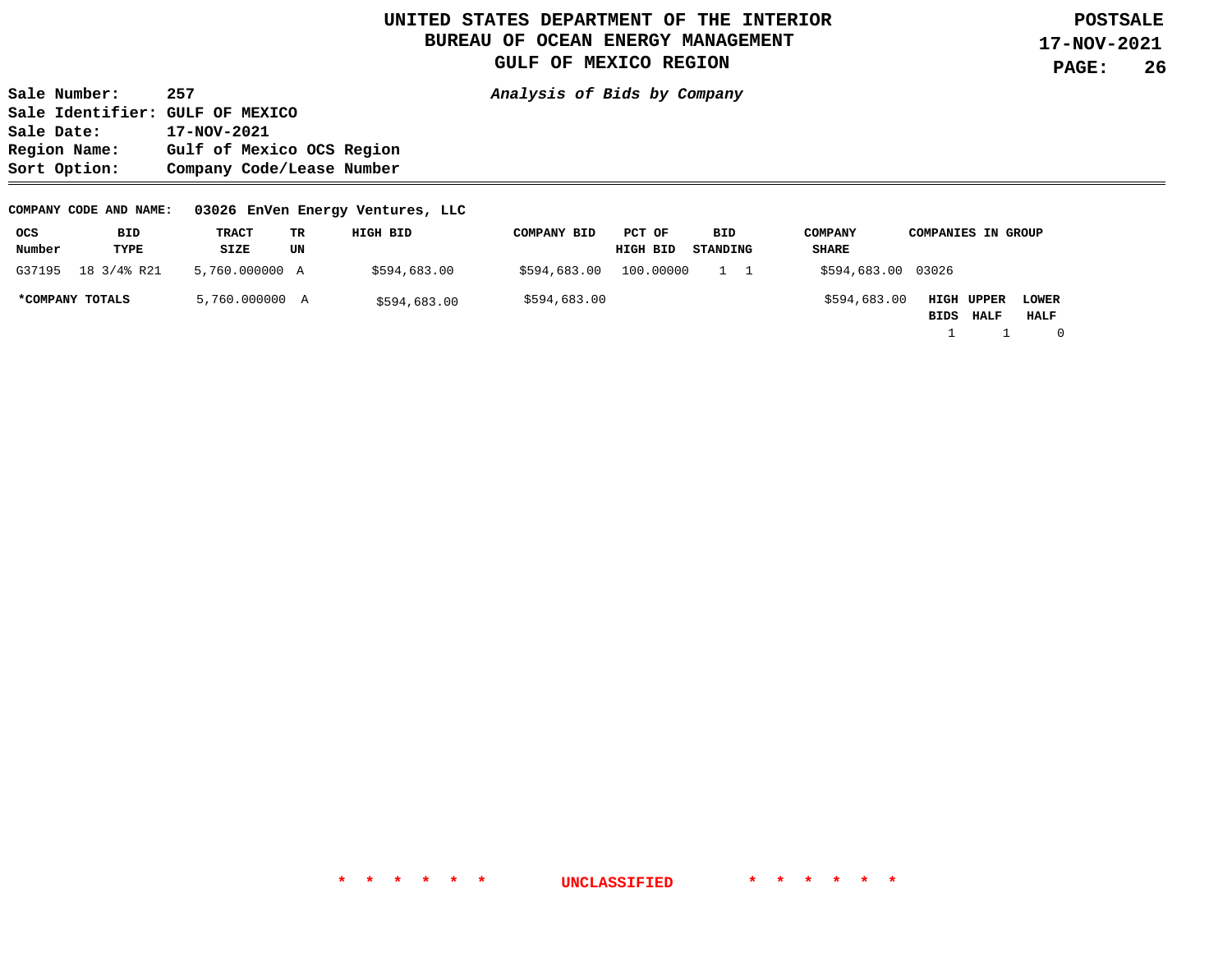**Sale Number: 257 Analysis of Bids by Company Sale Identifier: GULF OF MEXICO Sale Date: 17-NOV-2021 Region Name: Gulf of Mexico OCS Region Sort Option: Company Code/Lease Number** 

#### **COMPANY CODE AND NAME: 03152 Cox Oil Offshore, L.L.C.**

| ocs    | BID             | TRACT          | тĸ | HIGH BID     | <b>COMPANY BID</b> | PCT OF   | BID      | <b>COMPANY</b>     | <b>COMPANIES IN GROUP</b> |             |              |
|--------|-----------------|----------------|----|--------------|--------------------|----------|----------|--------------------|---------------------------|-------------|--------------|
| Number | TYPE            | SIZE           | UN |              |                    | HIGH BID | STANDING | SHARE              |                           |             |              |
| G37175 | 12 1/2% RS22    | 5,000,000000 A |    | \$142,123.00 | \$125,000.00       | 87.95000 | 2 2      | \$125,000.00 03152 |                           |             |              |
|        | *COMPANY TOTALS | 5,000.000000 A |    | \$142,123.00 | \$125,000.00       |          |          | \$125,000.00       | <b>HIGH UPPER</b>         |             | <b>LOWER</b> |
|        |                 |                |    |              |                    |          |          |                    | BIDS                      | <b>HALF</b> | HALF         |
|        |                 |                |    |              |                    |          |          |                    |                           |             |              |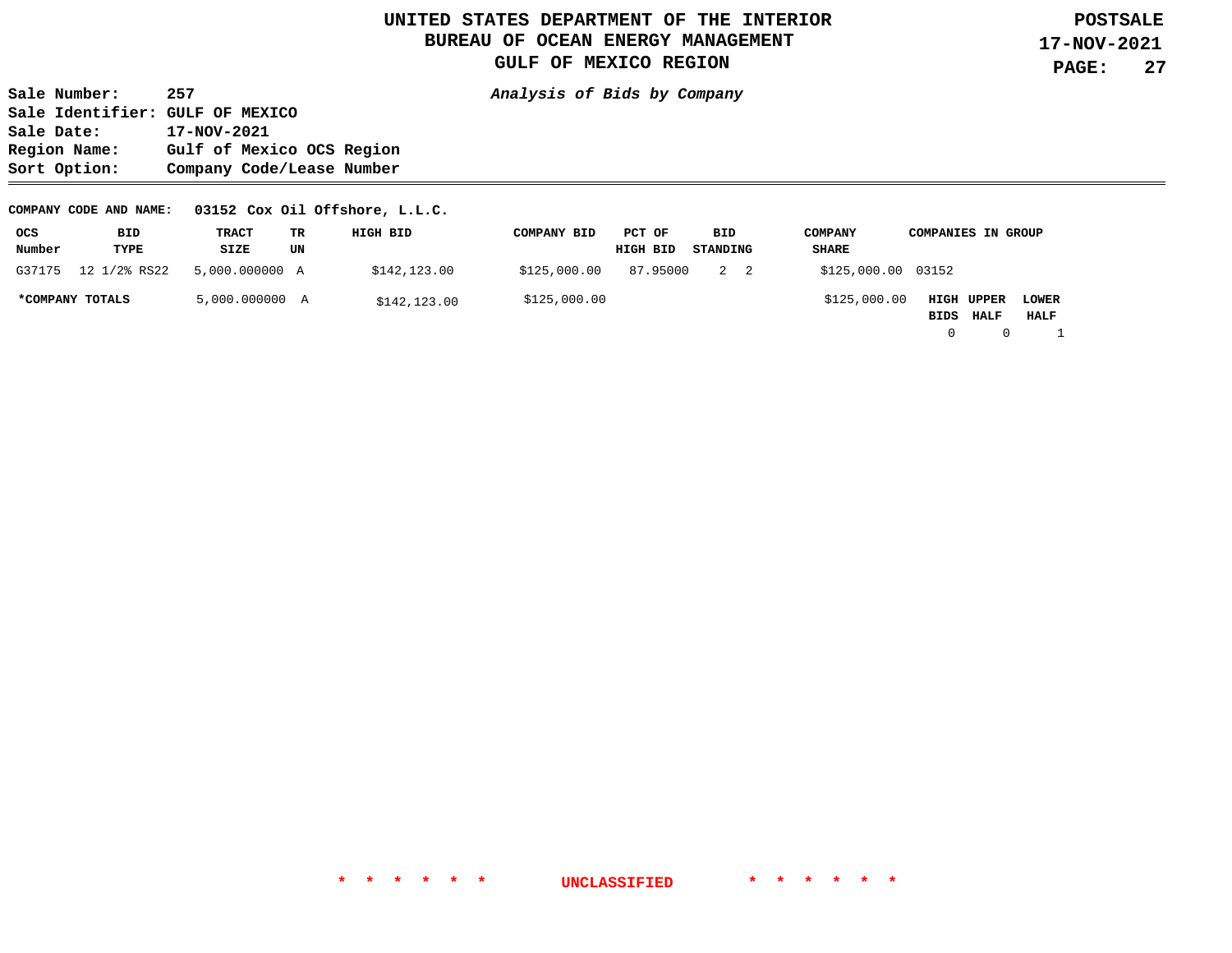**Sale Number: 257 Analysis of Bids by Company Sale Identifier: GULF OF MEXICO**  Sale Date: 17-NOV-2021<br>Region Name: Gulf of Mex: Gulf of Mexico OCS Region **Sort Option: Company Code/Lease Number** 

#### **COMPANY CODE AND NAME: 03194 CSL Exploration, LP**

| ocs             | BID         | TRACT          | TR | HIGH BID     | <b>COMPANY BID</b> | PCT OF    | BID       | <b>COMPANY</b> | <b>COMPANIES IN GROUP</b>                                 |
|-----------------|-------------|----------------|----|--------------|--------------------|-----------|-----------|----------------|-----------------------------------------------------------|
| Number          | TYPE        | SIZE           | UN |              |                    | HIGH BID  | STANDING  | SHARE          |                                                           |
| G37222          | 18 3/4% R21 | 5,760.000000 A |    | \$650,433.00 | \$650,433.00       | 100,00000 | $1\quad1$ |                | \$97,564.95 03410 03194                                   |
| *COMPANY TOTALS |             | 5,760.000000 A |    | \$650,433.00 | \$650,433.00       |           |           | \$97,564.95    | HIGH UPPER<br><b>LOWER</b><br>HALF<br>BIDS<br><b>HALF</b> |

1 1 0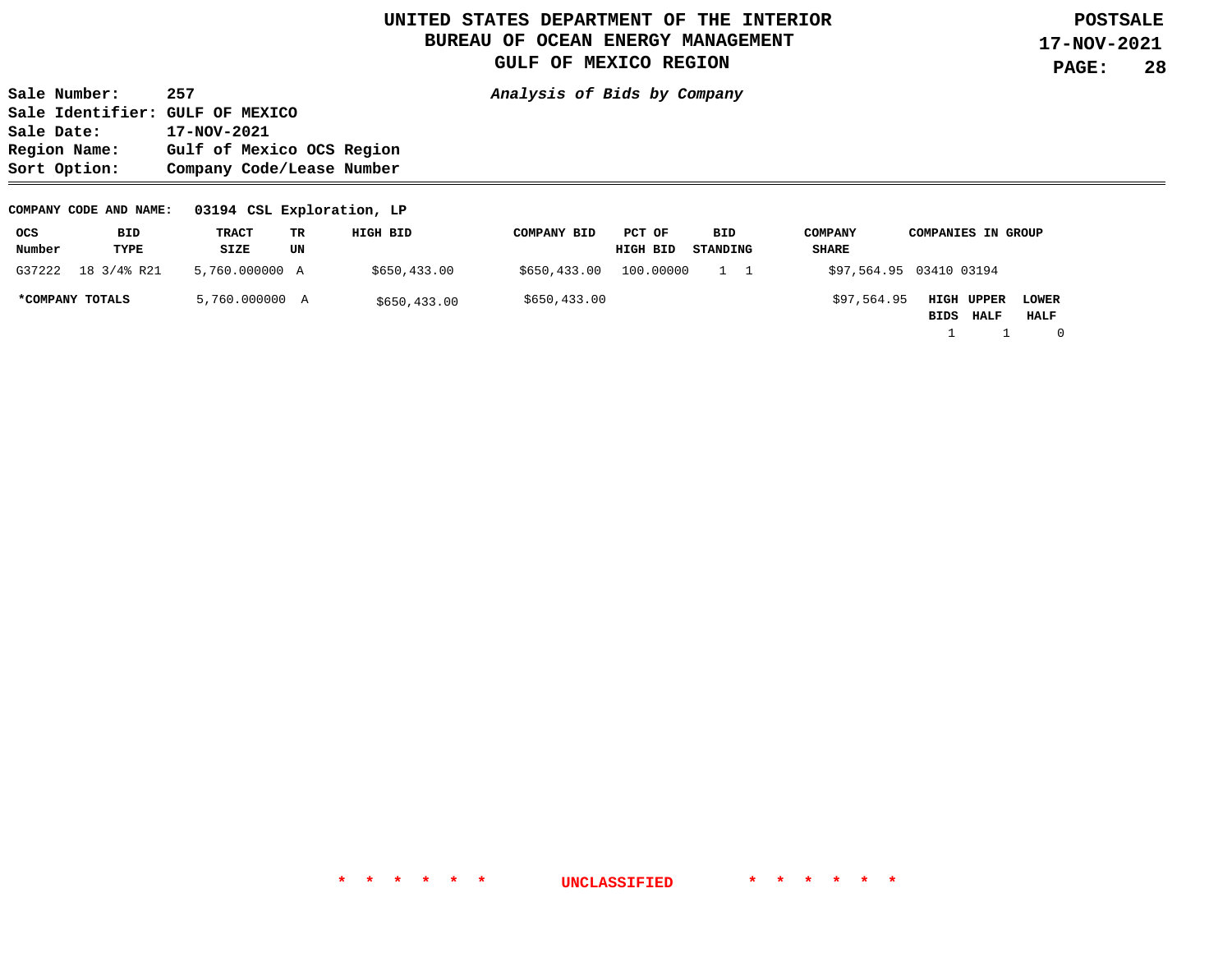**Sale Number: 257 Analysis of Bids by Company Sale Identifier: GULF OF MEXICO Sale Date: 17-NOV-2021 Region Name: Gulf of Mexico OCS Region Sort Option: Company Code/Lease Number** 

#### **COMPANY CODE AND NAME: 03247 Talos Energy Offshore LLC**

| <b>OCS</b><br>Number | BID<br>TYPE     | TRACT<br>SIZE   | TR.<br>UN | HIGH BID       | <b>COMPANY BID</b> | PCT OF<br>HIGH BID | BID.<br>STANDING | <b>COMPANY</b><br><b>SHARE</b> | <b>COMPANIES IN GROUP</b>                                    |
|----------------------|-----------------|-----------------|-----------|----------------|--------------------|--------------------|------------------|--------------------------------|--------------------------------------------------------------|
| G37194               | 18 3/4% RS21    | 5,760,000000 A  |           | \$350,713.00   | \$350,713.00       | 100,00000          | $1\quad 1$       | \$350,713.00 03247             |                                                              |
| G37198               | 18 3/4% R22     | 5,760.000000 A  |           | \$625,713.00   | \$625,713.00       | 100,00000          | $1 \quad 1$      | \$312,856.50                   | 02058 03247                                                  |
| G37200               | 18 3/4% R21     | 5,760.000000 A  |           | \$1,297,713.00 | \$1,297,713.00     | 100.00000          | $1\quad 1$       |                                | \$648,856.50 03247 01999 02668                               |
| G37201               | 18 3/4% R21     | 5,760.000000 A  |           | \$761,713.00   | \$761,713.00       | 100,00000          | $1 \quad 1$      | \$380,856.50                   | 03247 01999 02668                                            |
| G37202               | 18 3/4% R22     | 5,760.000000 A  |           | \$681,713.00   | \$681,713.00       | 100,00000          | $1 \quad 1$      | \$681,713.00                   | 03247                                                        |
| G37266               | 18 3/4% R21     | 5,760.000000 A  |           | \$1,167,713.00 | \$1,167,713.00     | 100.00000          | $1 \quad 1$      |                                | \$437,892.38 03247 03672 02668 01999                         |
| G37273               | 18 3/4% R22     | 5,760.000000 A  |           | \$650,713.00   | \$650,713.00       | 100,00000          | $1 \quad 1$      | \$162,678.25                   | 02481 03247                                                  |
| G37291               | 18 3/4% R22     | 5,760.000000 A  |           | \$787,713.00   | \$787,713.00       | 100,00000          | $1 \quad 1$      | \$787,713.00 03247             |                                                              |
| G37293               | 18 3/4% R22     | 5,760.000000 A  |           | \$580,713.00   | \$580,713.00       | 100,00000          | $1 \quad 1$      | \$580,713.00 03247             |                                                              |
| G37294               | 18 3/4% R22     | 5,760.000000 A  |           | \$1,800,713.00 | \$1,800,713.00     | 100,00000          | $1 \quad 2$      | \$450,178.25                   | 02481 03247                                                  |
|                      | *COMPANY TOTALS | 57,600.000000 A |           | \$8,705,130.00 | \$8,705,130.00     |                    |                  | \$4,794,170.38                 | HIGH<br><b>UPPER</b><br><b>LOWER</b><br>HALF<br>HALF<br>BIDS |

10 10 0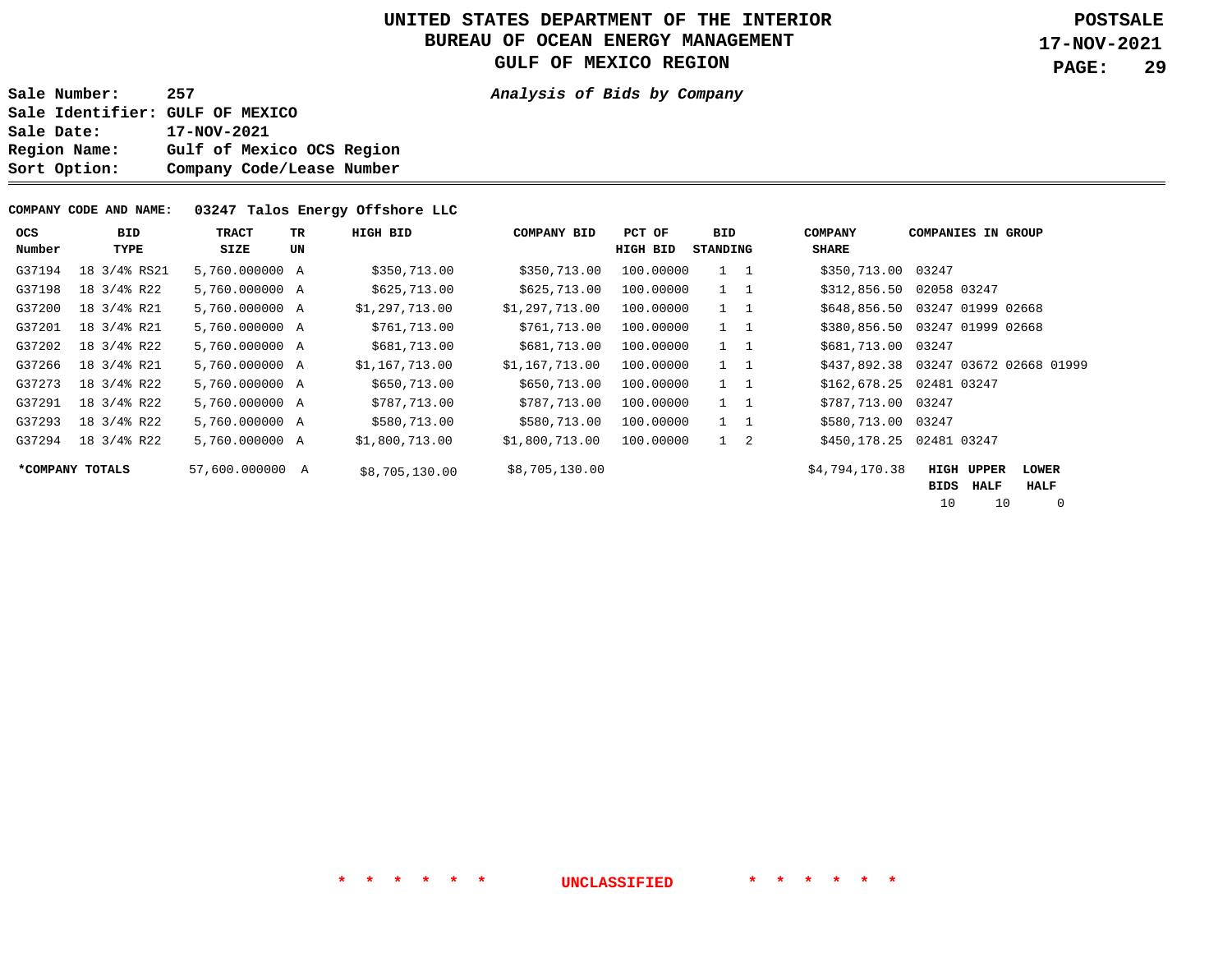**Sale Number: 257 Analysis of Bids by Company Sale Identifier: GULF OF MEXICO Sale Date: 17-NOV-2021 Region Name: Gulf of Mexico OCS Region Sort Option: Company Code/Lease Number** 

**COMPANY CODE AND NAME: 03362 Kosmos Energy Gulf of Mexico Operations, LLC** 

| ocs    | BID             | TRACT          | TR | HIGH BID     | <b>COMPANY BID</b> | PCT OF    | BID      | <b>COMPANY</b>     | <b>COMPANIES IN GROUP</b> |              |
|--------|-----------------|----------------|----|--------------|--------------------|-----------|----------|--------------------|---------------------------|--------------|
| Number | TYPE            | SIZE           | UN |              |                    | HIGH BID  | STANDING | SHARE              |                           |              |
| G37303 | 18 3/4% R23     | 5,760.000000 A |    | \$997,119.00 | \$997,119.00       | 100.00000 |          | \$997,119.00 03362 |                           |              |
|        | *COMPANY TOTALS | 5,760.000000 A |    | \$997,119.00 | \$997,119.00       |           |          | \$997,119.00       | <b>HIGH UPPER</b>         | <b>LOWER</b> |
|        |                 |                |    |              |                    |           |          |                    | BIDS HALF                 | HALF         |
|        |                 |                |    |              |                    |           |          |                    |                           | $\mathbf{0}$ |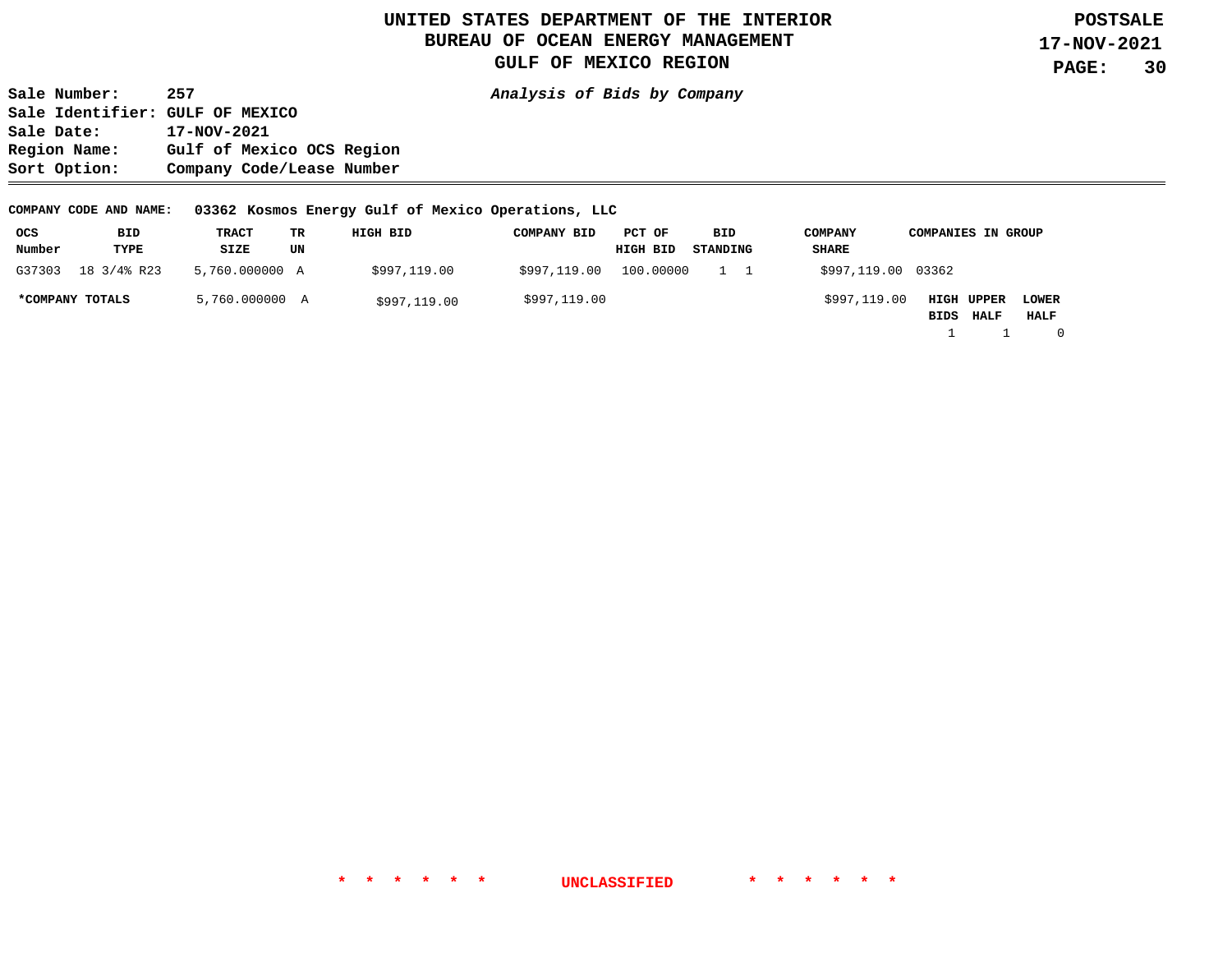**Sale Number: 257 Analysis of Bids by Company Sale Identifier: GULF OF MEXICO Sale Date: 17-NOV-2021 Region Name: Gulf of Mexico OCS Region Sort Option: Company Code/Lease Number** 

**COMPANY CODE AND NAME: 03410 Beacon Offshore Energy Operating LLC** 

| ocs             | BID         | TRACT          | TR | HIGH BID     | <b>COMPANY BID</b> | PCT OF    | BID      | <b>COMPANY</b>           | <b>COMPANIES IN GROUP</b> |             |              |
|-----------------|-------------|----------------|----|--------------|--------------------|-----------|----------|--------------------------|---------------------------|-------------|--------------|
| Number          | TYPE        | SIZE           | UN |              |                    | HIGH BID  | STANDING | SHARE                    |                           |             |              |
| G37222          | 18 3/4% R21 | 5,760.000000 A |    | \$650,433.00 | \$650,433.00       | 100.00000 |          | \$552,868.05 03410 03194 |                           |             |              |
| *COMPANY TOTALS |             | 5,760.000000 A |    | \$650,433.00 | \$650,433.00       |           |          | \$552,868.05             | HIGH UPPER                |             | <b>LOWER</b> |
|                 |             |                |    |              |                    |           |          |                          | BIDS                      | <b>HALF</b> | HALF         |
|                 |             |                |    |              |                    |           |          |                          |                           |             | $\Omega$     |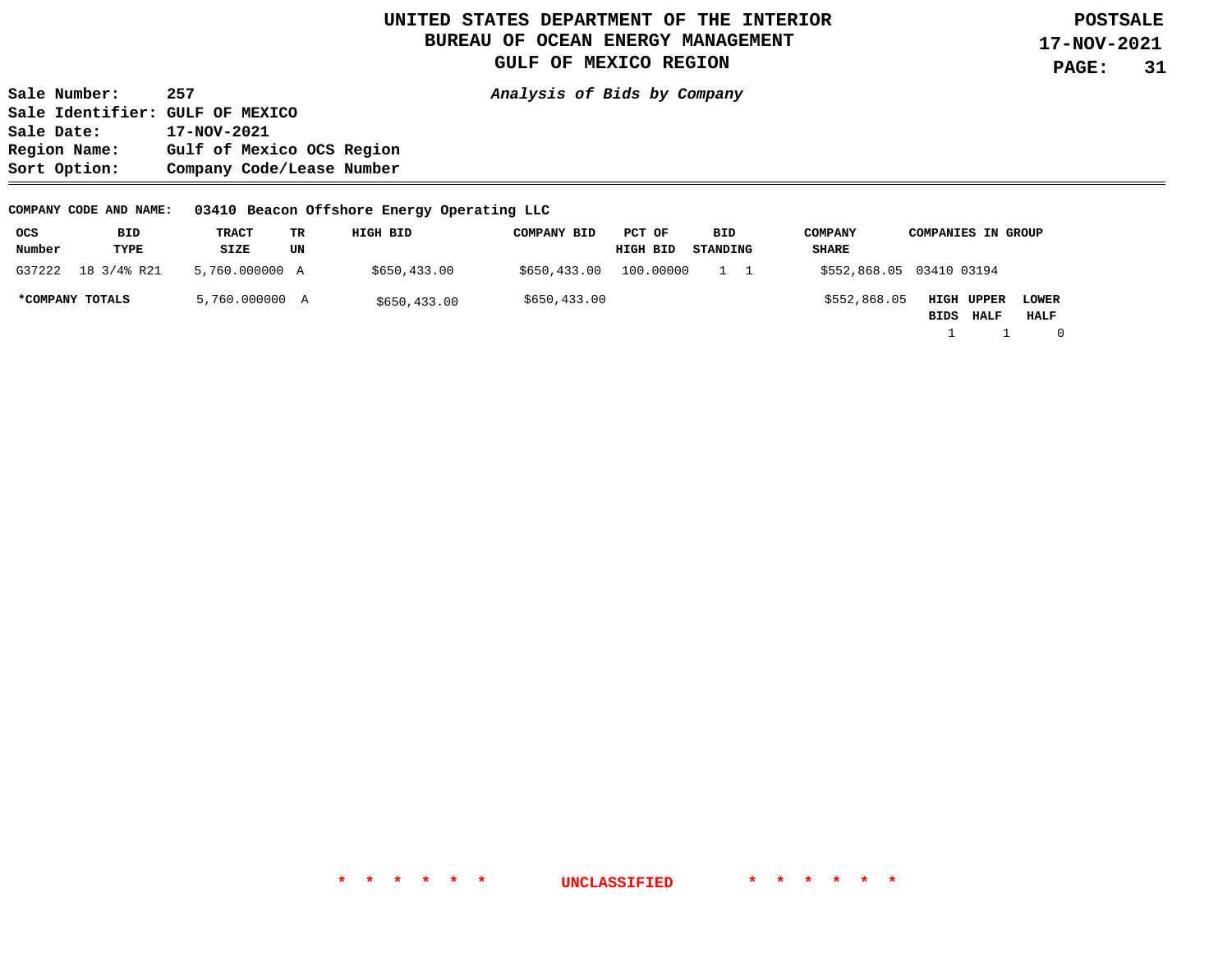**Sale Number: 257 Analysis of Bids by Company Sale Identifier: GULF OF MEXICO**  Sale Date: 17-NOV-2021<br>Region Name: Gulf of Mex: Gulf of Mexico OCS Region **Sort Option: Company Code/Lease Number** 

#### **COMPANY CODE AND NAME: 03475 Blackcomb Energy, LLC**

| ocs             | BID          | TRACT          | TR | HIGH BID     | COMPANY BID  | PCT OF    | BID      | <b>COMPANY</b>     | <b>COMPANIES IN GROUP</b>                          |
|-----------------|--------------|----------------|----|--------------|--------------|-----------|----------|--------------------|----------------------------------------------------|
| Number          | TYPE         | SIZE           | UN |              |              | HIGH BID  | STANDING | SHARE              |                                                    |
| G37168          | 12 1/2% RS22 | 5,000,000000 A |    | \$150,000.00 | \$150,000.00 | 100.00000 |          | \$150,000.00 03475 |                                                    |
| *COMPANY TOTALS |              | 5,000.000000 A |    | \$150,000.00 | \$150,000.00 |           |          | \$150,000.00       | HIGH UPPER<br><b>LOWER</b><br>HALF<br>BIDS<br>HALF |

1 1 0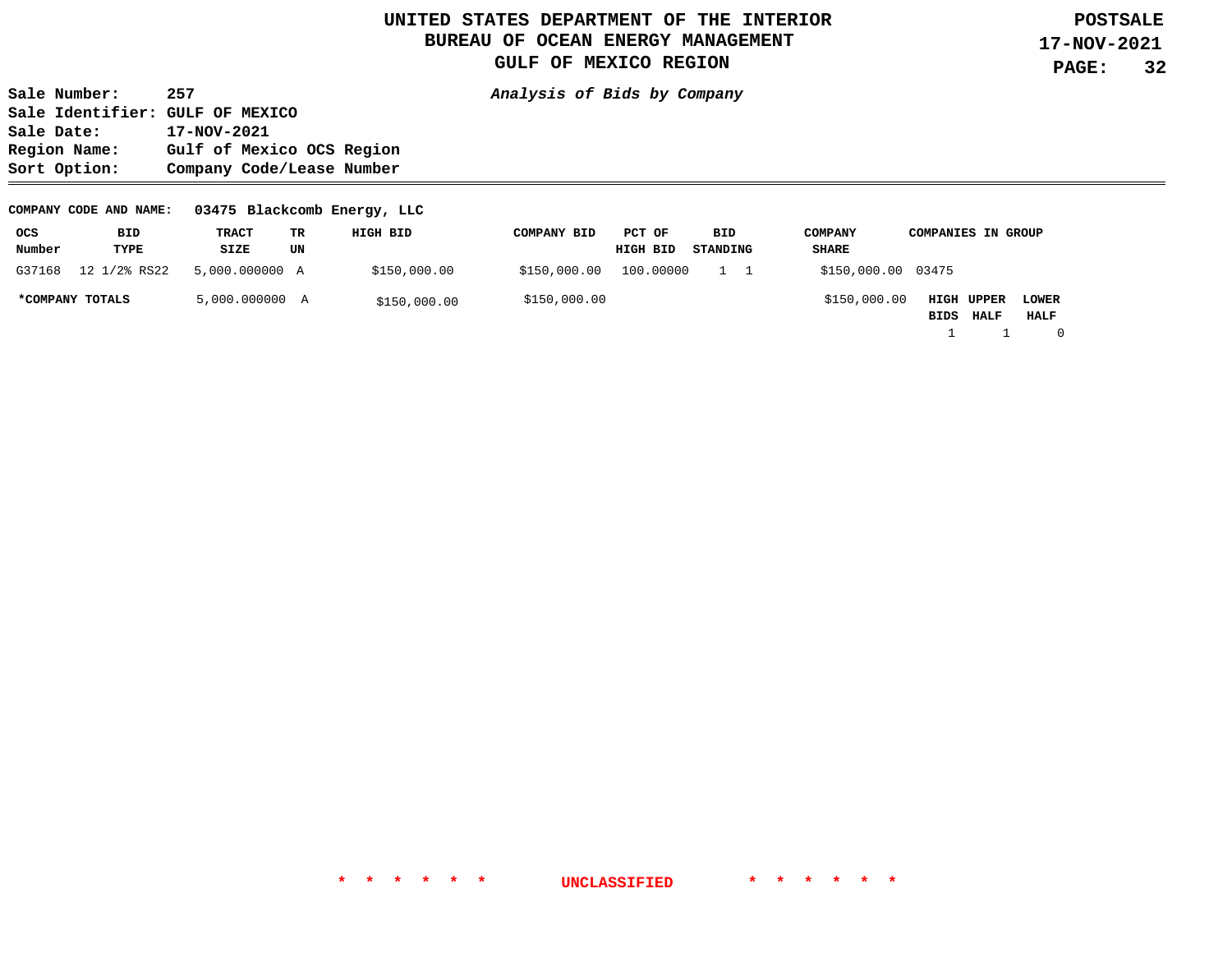**Sale Number: 257 Analysis of Bids by Company Sale Identifier: GULF OF MEXICO**  Sale Date: 17-NOV-2021<br>Region Name: Gulf of Mex: Gulf of Mexico OCS Region **Sort Option: Company Code/Lease Number** 

**COMPANY CODE AND NAME: 03481 Cantium, LLC** 

| ocs    | BID             | TRACT          | TR | HIGH BID     | <b>COMPANY BID</b> | PCT OF    | BID      | <b>COMPANY</b>     | <b>COMPANIES IN GROUP</b> |                    |                      |
|--------|-----------------|----------------|----|--------------|--------------------|-----------|----------|--------------------|---------------------------|--------------------|----------------------|
| Number | TYPE            | SIZE           | UN |              |                    | HIGH BID  | STANDING | SHARE              |                           |                    |                      |
| G37187 | 12 1/2% RS22    | 244.830000 A   |    | \$6,125.00   | \$6,125.00         | 100,00000 |          | \$6,125.00 03481   |                           |                    |                      |
| G37190 | 12 1/2% RS22    | 2,497.275000 A |    | \$62,450.00  | \$62,450.00        | 100,00000 |          | \$62,450.00 03481  |                           |                    |                      |
| G37191 | 12 1/2% RS22    | 4,994,550000 A |    | \$124,875.00 | \$124,875.00       | 100,00000 |          | \$124,875.00 03481 |                           |                    |                      |
|        | *COMPANY TOTALS | 7,736.655000 A |    | \$193,450.00 | \$193,450.00       |           |          | \$193,450.00       | BIDS                      | HIGH UPPER<br>HALF | <b>LOWER</b><br>HALF |
|        |                 |                |    |              |                    |           |          |                    |                           |                    | $\mathbf 0$          |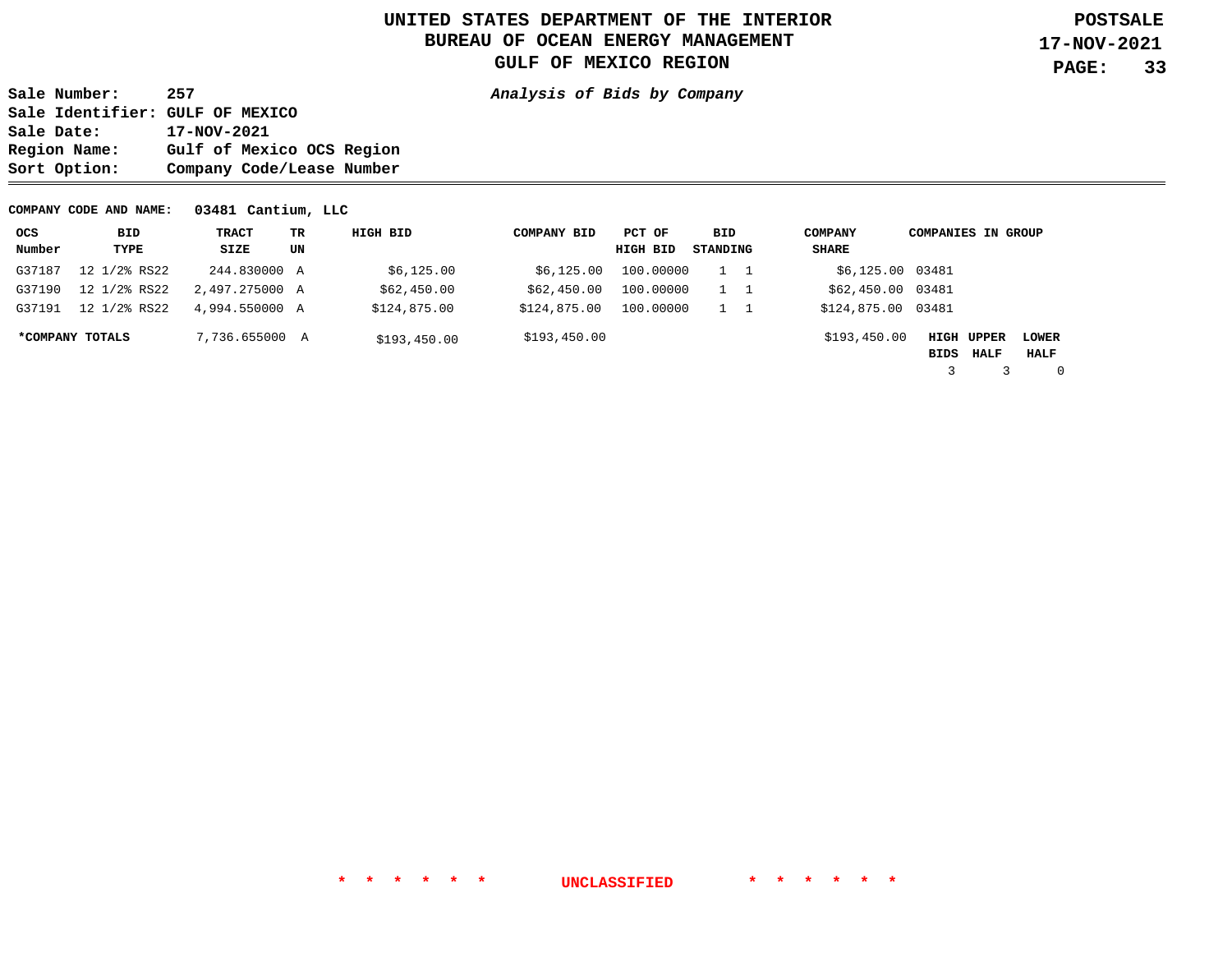**Sale Number: 257 Analysis of Bids by Company Sale Identifier: GULF OF MEXICO Sale Date: 17-NOV-2021 Region Name: Gulf of Mexico OCS Region Sort Option: Company Code/Lease Number** 

#### **COMPANY CODE AND NAME: 03502 Otto Energy (Gulf Two) LLC**

| ocs             | BID          | <b>TRACT</b>   | TR | HIGH BID     | <b>COMPANY BID</b> | PCT OF    | BID      | <b>COMPANY</b>     | <b>COMPANIES IN GROUP</b>                                        |
|-----------------|--------------|----------------|----|--------------|--------------------|-----------|----------|--------------------|------------------------------------------------------------------|
| Number          | TYPE         | SIZE           | UN |              |                    | HIGH BID  | STANDING | SHARE              |                                                                  |
| G37184          | 12 1/2% RS22 | 5,000,000000 A |    | \$125,000.00 | \$125,000.00       | 100.00000 |          | \$125,000.00 03502 |                                                                  |
| *COMPANY TOTALS |              | 5,000.000000 A |    | \$125,000.00 | \$125,000.00       |           |          | \$125,000.00       | HIGH UPPER<br><b>LOWER</b><br><b>HALF</b><br><b>HALF</b><br>BIDS |

1 1 0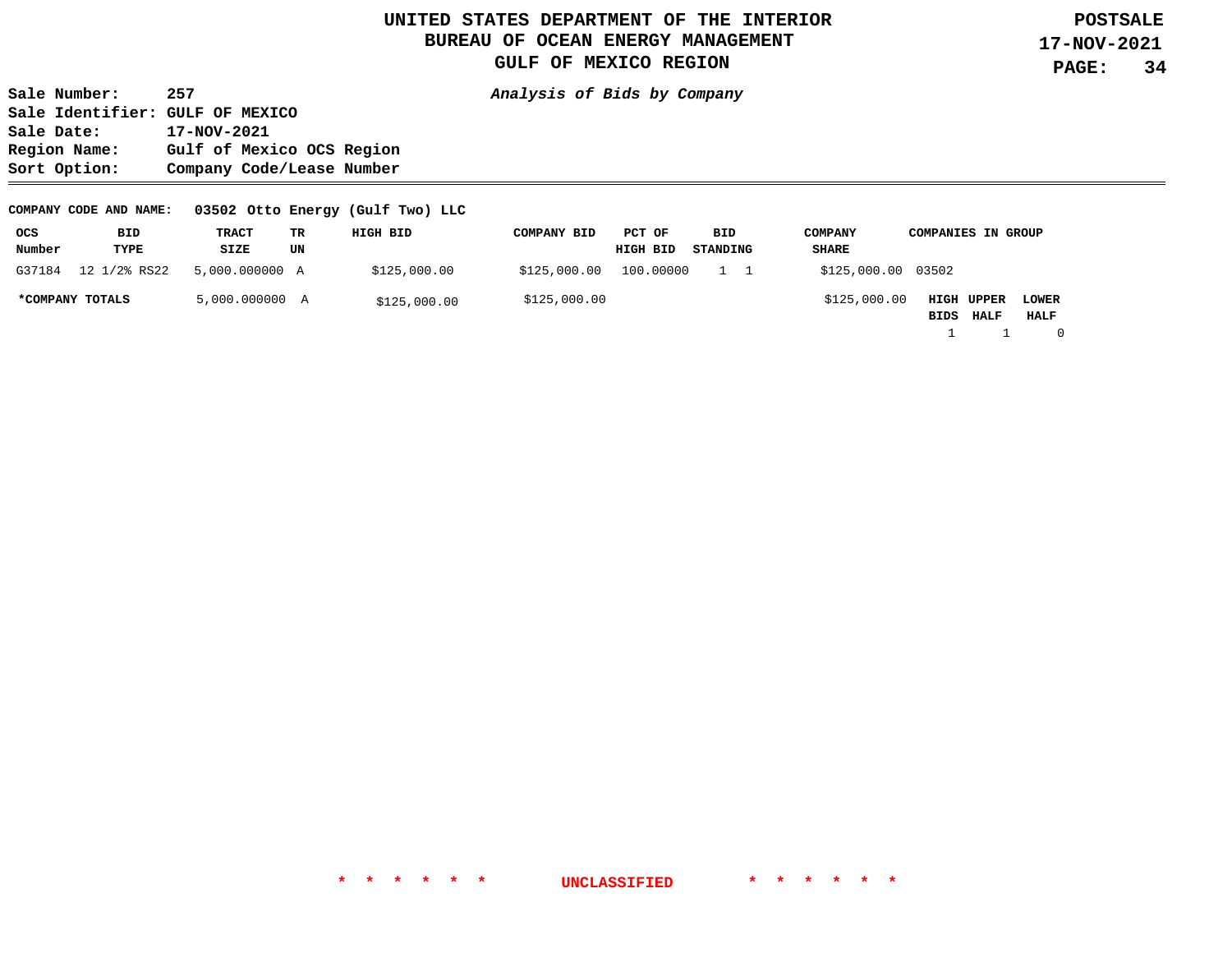**Sale Number: 257 Analysis of Bids by Company Sale Identifier: GULF OF MEXICO Sale Date: 17-NOV-2021 Region Name: Gulf of Mexico OCS Region Sort Option: Company Code/Lease Number** 

**COMPANY CODE AND NAME: 03517 F. F. Foster & Associates, Inc.** 

| ocs    | BID             | TRACT          | ТR | HIGH BID     | <b>COMPANY BID</b> | PCT OF    | BID      | <b>COMPANY</b>     | <b>COMPANIES IN GROUP</b> |              |
|--------|-----------------|----------------|----|--------------|--------------------|-----------|----------|--------------------|---------------------------|--------------|
| Number | TYPE            | SIZE           | UN |              |                    | HIGH BID  | STANDING | SHARE              |                           |              |
| G37181 | 12 1/2% RS22    | 2,500.000000 A |    | \$108,880.00 | \$108,880.00       | 100.00000 |          | \$108,880.00 03517 |                           |              |
|        | *COMPANY TOTALS | 2,500.000000 A |    | \$108,880.00 | \$108,880.00       |           |          | \$108,880.00       | <b>HIGH UPPER</b>         | <b>LOWER</b> |
|        |                 |                |    |              |                    |           |          |                    | <b>BIDS HALF</b>          | HALF         |
|        |                 |                |    |              |                    |           |          |                    |                           | $\mathbf{0}$ |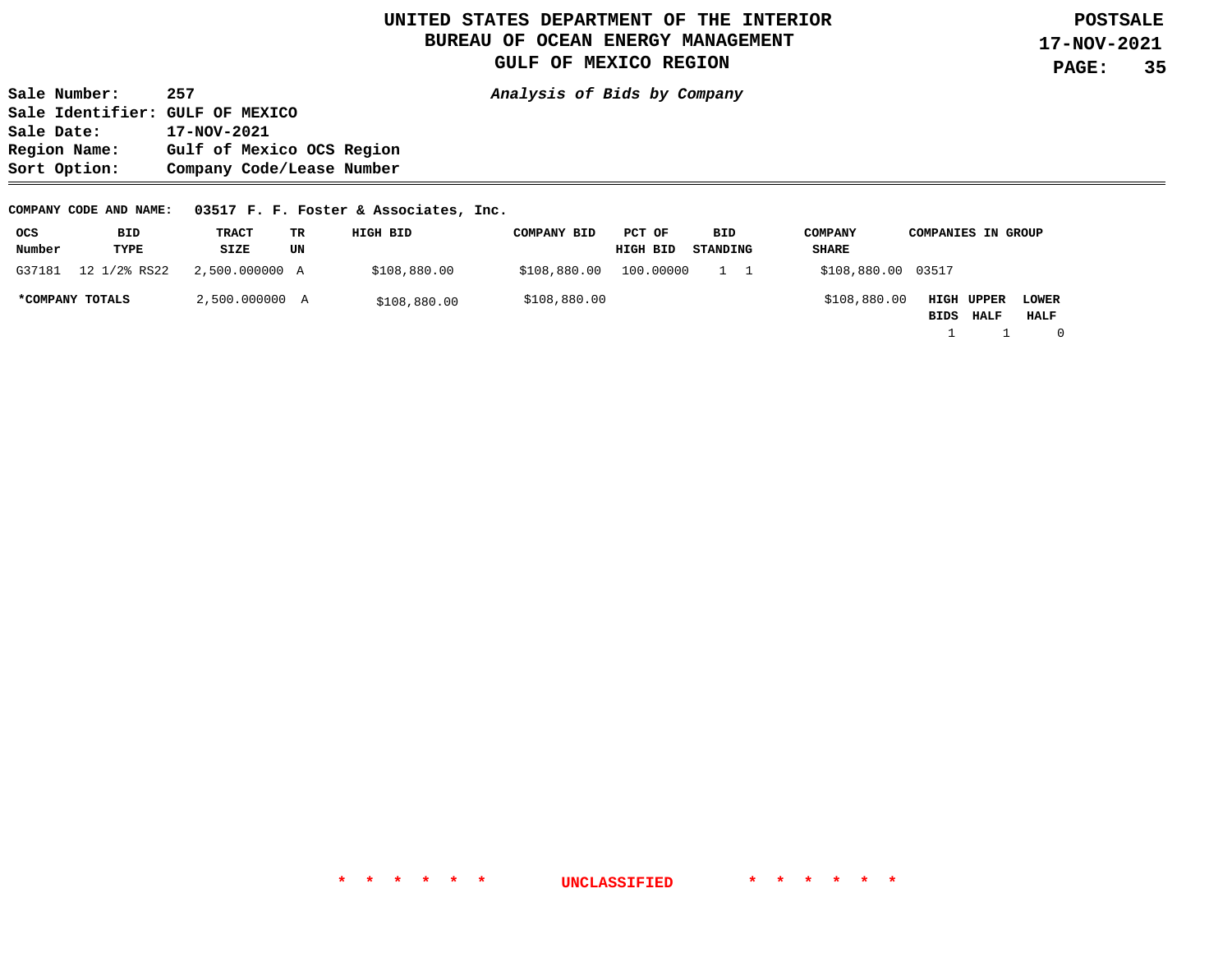**Sale Number: 257 Analysis of Bids by Company Sale Identifier: GULF OF MEXICO Sale Date: 17-NOV-2021 Region Name: Gulf of Mexico OCS Region Sort Option: Company Code/Lease Number** 

**COMPANY CODE AND NAME: 03570 Beacon Offshore Energy Exploration LLC** 

| ocs    | BID             | TRACT           | TR. | HIGH BID       | <b>COMPANY BID</b> | PCT OF    | BID      | <b>COMPANY</b>     | <b>COMPANIES IN GROUP</b> |      |                      |
|--------|-----------------|-----------------|-----|----------------|--------------------|-----------|----------|--------------------|---------------------------|------|----------------------|
| Number | TYPE            | SIZE            | UN  |                |                    | HIGH BID  | STANDING | <b>SHARE</b>       |                           |      |                      |
| G37301 | 18 3/4% R23     | 5,760,000000 A  |     | \$579,777.00   | \$579,777.00       | 100,00000 |          | \$579,777.00 03570 |                           |      |                      |
| G37302 | 18 3/4% R23     | 5,760.000000 A  |     | \$579,777.00   | \$579,777.00       | 100,00000 |          | \$579,777.00 03570 |                           |      |                      |
| G37315 | 18 3/4% R23     | 5,760.000000 A  |     | \$635,777.00   | \$635,777.00       | 100,00000 |          | \$635,777.00 03570 |                           |      |                      |
|        | *COMPANY TOTALS | 17,280,000000 A |     | \$1,795,331.00 | \$1,795,331.00     |           |          | \$1,795,331.00     | <b>HIGH UPPER</b><br>BIDS | HALF | <b>LOWER</b><br>HALF |
|        |                 |                 |     |                |                    |           |          |                    |                           |      | $\Omega$             |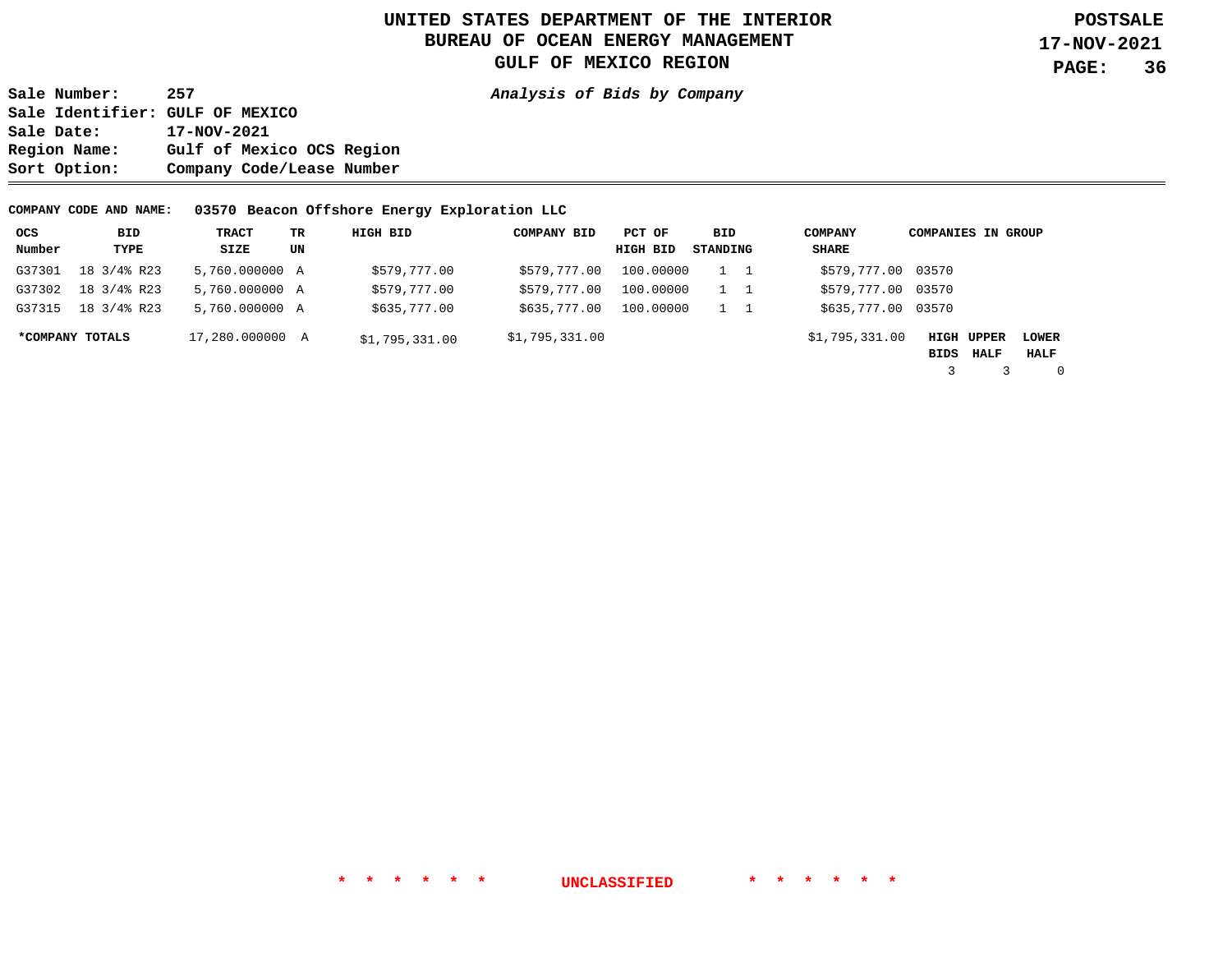**Sale Number: 257 Analysis of Bids by Company Sale Identifier: GULF OF MEXICO**  Sale Date: 17-NOV-2021<br>Region Name: Gulf of Mex Gulf of Mexico OCS Region **Sort Option: Company Code/Lease Number** 

#### **COMPANY CODE AND NAME: 03583 Juneau Oil & Gas, LLC**

| ocs    | BID             | TRACT           | TR | HIGH BID       | <b>COMPANY BID</b> | PCT OF    | BID         | <b>COMPANY</b> | <b>COMPANIES IN GROUP</b> |                   |              |
|--------|-----------------|-----------------|----|----------------|--------------------|-----------|-------------|----------------|---------------------------|-------------------|--------------|
| Number | TYPE            | SIZE            | UN |                |                    | HIGH BID  | STANDING    | SHARE          |                           |                   |              |
| G37153 | 12 1/2% RS22    | 5,000,000000 A  |    | \$131,777.00   | \$131,777.00       | 100.00000 | $1\quad 1$  | \$131,777.00   | 03583                     |                   |              |
| G37154 | 12 1/2% RS22    | 5,000.000000 A  |    | \$131,777.00   | \$131,777.00       | 100.00000 | $1\quad 1$  | \$131,777.00   | 03583                     |                   |              |
| G37155 | 12 1/2% RS22    | 5,000.000000 A  |    | \$125,777.00   | \$125,777.00       | 100.00000 | 1 1         | \$125,777.00   | 03583                     |                   |              |
| G37167 | 12 1/2% RS22    | 5,000.000000 A  |    | \$135,777.00   | \$135,777.00       | 100.00000 | $1 \quad 1$ | \$135,777.00   | 03583                     |                   |              |
| G37172 | 12 1/2% RS22    | 5,000.000000 A  |    | \$150,777.00   | \$150,777.00       | 100.00000 | $1 \quad 2$ | \$150,777.00   | 03583                     |                   |              |
| G37176 | 12 1/2% RS22    | 5,000.000000 A  |    | \$342,123.00   | \$130,777.00       | 38.23000  | $2 \quad 2$ | \$130,777.00   | 03583                     |                   |              |
|        | *COMPANY TOTALS | 30,000,000000 A |    | \$1,018,008.00 | \$806,662.00       |           |             | \$806,662.00   |                           | <b>HIGH UPPER</b> | <b>LOWER</b> |
|        |                 |                 |    |                |                    |           |             |                | BIDS                      | HALF              | HALF         |
|        |                 |                 |    |                |                    |           |             |                | 5                         | 5                 |              |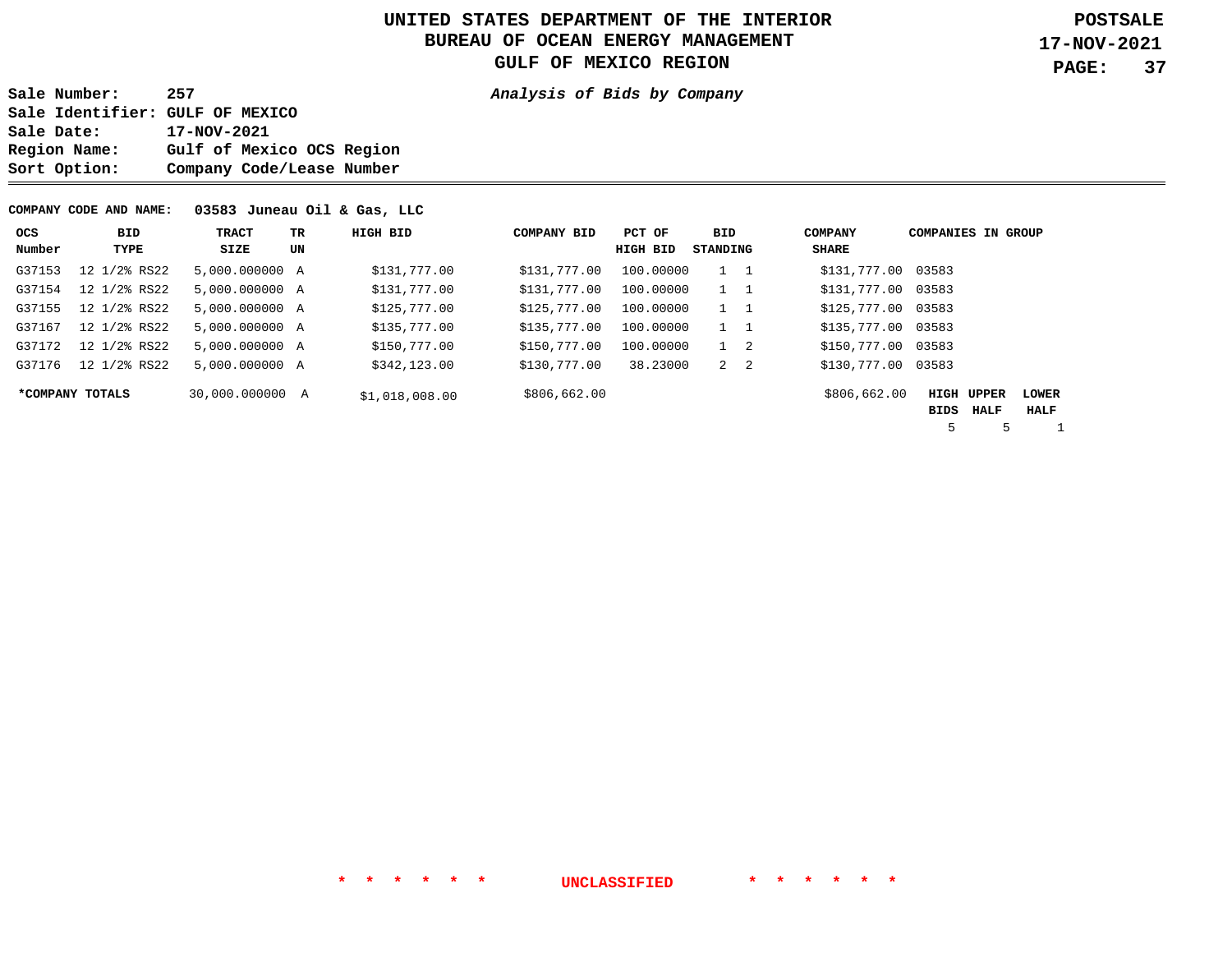**Sale Number: 257 Analysis of Bids by Company** 

**Sale Identifier: GULF OF MEXICO**  Sale Date: 17-NOV-2021<br>Region Name: Gulf of Mex Gulf of Mexico OCS Region **Sort Option: Company Code/Lease Number** 

#### **COMPANY CODE AND NAME: 03615 DG Exploration, Inc.**

| OCS<br>Number | BID<br>TYPE     | <b>TRACT</b><br>SIZE | TR<br>UN | HIGH BID       | <b>COMPANY BID</b> | PCT OF<br>HIGH BID | BID<br>STANDING | <b>COMPANY</b><br><b>SHARE</b> | <b>COMPANIES IN GROUP</b> |               |                      |
|---------------|-----------------|----------------------|----------|----------------|--------------------|--------------------|-----------------|--------------------------------|---------------------------|---------------|----------------------|
| G37146        | 12 1/2% RS22    | 5,000.000000 A       |          | \$125,100.00   | \$125,100.00       | 100.00000          | $1 \quad 1$     | \$125,100.00 03615             |                           |               |                      |
| G37147        | 12 1/2% RS22    | 5,000.000000 A       |          | \$125,100.00   | \$125,100.00       | 100.00000          | $1 \quad 1$     | \$125,100.00                   | 03615                     |               |                      |
| G37148        | 12 1/2% RS22    | 3,660.250000 A       |          | \$91,650.00    | \$91,650.00        | 100.00000          | $1 \quad 1$     | \$91,650.00                    | 03615                     |               |                      |
| G37149        | 12 1/2% RS22    | 5,485.360000 A       |          | \$137,350.00   | \$137,350.00       | 100.00000          | $1 \quad 1$     | \$137,350.00                   | 03615                     |               |                      |
| G37150        | 12 1/2% RS22    | 5,000.000000 A       |          | \$125,100.00   | \$125,100.00       | 100.00000          | $1\quad 1$      | \$125,100.00                   | 03615                     |               |                      |
| G37151        | 12 1/2% RS22    | 5,541.470000 A       |          | \$138,700.00   | \$138,700.00       | 100.00000          | $1\quad 1$      | \$138,700.00                   | 03615                     |               |                      |
| G37156        | 12 1/2% RS22    | 5,000.000000 A       |          | \$126,500.00   | \$126,500.00       | 100.00000          |                 | \$126,500.00                   | 03615                     |               |                      |
| G37157        | 12 1/2% RS22    | 5,000.000000 A       |          | \$125,100.00   | \$125,100.00       | 100.00000          | $1 \quad 1$     | \$125,100.00                   | 03615                     |               |                      |
| G37159        | 12 1/2% RS22    | 5,000.000000 A       |          | \$125,100.00   | \$125,100.00       | 100.00000          | $1 \quad 1$     | \$125,100.00                   | 03615                     |               |                      |
| G37160        | 12 1/2% RS22    | 5,000.000000 A       |          | \$135,000.00   | \$135,000.00       | 100.00000          | $1 \quad 1$     | \$135,000.00                   | 03615                     |               |                      |
| G37161        | 12 1/2% RS22    | 5,000.000000 A       |          | \$125,100.00   | \$125,100.00       | 100.00000          | $1\quad 1$      | \$125,100.00                   | 03615                     |               |                      |
| G37162        | 12 1/2% RS22    | 5,000.000000 A       |          | \$125,100.00   | \$125,100.00       | 100.00000          | $1\quad 1$      | \$125,100.00                   | 03615                     |               |                      |
| G37163        | 12 1/2% RS22    | 5,000.000000 A       |          | \$125,100.00   | \$125,100.00       | 100.00000          | $1\quad 1$      | \$125,100.00                   | 03615                     |               |                      |
| G37164        | 12 1/2% RS22    | 5,000.000000 A       |          | \$125,100.00   | \$125,100.00       | 100.00000          | $1 \quad 1$     | \$125,100.00                   | 03615                     |               |                      |
|               | *COMPANY TOTALS | 69,687.080000 A      |          | \$1,755,100.00 | \$1,755,100.00     |                    |                 | \$1,755,100.00                 | <b>HIGH</b><br>BIDS       | UPPER<br>HALF | <b>LOWER</b><br>HALF |

14 14 0